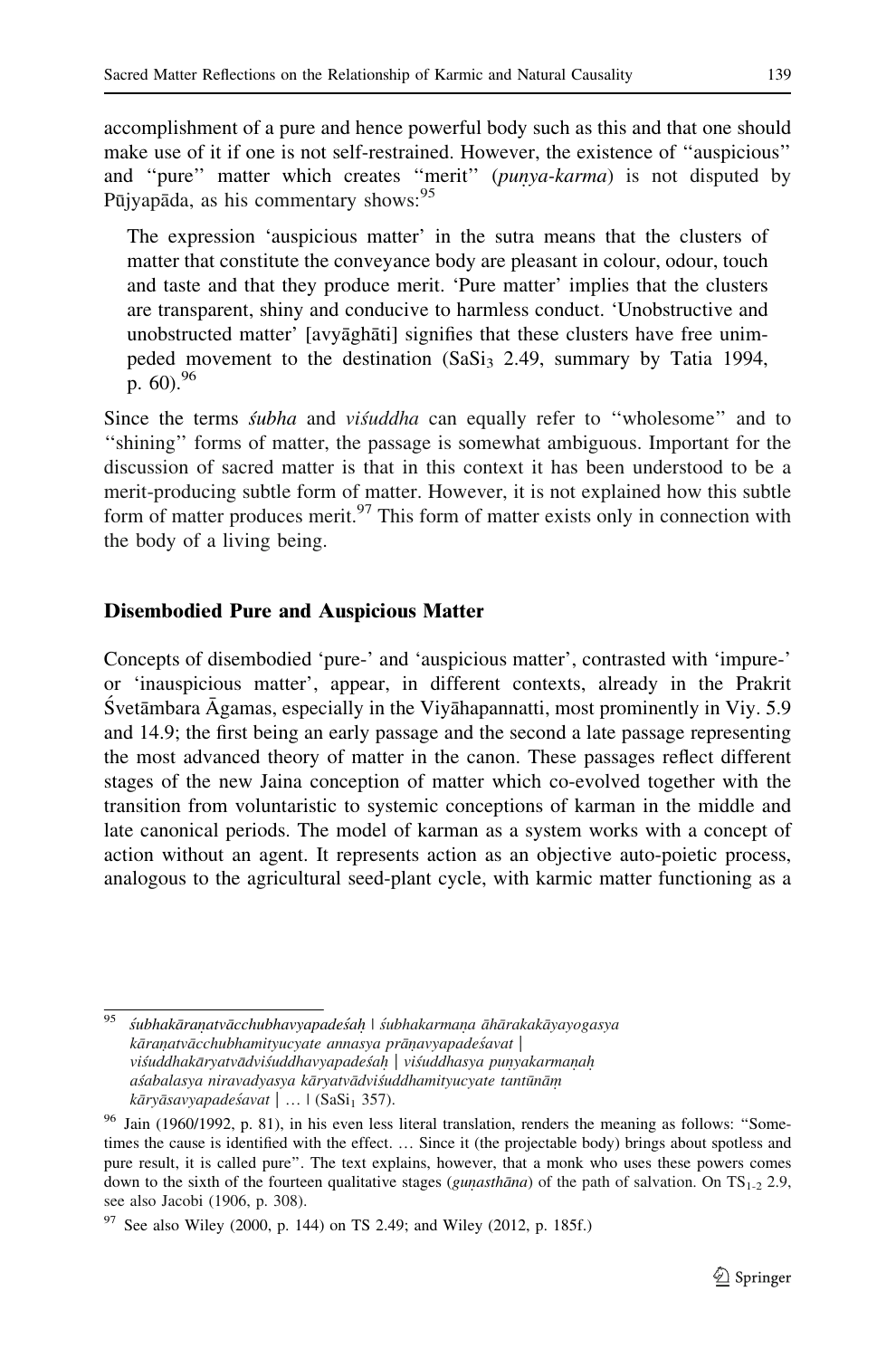seed-like particle.<sup>98</sup> In Jaina philosophy of nature, matter, like the soul, is also conceived as an 'active' or 'moving'  $(kriy\bar{a})$  substance, unlike the other three of altogether five substances ( $pañcāstikāya$ ). It undergoes somewhat similar systemic processes of self-transformation (parināma), of aggregation and disaggregation, as does the karman of the embodied soul that automatically come to fruition. Classical Jaina cosmology describes the parallel mechanisms of self-transformation of the embodied soul and of inanimate matter and the results of their interaction.<sup>99</sup>

A few examples illustrate the range of application of the Prakrit terms suddha and subha as attributes of disembodied matter:  $V_iv_1$  14.2 (634a–636a), a text which Ohira (1994, p. 64) locates in the fourth-fifth canonical stage (4th–5th century C.E.), analyses spirit possession ( $umm\bar{a}ya$ ) as an effect of the penetration of one living body by "inauspicious particles" (*asubha-poggala*) sent off by another; in this case a demon or god. This passage can be interpreted in two ways: Either it suggests that the transmitted particles have moral characteristics, though there is no explict reference to a 'transfer of demerit' ( $p\bar{a}p\bar{a}$ ), or, more likely, that the transmitted matter itself has qualities which induces negative or ''unpleasant'' states. From the point of view of karman doctrine, of course, possession, though experienced as real, is a form of delusion, which can be cured by the application of discriminative knowledge resulting in the ejection of the troublesome particles.<sup>100</sup>

A similar example is the brightness of the day, believed to be caused by the rays of light sent out by the sun (which is conceived as a living god in classical Jaina cosmology). In Viy<sub>1</sub> 5.9.2 (246b) and 14.9.4 (656a), two passages which Ohira (1994, p. 64) located both in the ''third canonical stage'' (1st century B.C.E.–3rd century C.E.), light is explained in terms of the concept of 'pure' or 'shining' matter (the same principle is applied to darkness of the night which is interpreted to be the effect of dark matter,  $tamas-kāya$ ). Here, the transmitted energy is not inducing moral states in a living being, but is simply described as a natural phenomenon.<sup>101</sup> According to Ohira (1994, p. 97), the ancient view ''that light, darkness and sound are independent entities'', is invoked here, ''which seems to have been prevalent in the olden days when these were not yet considered as properties of substance''.

<sup>&</sup>lt;sup>98</sup> Bhatt (1983, p. 111) located the first appearance of the theory of matter in the second layer and the advanced theory in the last of three "textual layers" of the Viy. The fully developed "system theory" of karman developed from c. the first to fifth centuries C.E. It culminated in the Svetambara tradition on the focus on the distinction between jīva and ajīva and "the usage of ajīva in the sense of the astikayas minus  $j\bar{v}v$ a and *addhāsamaya*" (Ohira 1994, p. 113). Cf. Werner (1996, p. 76) on Vedic concepts of "individual organisms'' as ''self-regulatory systems'', as ''structural-functional units''.

<sup>&</sup>lt;sup>99</sup> See infra on the theory of transformation.

<sup>&</sup>lt;sup>100</sup> Cf. Kapferer (1997) for similar methods employed in Sinhalese Buddhist anti-sorcery rites.

<sup>&</sup>lt;sup>101</sup> The words *subha*- and *asubha-poggala* mentioned in Viy<sub>1</sub> 5.9.2 (246b), 14.8, etc., are ambiguous, and can alternatively be translated as in/auspicious or not/shining, but in this context were rendered by Schubring (1935/2000, § 69, p. 151) and Deleu (1970, p. 204) as ''pure'' and ''impure''. See Sikdar (1987, p. 235 and Tatia 1994, p. 60) who prefer ''inauspicious/auspicious''.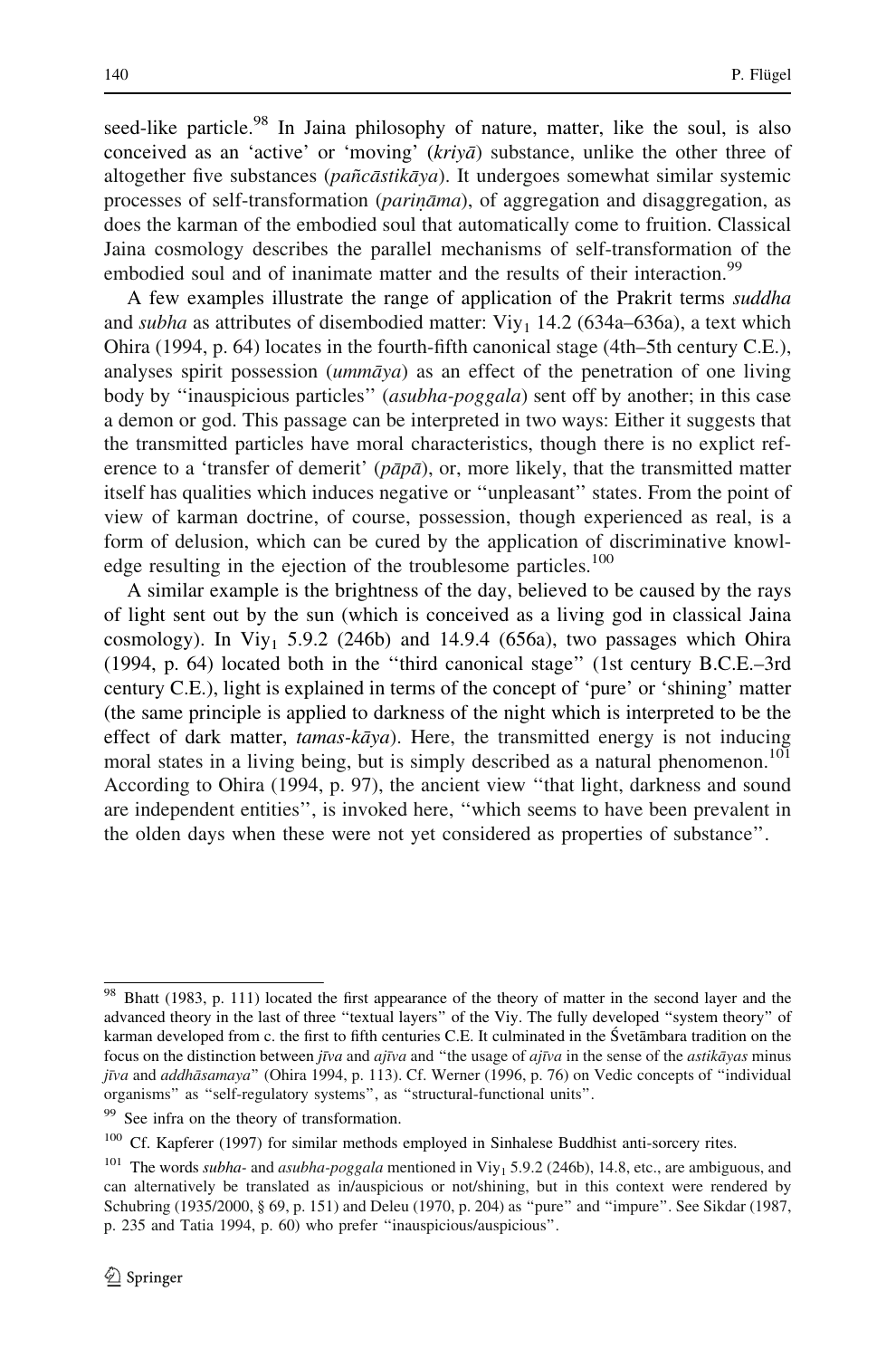### Temporary Bodies Created by Ascetics

The clearest and maybe only unequivocal exposition of the material qualities and powers of ejected particles, their purity or impurity, and of their effects offered by the Jaina scriptures is the analysis of the concepts of teya-less $\bar{a}$  (Sk. tejo-les<sup>y</sup> $\bar{a}$ ) and kamma-les(s) $\bar{a}$  (Sk. karma-les $\bar{v}$ ) in the Viy.<sup>102</sup> Both terms refer to forms of radiating energy generated by the fiery body of advanced Jaina ascetics. According to P 17.1188–1198, the kamma-lessa, or karmically produced radiance or personal aura of the ascetic,  $103$  is intrinsically connected with the quality and quantity of his (her) *iddhis*.<sup>104</sup> In Viy<sub>1</sub> 14.9.1 (655a) it is compared with material objects such as the radiance of the sun and moon gods. The commentator Abhayadeva (ViyVr: 14.9.1) noted that the term sakarma-les<sup>y</sup> $\bar{a}$  could be interpreted by imperfect monks (*chadmastha*) in the sense that *les<sup>va*</sup> itself is karman.<sup>105</sup> But this is not the case, despite the ambiguous compound.<sup>106</sup> Both Schubring (1935/2000, § 89, p. 185), Deleu (1970, p.  $212$ )<sup>107</sup> and Ohira (1994, p. 126) emphasize that the "colouration of the soul",  $(bh\bar{a}va-)$  les<sup> $y\bar{a}$ </sup>, "is not karma", but is only carried by the k $\bar{a}r$ mana-s´arī $ra$ during transmigration. Ohira (ib., p. 127f.) argues that in the theory of the process of transmigration it performs the function of ''pinpointing more exactly'' a precise place for the rebirth of a soul within a cosmographic region, matching the final  $le\dot{y}\bar{a}$ of its last incarnation before death. However, in time, this ''original function'' of the term was forgotten and "lesy as the personality-index of beings came to the fore"

<sup>102</sup> See the proposed chronology of Tsuchihashi (1983, p. 202).

<sup>&</sup>lt;sup>103</sup> Schubring (1935, p. 267) suggested that this conception stems from the "popular belief in bright good and dark bad hearts". Malvaniya (1971, p. 356) translated lesya as "mental temperament" and characterised it as ''nothing but a sort of transformation or modification of matter, which takes place depending on the soul'' (ib., p. 353). Building on this, Ohira (1994, p. 129) uses the description ''psychical and emotional tinges". Flügel (2008, p. 7) suggested comparison with Heidegger's analysis of "mood". Malde (2010, p. 16), who discusses the salient literature, pleads for an ''allegorical'' understanding of many passages on  $lešv\bar{a}$ .

 $104$  Mālvanivā (1971, p. 353f.). See also Tsuchihashi (1983, p. 195f.).

<sup>&</sup>lt;sup>105</sup> Deleu's formulation could lead to the same conclusion. See also Tsuchihashi (1983, pp. 195–202).

<sup>&</sup>lt;sup>106</sup> See also ViyBh 14.9.123–125 on the difference between the two types of meaning of *karma-les*y $\ddot{a}$ : "pahlā artha karma ke yogya leśyā tathā dūsrā artha karma kī leśyā kiyā hai".

<sup>&</sup>lt;sup>107</sup> The "concrete particles endowed with a karmic lessa (sarūvim sakamma-lessa poggala)" (Viy<sub>1</sub> 14.9 [655a], tr. Deleu 1970, p. 212) that are radiating out from a living being in the form of brightness or heat are not the karma-leśvā itself:

hamtā goyamā! anagāre bhāviyanā appano kammalessam na jāņai, na pāsai, tam: puna jīvam sarūvim sakammalessam jāņai-pāsai'' (Viy<sub>4</sub> 14.9.123)

According to Abhayadeva's commentary (ViyVr 14.1) to Viy<sub>1</sub> 14.1 (630a), summarised by Deleu (1970, p. 203), kamma-lessā refers to "'Karmic lessā', i.e. lessā as a condition (bhāva-lesyā), not material lessã (dravya-leśyã) because the latter is well defined (avasthita)". Mālvaniyā (1971, p. 354) suggested that this distinction is rather late, since it cannot be found in the Pannyana. See also Ohira (1994, p. 128). The same type of explanation is given by Abhayadeva (ViyVr 14.9.136) on teya-lessa in Viy<sub>1</sub>14.9.5 (656b) (Deleu 1970, p. 212). Schubring 1935 / 2000 § 99: 199, however, noted that the commentaries are often uncertain and sometimes clearly wrong.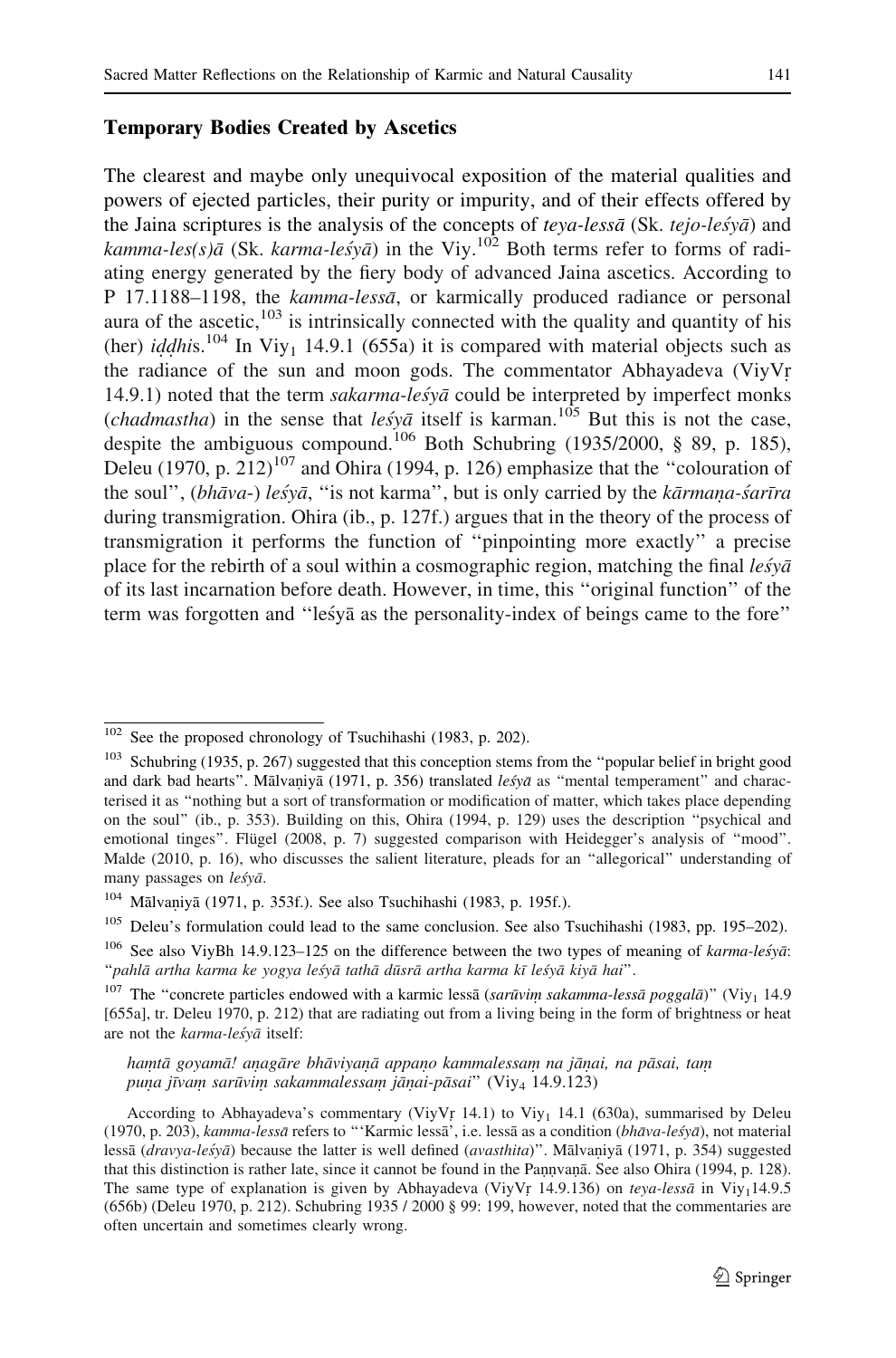(ib., p. 129), now expressing ''the total content making up an individual personality", that is, the "psychical and emotional tinges" (ib.) of the soul.<sup>108</sup>

The ontological status of the  $tejo-les\bar{v}\bar{a}$  is disputed in Jaina literature. According to the auto-commentary on  $TS_1$  2.43, summarised by Tatia (1994, p. 57), the fiery power is ''only an attribute'' of the fiery body, produced by the temporary expansion of the space points of this body, and not a secondary body or entirely separate entity which can be emitted  $(nisrsta)^{109}$  or hurled intentionally from the body of the ascetic, although this is precisely the impression conveyed by the depiction of Gosāla's attack on Mahāvīra in Viy<sub>1</sub> 15.C.7 (678a–b) (using the potentially deadly 'hot' form of his *teya-lessa* only to be repelled by Mahavira's 'cool' or protective teya-lessā).<sup>110</sup> Viy<sub>1</sub> 7.10.b (326b) similarly states that a monk who sends out a teyalessa composed of non-sentient (acitta) particles will produce light and heat where the teya-lessa falls down.<sup>111</sup> Tsuchihashi (1983, p. 200) finds this "remarkable" and suspects that here a sentient being, a man, ''manifests himself by virtue of his own inborn  $lešv\bar{a}$ " in an inanimate entity.

According to the dominant Jaina interpretations, transformation, translocation and fiery bodies that are temporarily created by ascetics are never entirely separate from the soul, but karmically produced by a process of momentary expansion of the space points or paesas (Sk. pradesa)<sup>112</sup> occupied by the soul beyond the limits of the gross physical body.<sup>113</sup> This process is called *samugghaya* (Sk. *samudghata*),<sup>114</sup> of which seven forms are distinguished in P 36. However, in his commentary, the

<sup>108</sup> Ohira (1994, p. 127) argued:

The concept of *les*<sup>y</sup> $\bar{a}$ , which expresses a general index of the total content making up an individual personality, was readily available in the then non-Jaina schools. … It this appears that the Jaina theoreticians seized this current concept, and assigned to it a faculty to determine a being's next birth place. ... This lesya must have been conceived as something material in connection with colour, like shining light tinged with colour.

<sup>&</sup>lt;sup>109</sup> Pk. *nisattha*.

Schubring (1954, p. 258) remarked: " $|T|e$ ya-lessā ist streng genommen unzutreffend mit teya gleichbedeutend gebraucht. Da es kein kalt-heisses tejas gibt (schon das kalte ist widersinnig), ist statt sīôsina ... sāôsina zu lesen". He agrees with Abhayadeva's commentary, on which see also Wiley (2000, p. 146).

 $111$  See also Viy<sub>1</sub> 18.10 (757a).

<sup>&</sup>lt;sup>112</sup> On the Jaina theory of the 'space points' or 'units of mass', see  $TS_{1-2}$  5.7–5.11, 5.14, and Schubring (1935/2000, § 55ff. 126 ff., etc). According to the Jaina theory, material and immaterial objects are constituted temporarily by variable combinations of different elementary substances: the units (pradesa) of space ( $\bar{a}k\bar{a}\bar{s}a$ ) occupied by particles of matter (pudgala), the medium of motion (dharma), the medium of rest (*adharma*), and of the soul (the concept of a unit of time or *kala* is disputed within the tradition). Inevitably, liberated souls, or siddhas, are also imagined as quasi-material entities, endowed with a set of space-points (jīva-ghana), which are by definition immaterial, defining a particular occupied space  $(avg\bar{\alpha}han\bar{\alpha})$  of a definite size in the realm of the liberated souls, or siddha-loka, which is predicated on the size of the body of the last rebirth. See Uv<sub>1</sub> 169–177, etc.; and W. Johnson's (1995, pp. 130, 143, 262f., 304) reflections on the putative 'original' concept of the materiality of the soul in early Jainism.

<sup>&</sup>lt;sup>113</sup> Wiley (2000, pp. 142–152) pointed out that "[i]n such an expansion called samudghāta, some of the space-points of the soul  $(\bar{a}$ tma-prades $\acute{a}$ ) remain in the principal body while others occupy the secondary body, which goes to another location in the universe while the principal body remains behind. … leaving no physical residue because the matter forming these bodies is very subtle and they lack the impurities such as blood, bones, and flesh found in the *audarika sarīra* of humans and animals" (142f.). For the seven forms of *samudghāta*, see Viy<sub>1</sub> 2.2 (129a) and P 36.

 $114$  From the verb samohanai (S. samava-hana).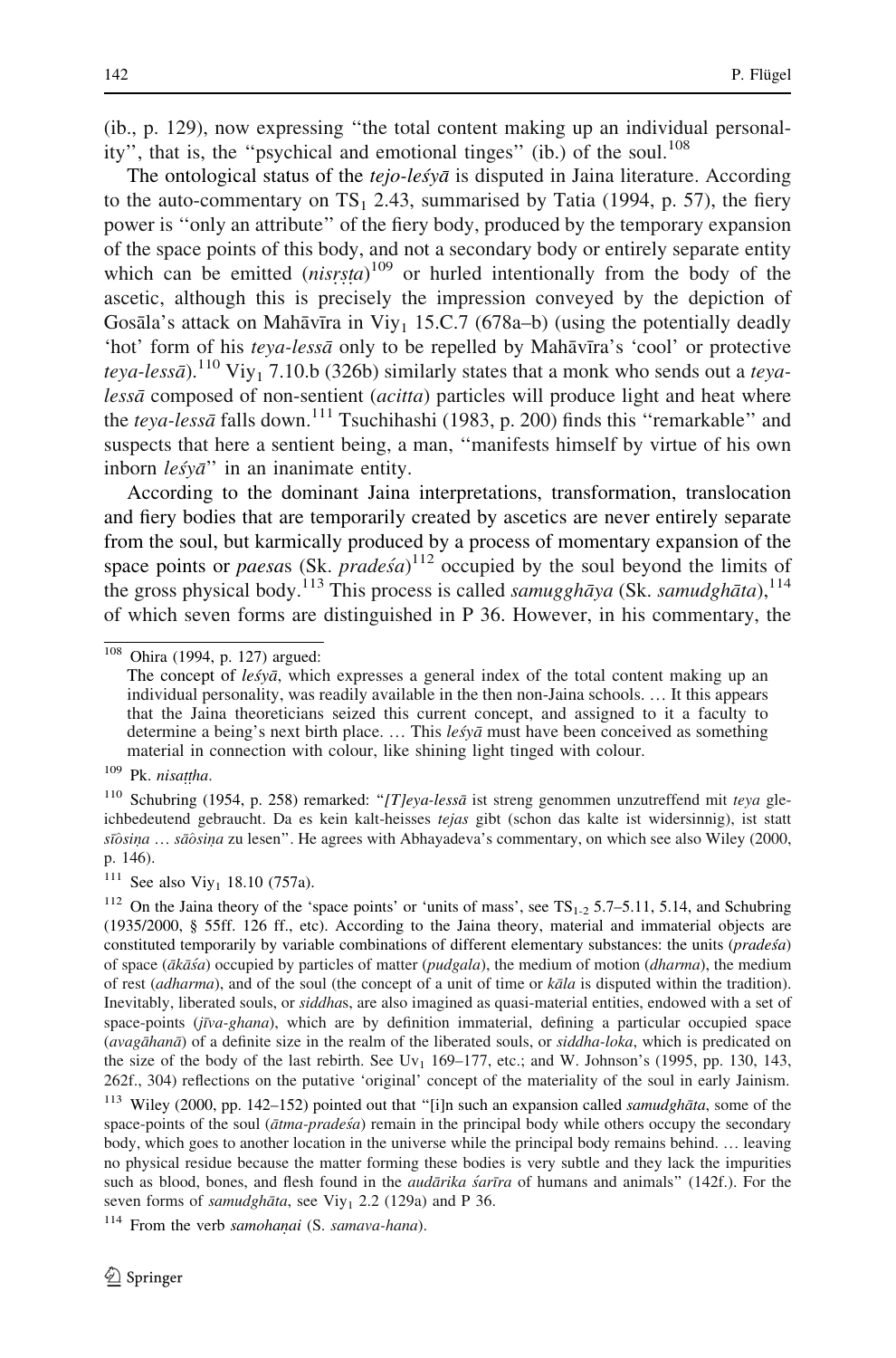Prajñāpanātīkā (PannT), Ācārya Malayagiri, the twelfth century commentator, equated *samudghāta* with the process of ejection of karmic particles (*nirjarā*) by means of deliberate premature fruition  $(ud\bar{r}ran\bar{a})$  of karman. While the space points of the temporary bodies retract to the space points of the physical body, the particles of dead karmic matter shed during *samudghāta*, remain outside the body.<sup>115</sup> In Viy<sub>1</sub>  $2.2$  (129a) and P 36.561b–608a and 590a, amongst the seven types of samudghata,  $taijasa-samudghāta$ , that is, hurling the  $taijasa-s'arīra-nāma-karman$  out of the body, is listed. But it is not included amongst the conscious acts of the soul  $(prayoga)$  in P 16, as Mālvaniyā (1971, p. 346) highlighted in contrast to Malavagiri. Hence, according to P, using a *taijasa-s`arūra* as a weapon seems to be ruled out.

Three examples of *samudghāta* are of interest here: (a) *taijasa-samudghāta*, (b) vaikriya-samudghāta, (c) āhāraka-samudghāta.

(a) The most significant case, elaborated only in  $V_iV_{1,2}$  14.9.1 (655a), are the coloured karmic particles *(sakamma-lessa-poggala)*, which emanante from the advanced Jaina ascetic which are compared and contrasted with the bright rays of the sun or the moon.<sup>116</sup> In contrast to the im/pure and in/auspicious particles or the rays of the sun, the bright quality of the *sakarma-les<sup>va*</sup> is characterised as a form of matter which ''shines forth'' and for a while retains its distinct karman-generated qualities even outside the emitting body.

The differences between  $karma-les'y\bar{a}$  and tejo-les<sup>y</sup> $\bar{a}$  are not entirely clear. Two different reconstructions of the conceptual evolution have been offered by Tsuchihashi and Ohira.

Tsuchihashi (1983, p. 201f.) proposes four developmental stages of the term  $leq\dot{y}\bar{a}$  in the canon, designating: (1) radiance in general, especially of the deified heavenly bodies ( $leq\tilde{y}(\tilde{a})$ , (2) lustre of an "organic" material substance (tejo-les´y $\tilde{a}$ ), (3) coloration of the human body ( $\overrightarrow{A}$  jīvika), (4) colouration of karmic atoms (Jaina) (karma-leśyā). He points to the "remarkable" feature that the tejo-leśyā of an animate being penetrates an inanimate entity which is made to shine by ''a substance-like lustre", and derives the term teya-less  $\bar{a}$  in Viy<sub>1</sub> 7.10.2b (326b) and Viy<sub>1</sub> 15 and the "later" "strictly jinistic" (ib., pp. 197, 200) term kamma-lessa in Viy<sub>1</sub> 14.9.1 (655a) with Schubring (1935/2000, § 97, pp. 195, "we have reason to believe that an adjective lesy  $\bar{a}$  was changed into a substantive") from the word lesa, particle, which he also interprets as a sanskritised form of Prakrit lesa (Tsuchihashi 1983, p. 201f.). A. Mette (2010, p. 309) followed this interpretation and added a tentative analysis of the different historical layers of the oldest Jaina text on  $l \neq \hat{y} \bar{a}$  in  $Utt_1$  34.

 $115$  According to Mālvaniyā's (1971, p. 420) summary of Malayagiri's commentary to this text (PannT), "samudghāta is nothing but expulsion (nirjarā) of very many particles of the karmas of one particular type, causing their early rise through the special process of  $ud\bar{r}$ , this necessarily involves the previous refrainment from the experience of the fruits of the karmas of all other types''.

<sup>&</sup>lt;sup>116</sup> Tsuchihashi (1983, p. 199) pointed to M. Hara's argument on the relatedness of the terms tapas, heatenergy, and tejas, glow-energy. Schubring (1954, p. 257) suggested, however, that the word teya does not designate here a ''[concrete fire, but a collected, condensed transmitted energy or magical force] konkretes Feuer, sondern eine gesammelte, geballte ausgesendete Energie oder Kraft''. See note 119.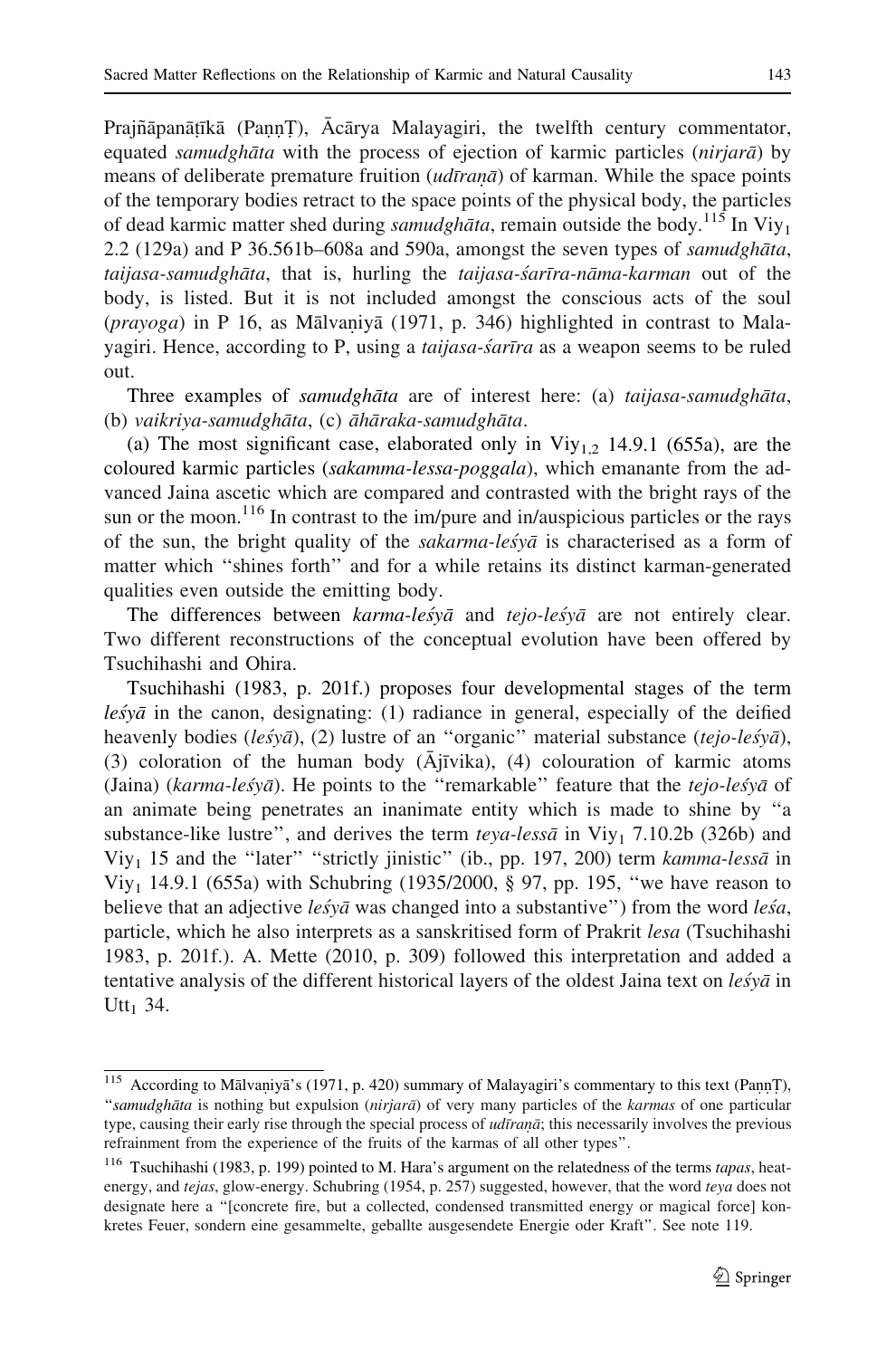Ohira (1978–1980, 1994, p. 126), by contrast, argues that the concept of karmales'yā stands for the earlier concept bhāva-les'yā (antonym: dravya-les'yā), or psychic colour, and is itself older than the concept of the "non-sentient"  $tejo-lešy\bar{a}$ , which, according to her, is conceived as ''the capacity of a personality index'' of an ascetic.<sup>117</sup> In contrast to *karma-les<sup>va</sup>*, tejo-les<sup>va</sup> is conceived as a tangible 'fiery' ray of energy wilfully produced by an ascetic. It is produced by the<sup>118</sup> fiery body (taijasa-s´arīra)<sup>119</sup> which itself is generated by extensive austerities (tapas). This ray of power can be either hot (*usina*) or cool ( $s\bar{v}$ *a*) (Viy<sub>3</sub> 15.65 = Viy<sub>1</sub> 15.B.4 [666a]). Because it is associated with ''the miraculous powers of ascetics'', Ohira (194, p. 97f.) assumes, it must be later than the theory that ''light, darkness and sound are independent entities" rather than "properties of substance".<sup>120</sup> She, therefore, places the two passages  $V_iy_1$  14.9.1 (655a) and  $V_iy_1$  7.10.b (326b) respectively between the first century B.C.E. and the third century C.E. and in the late fourth and the fifth century.<sup>121</sup>

(b-c) External matter can be temporarily used by an ascetic to conjure up illusory objects for instrumental purposes. Magical objects such as this are produced through the momentary attraction ( $\bar{a}h\bar{a}ra$ ) and transformation (vikriya) of 'improper' or 'impure' matter from outside of the body. Tejo-les<sup> $y$ </sup> $\bar{a}$ s, by contrast, are produced by the extraction of matter from inside. According to  $V<sub>i</sub>y<sub>1</sub>$  3.4 ff. (186a ff.), for creating a magical effect, not a material body or a fiery body but a transformation body  $(vaikriya-s'arīra)$  has to be produced by a monk or a god. The powers associated with these detached objects seem phantastic and are generally described as

<sup>&</sup>lt;sup>117</sup> On Viv. 14.9: "Les'va<sup> $\bar{u}$ </sup> was thus understood in terms of karma-les'  $\bar{v}$  in the beginning" (Ohira 1994, p. 129). In Viy. 12.5 karma-les´yā is immediately opposed to dravya-les´yā, the antonym of bhāva-les´yā, which illustrates the substitution of bhāva-les\*ya by karma-les\*ya (ib.).

<sup>&</sup>lt;sup>118</sup> In Viv<sub>3</sub> 15.76 = Viv<sub>1</sub> 15.B.4 (665b), as pointed out by Schubring (1935/2000, § 181, p. 317), the word samkhitta (Sk. samksipta) describes the compression or accumulation of ascetic energy. See Tsuchihashi (1983, pp. 199–201) on the historical development of the term resulting in the meaning of "les'yā as something like cement bringing about 'union of a being with (infusing) karmic substance''' (p. 201); a process which can be connected with notions of moral fluids in early Jainism, which Schubring (1935/2000, § 10, 15) linked to ''primitive sorcery''.

<sup>&</sup>lt;sup>119</sup> On the concept of tejas, in textual Jainism, see Schubring (1935/2000, § 181, pp. 316–319), See also YS<sup> $\dot{S}$ </sup> 1.9, and the commentary of Ovarnström. On the development of the term *tejas* (from the root *tij,* sharpen) from the Vedas to the Puranas, see Magnone (1993, 2009a, 2009b). For textual Buddhism, see Tambiah (1984, p. 203f.), citing Griswold. On *tejas* as "raw power" whose "manifold potential is open" in Sinhalese Buddhist sorcery rituals, see Kapferer (1997, p. 261).

<sup>&</sup>lt;sup>120</sup> Ohira (1994, p. 98) assumes in the context of her discussion of lesy<sub> $\bar{a}$ </sub> that "talk about the miraculous powers of ascetics'' was not part of the older forms of Jainism. However, later in her text, she notes that there is already evidence in the Svetambara scriptures of the existence of two early Jaina treatises on "magical power", the Cāranābhāvanā and the Panhavāyarana (Pras´navyākarana), which are now believed to be extinct; though Acharya (2007) seems to have the discovered a manuscript of the latter. Although Vavahāra 10, the text mentioning the Cāraṇābhāvaṇā, is placed in the period between the third and first centuries B.C.E., Ohira (1994, p. 162) only concedes that the topic of magical power ''might have arisen in a slightly earlier age, e.g. the fourth canonical stage'', that is, in the fourth century C.E. See also Ohira (1994, pp. 56, 65).

<sup>&</sup>lt;sup>121</sup> "XIV.9.533 informs that sakarma-les'ya-pudgala discharged from the abodes of the sun and moon gods shine forth. VII.10.307 explains that non-sentient tejo lesy  $\bar{a}$  emitted by an angry ascetic shines and burns where it falls. The former belongs to the earlier stratum of the lesya theory in the third stage. The latter idea became popular when the Jainas began to talk about the miraculous power of ascetics. We place this text in the fifth canonical stage (Ohira 1994, p. 97f.)''.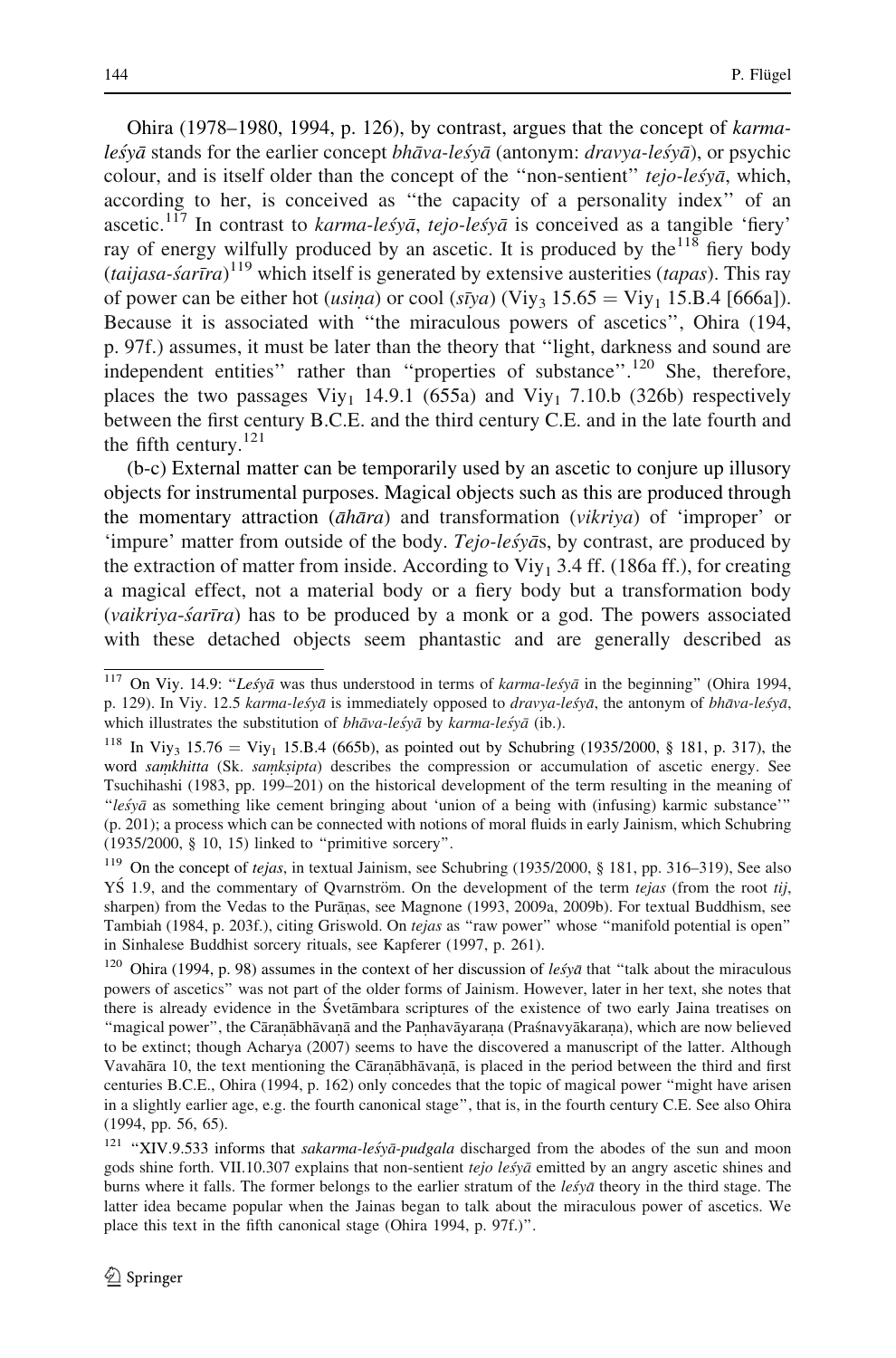'miraculous' (camatkārika) or 'magical' ( $m\bar{a}$ yika) in Jaina texts. These effects are just a magical illusion, as Schubring (1935/2000 § 181, p. 318) pointed out:

Viy. 154a; 190a in referring to both the monk and the god insists on saying that it means simply an effect on the senses and nothing real whatever. … For performing such an effect material particles not proper to the performer have to be attracted, and only by applying them,  $b\bar{a}$ hirae poggale pariy $\bar{a}$ itta, he will succeed in producing it (Viv. 189a ff.; 283a, 643a; 705b; J $\bar{i}v$ . 374b; Th $\bar{a}n$ . 104b) in which case the texts differentiate such poggala that adhere to the performer from such adhering to the speaker or else to some third place (tattha-gaya, iha-g., annattha-g.).

Though lucid in theory, the dividing line between illusory ('magical') and real effects is often hard to discern in the texts describing the extraordinary abilities of Jaina ascetics.<sup>122</sup> The *vaikriva* and *taijasa* powers can be used to produce both illusory and real objects outside the body and either for selfish and potentially harmful or salvific aims.<sup>123</sup> Only the power to create and use the equally ephemeral  $\bar{a}h\bar{a}raka$  or transformation body is said to be solely beneficial.<sup>124</sup>

## Substance and Mode

The power of body relics cannot be explained in the same way as the power of karma-lesyās or of objects generated by magical tricks. What kind of material substance then constitutes body relics? Everything that exists is constituted by the five eternal substances (*davva*) known as the "mass of all that is"<sup>125</sup> (*atthikava*) (Viy. 2.10). The five substances are: medium of motion (dhamma), medium of rest (adhamma), space ( $\bar{a}g\bar{a}sa$ ), souls ( $\bar{j}v\bar{a}$ ), and matter (poggala). They are all divisable and constituted by elementary units (paesa) which are conceived of as the invisible

<sup>122</sup> Glasenapp (1925, p. 404, 1999, p. 446) argued that among the Jainas a dividing line between (Tirthankara) cult and magic is more difficult to draw than elsewhere because they also venerate Hindu \_ gods and goddesses.

<sup>&</sup>lt;sup>123</sup> The intention of the ascetic thus becomes an important factor for distinguishing Jaina ascetics from non-Jaina ascetics or ''magicians''. In the texts, the overall ''religious'' orientation is identified as the decisive factor, determining the superior power of Jaina ascetics. Viy<sub>1</sub> 3.6 (191b), for instance, informs us that capable (bhāviya-appa, Sk. bhāvita-ātman) monks can see distant objects via supernatural sight, that is, create a representation of a distant object in their mind; but only the supernatural perception of a righteous (samma-ditthi) monk who is both capable and pure corresponds to reality, not the perception of a non-believing (micchā-ditthi) ascetic, whose powers are weaker due to his fundamental delusion. Similarly, Viy<sub>1</sub> 18.10.1 (757a) states that capable monks are able "of moving in the air without support" (Schubring 1935/2000, § 181, p. 318). By contrast, the commentary of TP II.4.1042–1057 describes the capabilities of moving through the air in realistic terms, as based on the support of living beings inhabiting the air ('without harming them').

<sup>&</sup>lt;sup>124</sup> The use of this body is restricted to ascetics of high purity and one particular purpose only: Unlike other bodies, the conveyance body is very short-lived. When the ascetic has any doubt in his mind about the meaning of a very difficult and obscure issue of the doctrine, he uses the conveyance body, expands his soul into this subtle body, reaches the distant Jina instantly and withdraws to the gross body within an intra-hour (less than forty-eight minutes). The conveyance body is abandoned as soon as the mission is completed (Tatia 1994, p. 60).

<sup>125</sup> Schubring (1935/200, § 57, p. 126).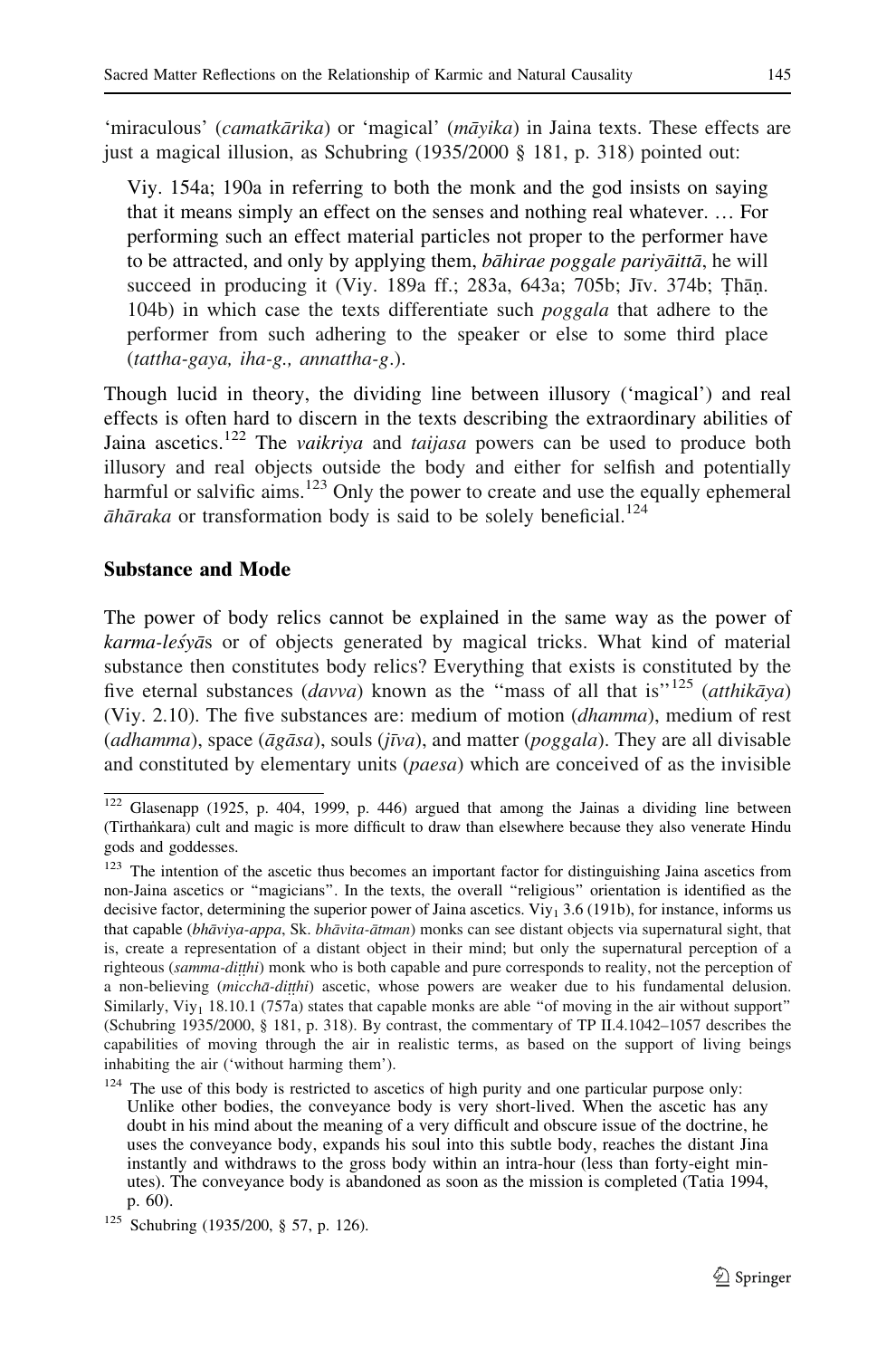but theoretically quantifiable space points that are occupied by a particular substance.<sup>126</sup> All substances exist in space and are formless ( $ar\bar{u}va$ ) and hence invisible, with the exception of matter which has a tangible form  $(r\bar{u}va)$  (Viy. 1.10).

Disputed is in classical Jaina philosophy the question whether time  $(k\bar{a}la)$  can also be categorised as a substance or, if not, what its ontological status could be.<sup>127</sup> The question boils down to the conundrum whether time, like the other five substances, can be reduced to space (as in conventional linear representations of time) or whether it exists only in form of singular discontinuous moments.<sup>128</sup> Most Digambara philosophers argue that time is a substance, because it has auxiliary transformative functions.<sup>129</sup> In their view, the causative function of time alone explains both the continuation of a particular substance over a certain period and its final disappearance. Hence, it should be declared to be a substance  $(TS<sub>1,2</sub>, 5.22 \& )$ 5.49, SaSi<sub>1</sub> 569 & 357). Svetambara authors deny this. They argue that because time has no extension in space (like the other formless substances) it cannot be a substance. Time exists only in the form of unconnected moments. A compromise in terms of the two-truth theory is offered by  $SaSi<sub>1</sub> 569$  which distinguishes between conventional (sequential) time (*vyavahāra-kāla*) and absolute (momentary) (*para* $martha-kāla)$  time, as two different perspectives on two principal aspects of time.

Perspectivism is at the heart of classical Jaina ontology. For classical Jaina philosophy, encapsulated in the famous *tripadī* formula of  $TS_{1(2)}$  5.29 (5.30),<sup>130</sup> which Ācārya Umāsvāti created to encompass competing eternalist Hindu and temporalist Buddhist ontologies, existence  $(sat)$  is constituted by the three causative modes of origination (utpāda), persistence (dhrauvya), and cessation (vyaya). From the perspective of substance (*dravya*) everything that exists is eternal, i.e., is constituted by imperishable elements, but from the perspective of mode  $(pary\bar{a}ya)$ everything that exists is forever changing. A difference of opion concerns the mediating concept of *guna* which designates the persisting qualities that distinguish different substances or entities. In contrast to the standard Svetambara position, expressed in Utt 28.5 and  $TS_1$  5.37, that a substance is constituted by both qualities and modes, the Śvetāmbara Ācārya Siddhasenadivākara (STP<sub>3</sub> III.8ff.) argued that the terms *guna* and *paryāya* are synonymous, as did Ācārya Malayagiri.<sup>131</sup> Ohira  $(1994, p. 92)$  pointed to the significance of the concept of *guna* for the theory of material transformation (parināma) cum motion through processes of atomic

 $131$  See Mālvaņiyā (1971, p. 246).

 $126$  Ohira (1994, p. 99f.), who accomplished her work under D.D Malvaniya, offers a theory of the evolution of the theoretical concept of *prades<sup>a</sup>* (from *vpra-dīs*<sup>*s*</sup>, to manifest), the "cause of perceptibility", starting with the word *a-prades<sup>a</sup>*, non-indication, non-determination, to indicate the invisible nature of the atom.

<sup>&</sup>lt;sup>127</sup> Pūjyapāda (SaSi<sub>1</sub> 569) and other Digambara commentators on TS 5.22, a verse on the concept of transformation (paranāma), characterize time in terms of the qualities of non-sentience and immateriality.

<sup>&</sup>lt;sup>128</sup> Cf. Heidegger (1918–1919/1995, p. 307, etc.), for deliberations on similar questions.

<sup>&</sup>lt;sup>129</sup> Not as a material but as an instrumental cause: *nimitta-kārana*.<br><sup>130</sup> sed drawalaksanam l

sad dravyalaksanam | utpāda-vyaya-dhrauvyayuktam sat | Existence is the character of a substance. Origination, cessation and persistence constitute existence.  $(TS_2 5.29-30)$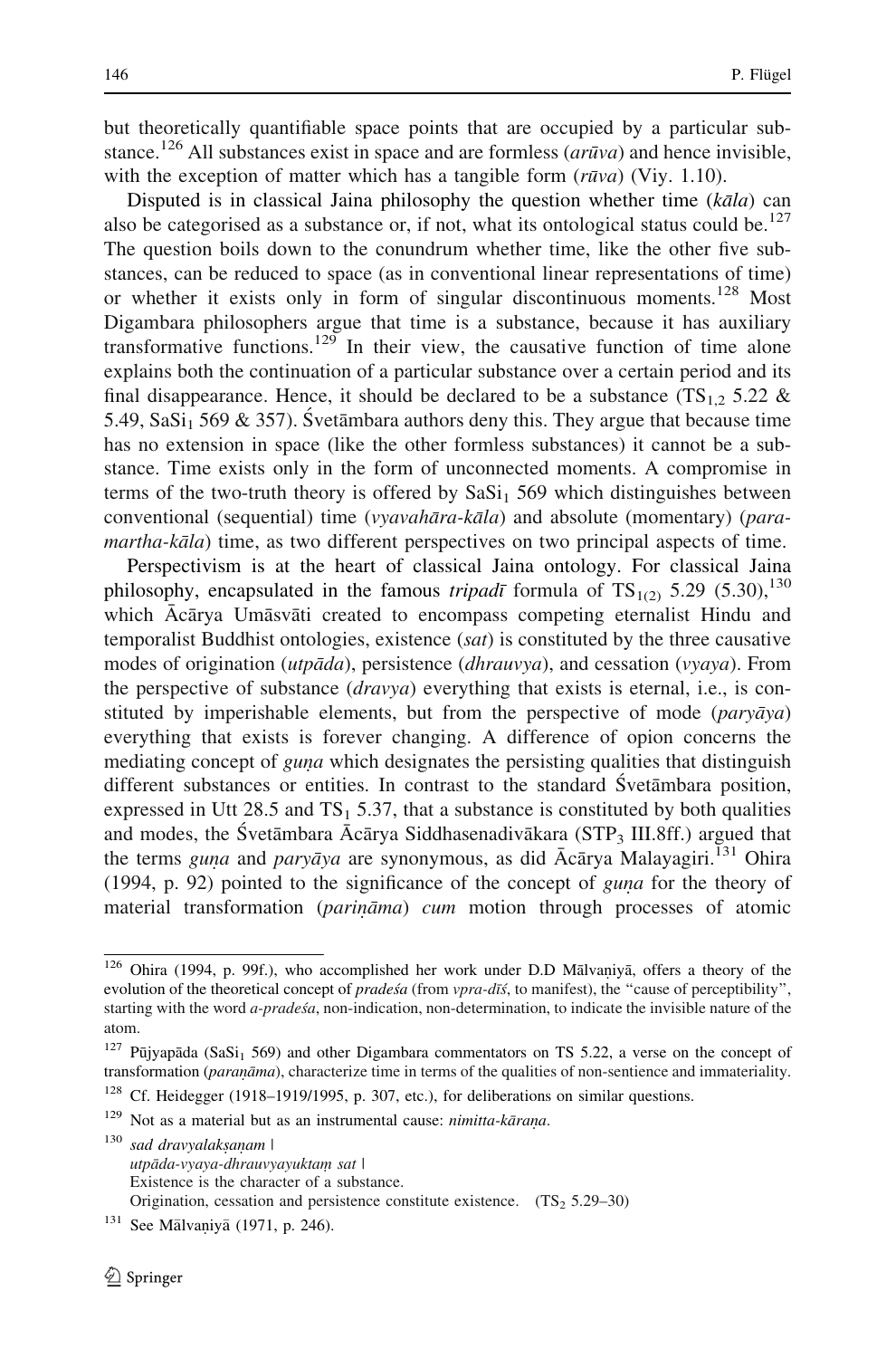attraction and repulsion, "by the degrees of *gunas* existing in matter itself",  $^{132}$ which may be one reason for its incorporation in the classical *dravya-guna-paryaya* sequence.

### Modes of Material Transformation

The Jaina concept of continuity through change is further theorised under the title of parināma or transformation of substances of entities in P 13, Viy<sub>1</sub> 1.1.3 (23a), 1.3.4  $(55a)$ ,<sup>133</sup> etc., and TS<sub>1</sub> 5.41 in particular; both with regard to material atoms (pudgala) and aggregates (skandha) and to living entities.<sup>134</sup> Viy<sub>3</sub> 14.4.52 states that there are two types of transformations: of animate beings  $(j\bar{v}va-parin\bar{a}ma)^{135}$  and of inanimate beings ( $a\overline{j}v$ a-parināma). The theory of transformation is both the foundation of classical Jaina karman theory and of the Jaina theory of matter. The locus *classicus* for the concept of *parinama* in Jaina philosophy is Viy 8.1.<sup>136</sup> Ohira (1994, p. 56) places this chapter and all thematically similar texts of the Viy. in the fifth and last canonical stage of her scheme (4th–5th century C.E.), having located the first appearance of the theory of *pudgala-parinama* in the second or third centuries C.E. (ib., p. 93). All modern commentators agree that the theory of transformation is late-canonical.

Viy<sub>1,3</sub> 8.1.1 (328a)<sup>137</sup> distinguishes three types of material particles (*poggala*) and Viy<sub>1,3</sub> 8.1.2 (332b) similarly three types of individual entities  $(davva)^{138}$  with reference to distinct modes of transformation—natural, karmic and mixed—that produced them $^{139}$ :

<sup>&</sup>lt;sup>132</sup> Cf. the Vais´esika solution by postulating karman as an independent category of motion. See Ohira (1994, p. 92).

<sup>&</sup>lt;sup>133</sup> "This *atthittam atthitte parinamai* [ $=$  the attribute being existent remains if the entity undergoes transformation] is as elementary a tenet as *calamane calie* etc." (Deleu 1970, p. 77 on Viy<sub>1</sub> 1.1.3).

<sup>&</sup>lt;sup>134</sup> See Ohira (1994, p. 99) on the contrast between Jaina *parināmavāda*, which emerged in the "third canonical stage" and the Vaisesika position that existence becomes non-existence after the desctruction of an entity in Vaisesikasūtra 9.2.

The practical implications of the once dominant Jaina perspective that atoms change while being changed are illustrated by Jaina critical analysis of the powers of transformation of gods, for instance in Viy1 16.5 (704a–708b).

 $135$  The term *jīva* is ambiguous. In its embodied form it is seen "as somehow indistinguishable from the body'' (Ohira 1994, p. 110).

<sup>&</sup>lt;sup>136</sup> For the sources on *parināma*, see Vijayarājendrasūri 1913–1925/1986 V: 595–614, and on *prayoga*miśra-viśrasā parināma parinatah pudalah pp. 602–610.

 $137$  In identical words: Thana<sub>1</sub> 3.3.401.

<sup>&</sup>lt;sup>138</sup> A particular object is also called *dravya* albeit being a "substance" of "a second order" (Schubring 1935/2000, § 61, p. 136). On the multiple meanings of the term *dravya* in Indian philosophy, see Halbfass (1992, p. 89f.).

 $^{139}$  tivihā poggalā pannattā, tam jahā – paoga-parinayā, mīsā-parināyā vīsasā-parināyā (Thāna<sub>1</sub> 3.3.401  $=$  Viy<sub>3</sub> 8.1.1).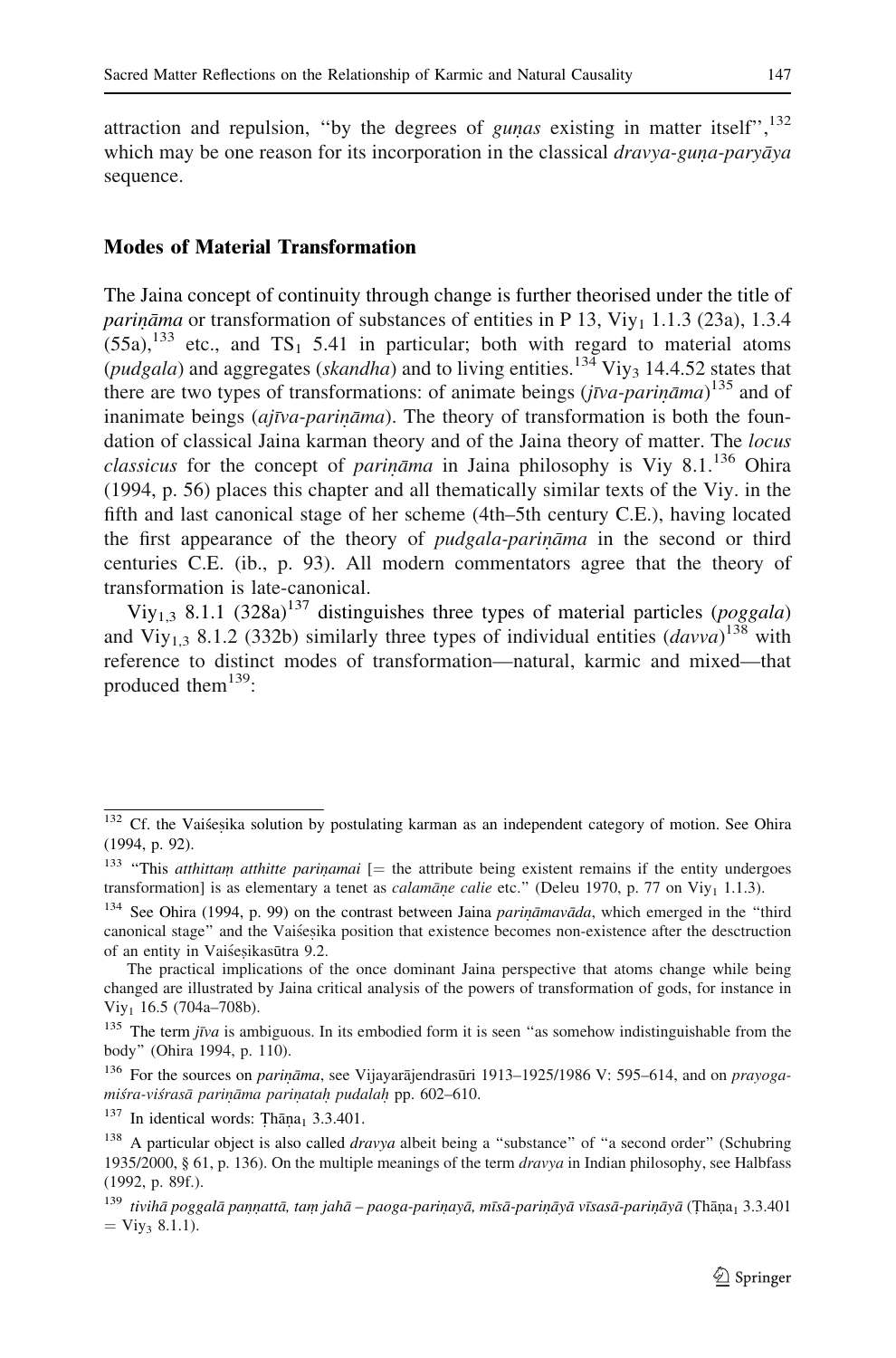- 1. Transformed by external (karmic) impulse (*paoga-parinaya*, Sk. *prayoga- parinata*),
- 2. Transformed by mixed causes (karmic & natural)  $(m\bar{t}sa-p, Sk. m\bar{t}sa-p.)$ ,
- 3. Transformed spontaneously (naturally) ( $\nu\bar{\iota}sas\bar{a}-p$ ., Sk.  $\nu\iota sras\bar{a}-p$ .).<sup>140</sup>

The term *prayoga-parināma*, transformation by external impulse, designates changes that are brought about (consciously or unconsciously) by the action of the embodied soul. According to classical Jaina doctrine, this form of karmic causality produces the five bodies of living beings.<sup>141</sup> Visras $\bar{a}$ -parin $\bar{a}$ ma, spontaneous transformation, designates the processes of natural (svabhava) transformation of inanimate atoms, such as aggregation, disaggregation, etc., independent of any interference of embodied consciousness.<sup>142</sup> According to Viy<sub>3</sub> 8.1.27, 8.10.467, spontaneous transformation affects the colour, smell, taste, touch and shape of matter.<sup>143</sup> In P 13 the term *parināma* refers to natural processes of atomic aggre-

<sup>140</sup> I follow the terminology of Schubring (1935/2000, § 60, p. 133–136) and Deleu (1970, pp. 145, 154, 206), who also uses ''instrumental and automatic process[es]''. Since action (karman) involves conscious and unconscious processes, Lalwani's (1980 III, p. 103) (Viy $_6$  8.1.1) translation "conscious transformation'' is merely a shortcut.

 $141$  Viy<sub>5</sub> 8.1.50–71 explains how various permutations of karmic activity result in different material transformations. The gross physical body, for instance, is transformed by conscious physical activity (kāya-payoga-parinaya), resulting in bodies of different degrees of purity (Viy<sub>5</sub> 8.1.55 ff.) and power  $(v\bar{v}rya-s'akti)$  (Amar Muni, commenting on Viy<sub>5</sub> 8.1.71). "This threefold activity [paoga]", of mind, speech and body, though considered to be material, "is considered to be of the soul  $(\bar{a}tm\alpha v\gamma\bar{a}p\bar{a}ra)$ because it does not take place in its absence" (Mālvaniyā 1971, p. 345). Different interpretations of the term prayoga, principally treated in P 16 in the canon and under the title prayoga-karma in the Digambara Satkhandāgama (ib.), have influenced the available translations. Paoga-parināma was translated by Amar Muni as "conscious transformation" (Viy<sub>5</sub> 8.1, p. 468), while Schubring (1935/2000, §§ 60, 61, pp. 133, 136) and Deleu (1970, pp. 120, 206, 237), preferred the neutral formulation "accidental' change" (parināma) caused by an "impulse from without", that is, karman, an "instrumental process" of mind, speech and body (Viy<sub>1</sub> 1.3.3 [254a]).

Mahāprajña's commentary (ViyBh 8.1.1) to Viy<sub>4</sub> 8.1.1 (III, p. 6) summarises divergent interpretations of this passage:

Umasvati in his Bhagavatīvrtti 8.1 focuses on the three different causes of the bondage of material atoms constituting the structure of the molecules of a physical body: 1. prayoga: effort of the soul ( $j\bar{v}a$ vyāpārena sarīrāditayā parinatāh), 2. mis´ra: a combination of both, 3. svabhāva: nature.

Siddhasenaganin in Tattvārthabhāsyavrtti (TBV) 5.17 relates the three types of transformation to the Jaina teaching of the three causes (kāraņa): 1. material (pariņāma) ("=upādāņa"), 2. final (nirvartaka), 3. instrumental (nimitta); different from the Vaisesika triad of causes: 1. inherent (samavāya), 2. noninherent (but closely related) ( $asamavāya$ ), and 3. instrumental ( $nimitta$ ). Cf. Potter (1997, p. 55–57).

Siddhasena Ganin defines prayoga also as the action of the embodied soul (TBV 5.24: prayogo jīvavyāpāras tena ghatito bandhah prāyogikah).

The Digambara philosopher Akalanka, by contrast, in his Tattvārtharājavārtika (TRV) 5.24, understands it as designating the union (samyoga) of the human body, speech, and mind (prayogah purusakāya-vād-manah samyoga-laksanah).

 $142$  Dual causality of nature and karman is well established in Digambara literature as well. See SaSi<sub>1</sub> 529–531.

 $143$  pamcavihe poggala-parināme pannatte, tam jahā—vanna-parināme, gamdha-

parināme, phāsa-parināme, samthāna-parināme || (Viy<sub>3</sub> 8.10.467).

Frequent implicit references to the Pannavana (P) I & XIII are made in the sections on matter in Viy. 8.1 & 8.10, Viy. 14.4. See Deleu (1970, pp. 145, 206f.).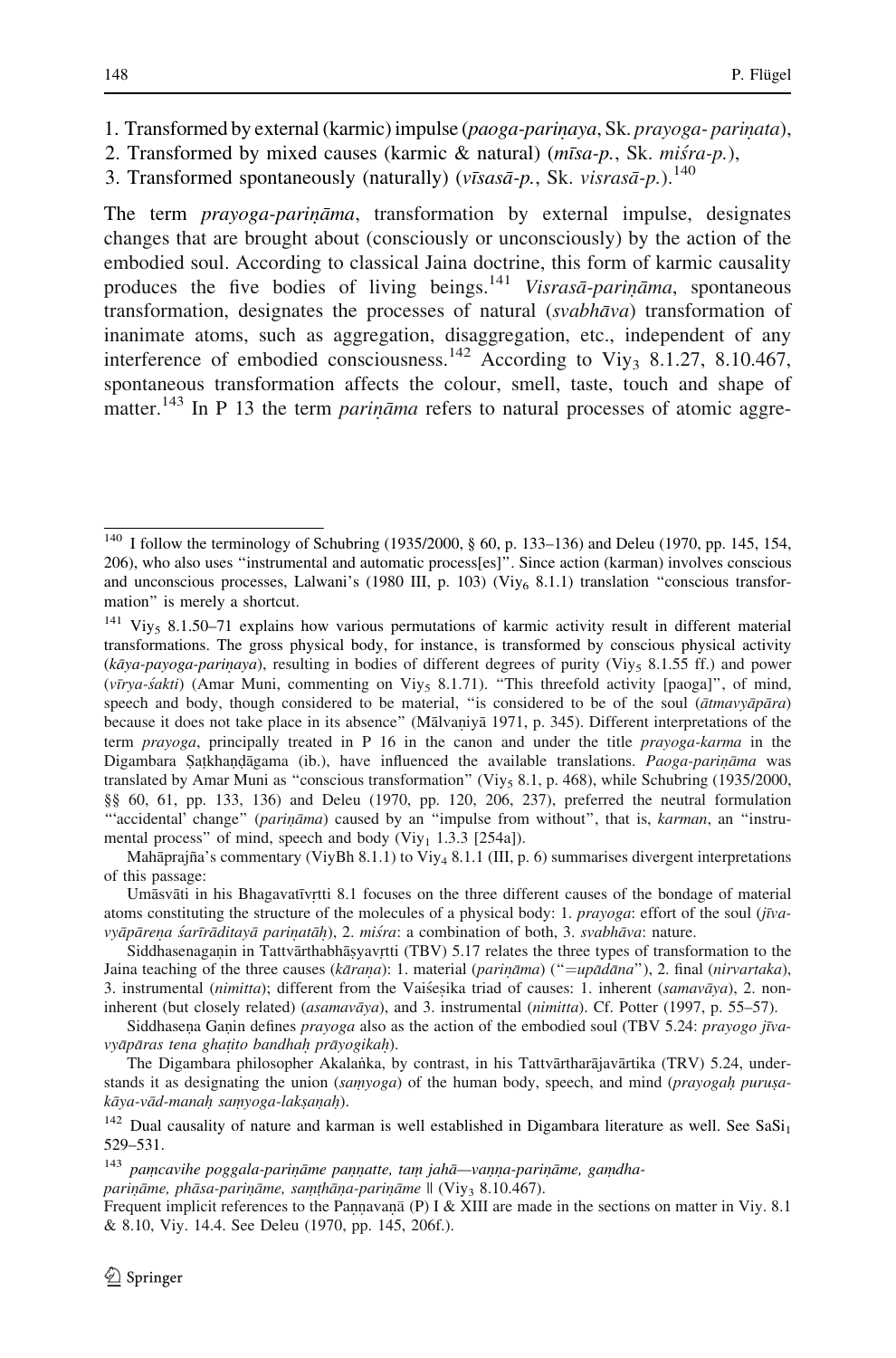gation, disaggregation and movement.<sup>144</sup> Mistra-parināma, mixed transformation, finally, refers to a combination of karmic and natural processes.<sup>145</sup>

According to Viy<sub>3</sub> 8.1.40–41, mistra-parina produces the five bodies of living beings in a similar way as *prayoga-parināma*. Since both karmic and mixed causes are involved in the formation of the five bodies of living beings (Pk.  $k\bar{a}$ iya) (Viy<sub>3</sub>) 8.1.27, 8.1.40f.), the question emerges what exactly the difference between these two forms of transformation is? An indirect answer is given in Viy<sub>3</sub> 8.1.43 which states that any particle or aggregate can be transformed karmically, naturally or in both ways combined. Most objects in the world are the product of natural transformation, followed by products of mixed transformation and finally products of karmic transformation (Viy<sub>3</sub> 8.1.84). If more than one particle or entity is involved, as in processes of aggregation, then the products of three types of transformation can exist in combination (Viy<sub>3</sub> 8.1.73). According to the developed Jaina theory of karman, effectively all living entities are constituted through mixed processes of transformation. Glasenapp (1915/1942, p. xix) called attention to the fact that the summary Karmagranthas of the Śvetāmbara Ācārya Devendrasūri give however only an evasive explanation of how natural processes further differentiate the karmic particles which were attracted by the actions of the living being in such an ingenious way that complex organisms emerge:

I am aware of only one passage wherein the author deliberately raises the question concerning the cause. It is contained in Kg. II., 75a; herein the author raises an objection as to how it is possible that the particle of matter seized in a moment by the soul is capable of transforming itself into the number of particles necessary for the formation of the various species of the karman, whereupon he replies that it is performed through the mysterious power of the soul, of which we may not make to ourselves any idea, and through the peculiar quality of the matter itself. It may be observed, he argues, that matter on which no spiritual force is working, is changing into clouds and rainbows; why then could not matter with which a  $jiva$  is in connection be changed into different kinds of karman? All further discussion is cut off by an energetic 'alam vistarena'.

A related question is whether processes of karmic and mixed transformation apply only to matter forming the body of living beings or also to inanimate matter outside the body? This question, which touches at the heart of the conundrum of the status of 'sacred matter' in Jaina philosophy, is not clearly addressed in the Viy. itself, but was taken up by the commentaries. The term *misra-parinata* is explained in somewhat greater detail in Viy<sub>5</sub> 8.1.46–47 and 8.1.72–73, but remains controversial in the commentary literature.<sup>146</sup> Different opinions are recorded in modern refer-

<sup>144</sup> See Schubring (1935/2000, § 60, p. 133).

<sup>145</sup> Schubring (1935/2000, § 61, p. 136) comments on this passage: Material masses of this kind [inanimate aggregates], together with their shapes, come into being spontaneously, whereas all accumulations furnishing the souls in the world with bodies and opportunities of activity … result from impulse, i.e., through the working of the Karman. But as these accumulations have concrete qualities, it follows that they represent a mixture of both cases (Viy. 332a).

<sup>&</sup>lt;sup>146</sup> For the following, see Mahaprajña's summary of the commentaries: Viy<sub>4</sub> 8.1.1, pp. 5f.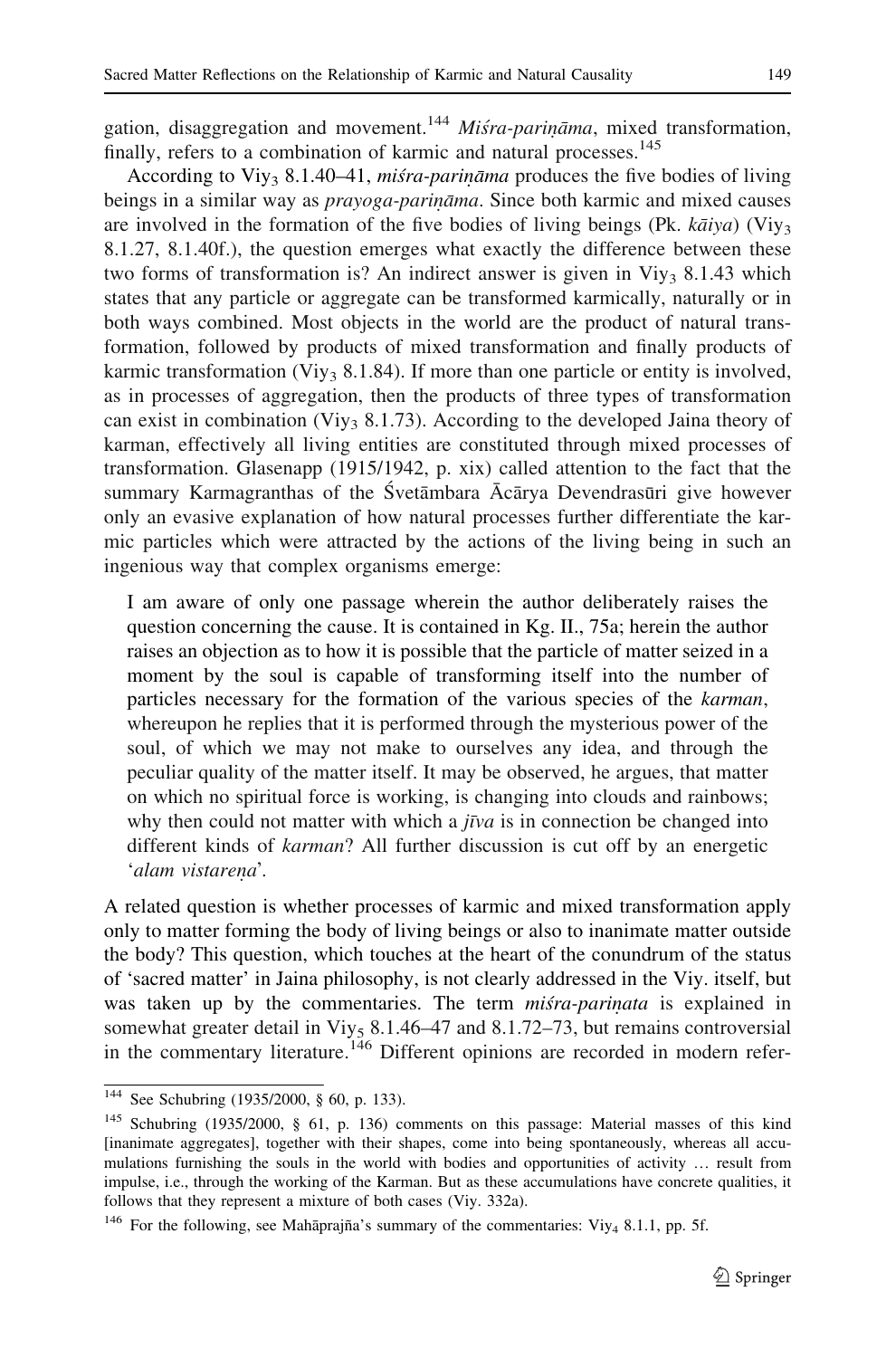ence works. Ratnacandra (1923/1988 IV, p. 179f.) defines *mīsa-parinaya poggala* as a ''molecule which has matured into a mixed state, i.e. has left the soul but has not yet assumed another form''. Deleu (1970, p. 145), by contrast, states unambiguously that it is only the ''animate world'' which results from conscious and mixed transformation. Natural transformation affects only colour, smell, taste, touch and shape. The assessment of the scope of the category of the *mista-parinata pudgala* varies even more widely in the classical commentaries. In the older commentaries the paradigmatic examples for products of mixed transformation are material objects outside the body which have been transformed by the activity of living beings who worked on them. In the later commentaries dead bodies or body parts of living beings are cited as examples; that is, either products of mixed transformation within the living organism or products of a two-step sequence of karmic transformation within the body followed by natural transformation outside the living organism. Thus, not only organic-cum-inorganic matter $147$ , but also inorganic matter that had once been transformed by the activity of living beings and was then ejected is categorised as a product of mixed processes of transformation.

The Digambara  $\bar{A}$ cārya Akalanka (8th century) in his Tattvārthavārtika (TV) 5.24 does not accept mixed transformation as an independent category. Instead, he distinguishes two sub-types of karmic transformation (prayoga-parināma): of nonliving entities  $(a\bar{j}\bar{v}a - v\bar{i} s\bar{a}y\bar{a})$  (for instance wood covered with shellac) and of mixed living-and-not-living entities ( $j\bar{v}a\bar{j}v\bar{a}z$ -visaya).<sup>148</sup> Akalanka further differentiates two types of the latter: karma-bandha and nokarma-bandha, that is, processes of binding particles that form the karmic body ( $k\bar{a}r\bar{r}$ *aroora*, on the one hand, and processes of binding particles of the gross-, transformation-, transposition- and fiery bodies, on the other hand. The same example of wood covered with shellac for the transformation of non-living matter was selected later by the ca. ninth century Svetāmbara Ācārya Siddhasenaganin in his Tattvārthasūtrādhigamabhāsyavrtti (TSB) 5.24. Siddhasenaganin, however, does accept 'mixed-transformation' as a separate category and explains *mista-parinata* with reference to the examples of the pillar (stambha) and of the water pot (kumbha) which are both created by a combination of naturally produced clay and form-giving human activity.<sup>149</sup> Siddhasenaganin and Akalanka both agree that 'mixed-transformation' applies only to objects outside the living body if they are shaped not only by natural processes but additionally by the actions of living beings.

The Mūrtipūjaka  $\overline{A}$  ca $\overline{a}$ rya Abhayadevasu $\overline{a}$ ri (11th century.), by contrast, in his Sanskrit commentary Bhagavatīvrtti (ViyVr) 8.1, chose as examples for products of mixed transformation (1) the corpses of human beings, etc., that naturally decompose (mukta-kadevarādi-rūpa), and (2) naturally transformed classes of gross, etc., matter (audārikādi-vargana-rūpa) that are further transformed by the actions of

Sikdar (1987, pp. 235–237 and 213).

<sup>&</sup>lt;sup>148</sup> TRV 5.24: sa dvedhā ajīva-visayo jīvājīva-visayaśceti | tatrā'jīva-visayo jatukāsthāi laksanah |

<sup>&</sup>lt;sup>149</sup> TBV 5.24: prayoga-visrasābhyām jīva-prayoga-sahacaritācetana-dravya-parinati-laksanah stambha-kumbhādi-miśrah |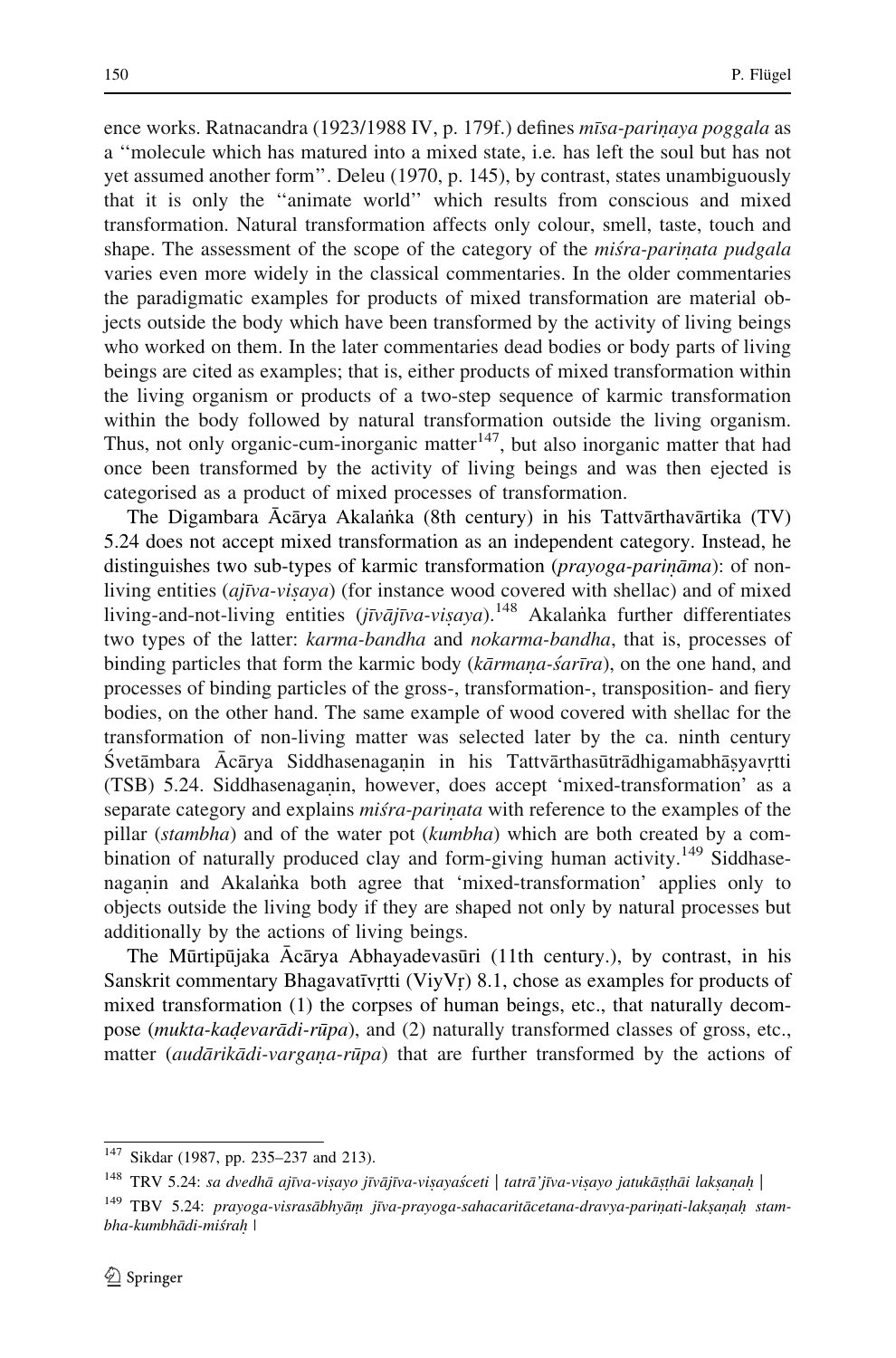living beings.<sup>150</sup> The Sthānakavāsī Pravartaka Amar Muni interpreted the text as follows:

Jointly transformed matter – This is of two types –  $(1)$  naturally transformed matter without disintegration of the consciously acquired form, such as a corpse. (2) Naturally transformed species of karmic particles, such as those needed to form the gross physical body etc., further transformed consciously, such as the gross physical body of a being (ViyVr, according to Amar Muni, Viy<sub>5</sub> 8.1, Vol. 2, p. 468; Translation from Hind $\bar{\text{i}}$  by Surendra Bothra).

The two complementary processes envisaged here are, first, the ejection of karmically transformed matter from the soul and the subsequent natural transformation, and, second, the reverse process of attraction of naturally transformed matter and its further karmic transformation by an embodied soul building up its bodies.<sup>151</sup> In the first case, the transformative actions of living beings are followed by processes of natural transformation. In the second case, processes of natural transformation are followed by actions of living beings.

For Abhayadevasūri it is quite clear that atoms and molecules that form the material body of an acting living being  $(i\bar{v}a)$  are also subject to processes of natural transformation. Our question, what exactly the difference is between karmic and mixed transformation is answered by him as follows. The transformation through action ( $\text{pravoga}$ ) also involves processes of natural transformation ( $\text{vir}$ ss $\bar{a}$ ), and in this sense can be considered as a form of mixed transformation. But natural transformation is not essential (vivaksita) in this context. However, in processes of mixed transformation both *prayoga* and *visrasa* are essential. The same point was made already by Siddhasenaganin (TBV  $5.24$ ), who argued that the question about the way in which the two processes are combined cannot be settled in abstract terms, but only with reference to a particular context. In processes of transformation through action, the innate effort (samavāya-kāraṇa) of the living being alone is sufficient. No external instrumental cause (*nimitta-kārana*) is necessary. In processes of mixed transformation, an additional external cause is always necessary. Processes of natural transformation, on the other hand, are indifferent *(nirapeksa)* to both the inherent cause and the instrumental effort of living beings.<sup>152</sup>

<sup>&</sup>lt;sup>150</sup> miśraka-parinatāh prayoga-visrasābhyāh parinatāh | prayoga-parināma-matya-janto visrasayā svabhāvāntaram āpāditāh mukta-kadevarādi-rūpāh | athav-audārikādi-varganā-rūpā visrasayā nispāditāh santah jīva-prayogen-aikendriyādi-s´arīra-prabhrti-pariņāmam āpā-<br>ditās te miśra-pariņatāh nanu prayoga-pariņāmo'py evam-vidha eva tatah ka esām višesah? satyam; kinnu prayoga-parinatesu visrasā satyapi na vivaksitā | (ViyVr 8.1).

<sup>151</sup> Cf. Sikdar (1987, p. 327).

 $^{152}$  Siddhasenaganin notes that the process of transformation through inherent causes (samavāya-kāraṇa) can be related to concepts of Vaisesika philosophy (ViyBh 8.1.1). See supra for Abhayadeva's reinterpretation of "samavāya-kārana" in the sense of "combined causes" in his TVB.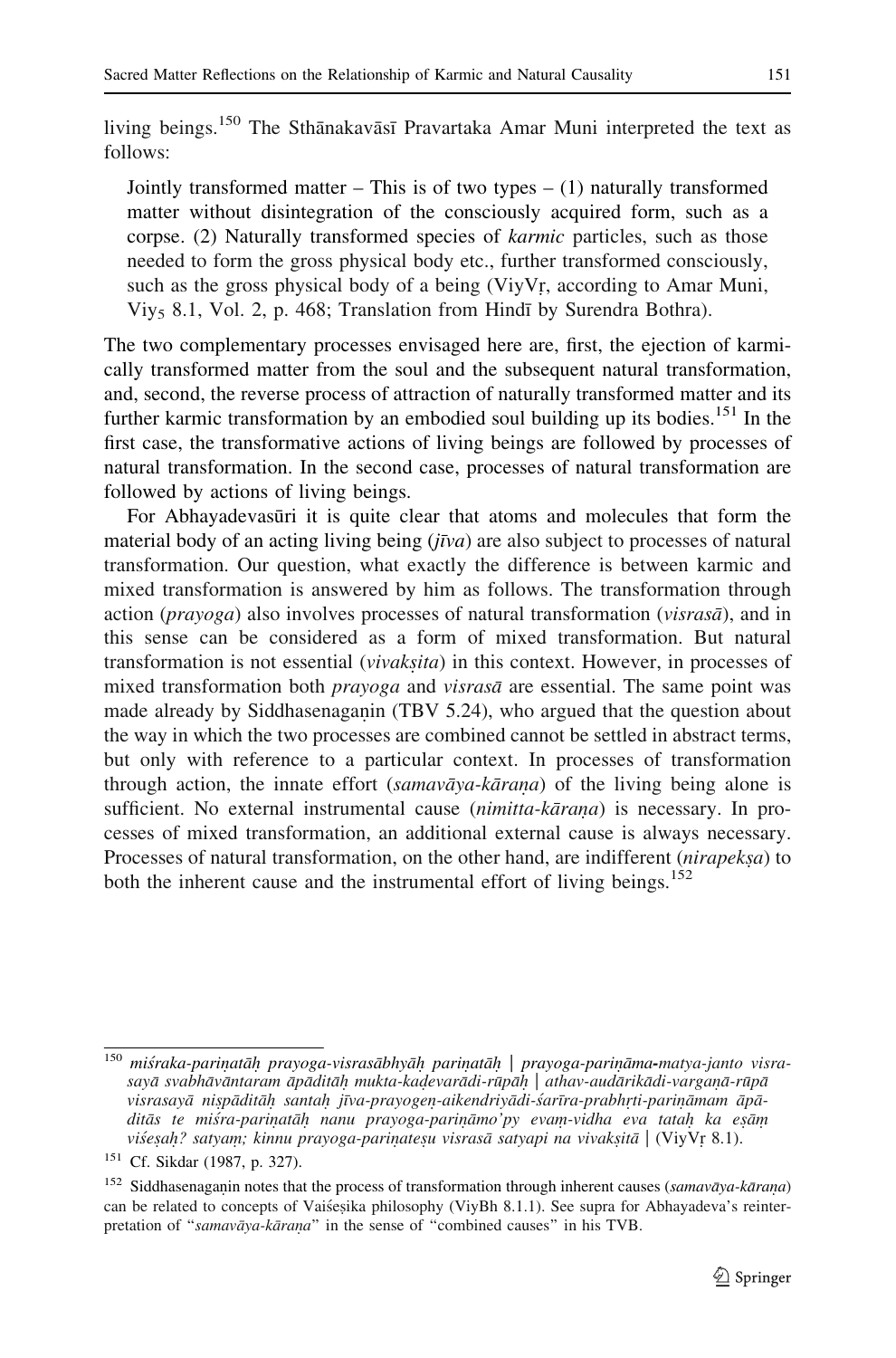# Dead Bodies and Relics

Viy. 8.1 does not discuss the ontological status of dead bodies.<sup>153</sup> Yet, as we have seen, at least one of the significant commentators, Abhayadeva, points to the dead body as a paradigmatic example for an object produced by mixed karmic and natural causes. Following on from this, I would argue that body parts such as relics can similarly be conceptualised from the perspective of classical Jaina philosophy as material objects which were created by mixed karmic and natural causes. The distinction between insentient matter in general and the matter of dead bodies and relics is that the physical structure of the latter is the product not of natural but of mixed causes of transformation. In fact, it could be argued that from the perspective of classical Jaina philosophy, the material qualities of bone relics differ from qualities of inorganic matter outside the body in a similar way as organic chemical compounds were in Europe once believed to differ from inorganic compounds, until experimental counter evidence was furnished by Friedrich Wöhler in 1828.<sup>154</sup> The relics of Jaina mendicants are special, however, because the material aggregates resulting from ascetic processes of transformation are ideally predicated entirely on wilful instrumental action and hence differ in structure from aggregates that underwent unchecked processes of mixed transformation. Effectively, two types of relics produced by mixed natural and karmic causes are distinguished.<sup>155</sup> In contrast to the matter of common dead bodies, which is shunned, the relics of Jaina ascetics are considered valuable because material results of exemplary renunciatory action are in part crystallised in the living bodies as well as in the remaining dead matter.<sup>156</sup> The bodies and body parts of advanced Jaina ascetics, it is believed, are not constituted by ordinary organic compounds, but by extremely refined matter, like the body secretions and other material particles that are ejected from the ascetic body. Jaina mendicants compare the beneficial physical properties of ascetically distilled ''auspicious matter'' such as body secretions and physical remains with the properties of medical pills.<sup>157</sup> In contrast to body secretions, the physical qualities of ascetically produced body relics last for some time even after the severance of the gross body from the soul at the point of death.

<sup>&</sup>lt;sup>153</sup> It refers however to cases of mixed bodies ( $m\bar{s}a$ -sarī $ra$ ), and of conscious or mixed transformation of gross (etc.)-cum-mixed bodies (orāliya-mīsā-sarīra-kāya-payoga/mīsā-parinae) (Viy3 8.1.49) (etc.).

<sup>154</sup> See Sikdar (1987, p. 237f.). In modern science, the notion of 'organic compounds' is still used as a shorthand for certain shared qualities of plant and animal produce, such as the presence of carbon.

<sup>155</sup> Cf. the third of Laidlaw's (1995, p. 242f.) three styles of Jaina usage of the body, especially the -iconic style: (1) 'Indexical' — 'normal' use of the body for the simultaneous pursuit of renunciatory and worldly ends; (2) 'Dualistic' — attempt to destroy the body in order to liberate the soul; (3) 'Iconic' representation of the perfect body as an expression of inner purity. Laidlaw's categories do not form a logical continuum, and indexical and iconic features are not clearly identified in the text. The dualistic path is not ''largely'' a Jain lay project (ib., pp. 152, 238).

<sup>&</sup>lt;sup>156</sup> The results of action come to fruition mainly in the process of reincarnation determined by the karmic body.

<sup>&</sup>lt;sup>157</sup> Personal communication of the Terāpanth mendicants Samanī Caitanyaprajña, London 5.9.2008, and Muni Mahendra Kumār, Lādnūm 22.12.2009. Cf. Friedrich (1943, p. 220) on the medical use of pills made of the bones of Tibetan Lamas.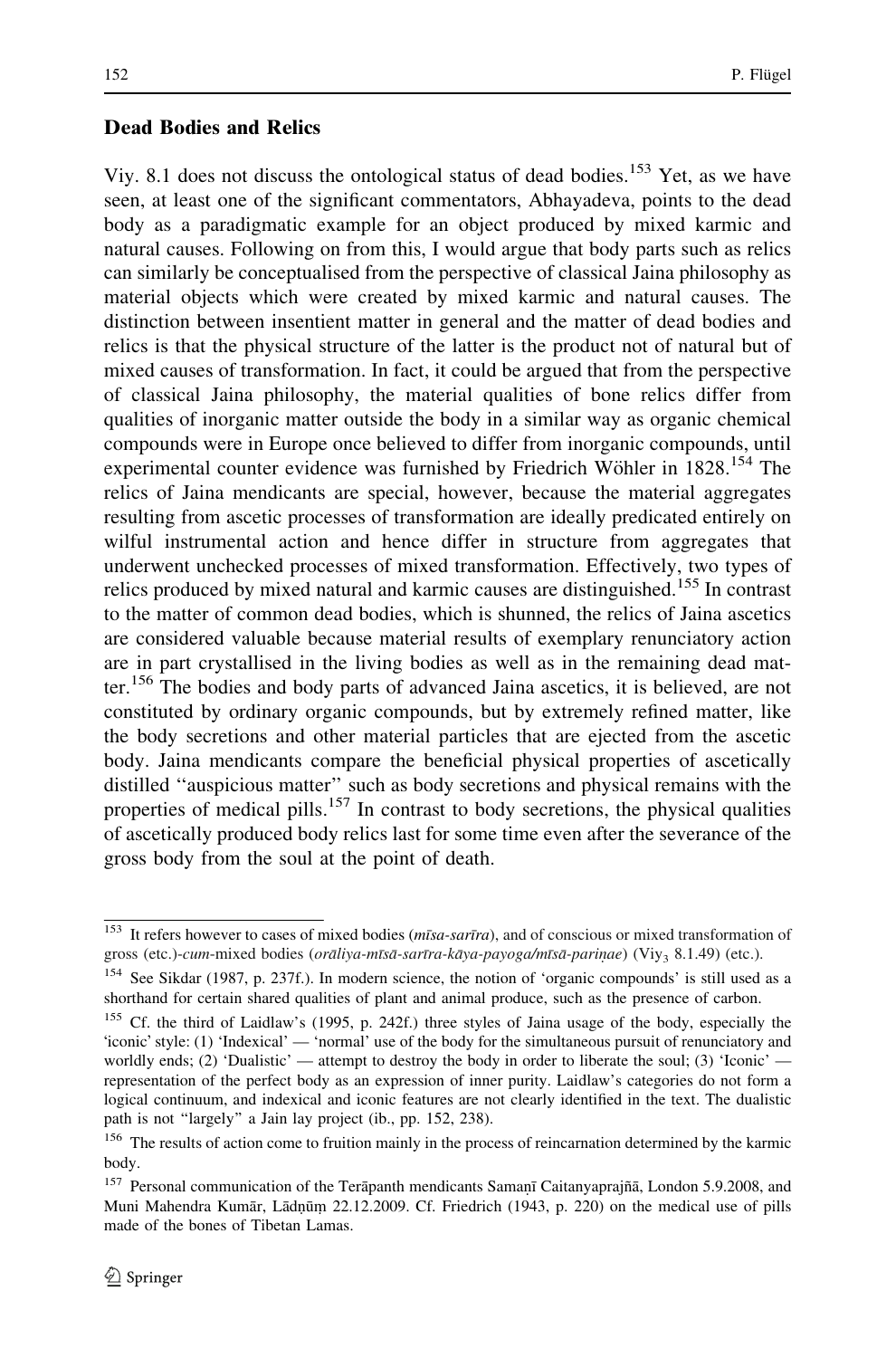The fact that the different types of dead matter that are distinguished (or distinguishable) in Jaina philosophy have apparently not (yet) been valorised in this way in official Jaina culture, despite the evident options in Jaina ontology, can only be explained by a historical combination of soteriological and social factors. The question of the historical function of the relics of renowned ascetics in Jaina culture can however not be addressed in this article.<sup>158</sup> From a strictly karman theoretical perspective, the material products of ascetic labour may be special and even beneficial for the material wellbeing of living creatures, yet, they can in no way affect the soteriological prospects of the devotee which are entirely determined by his or her own renunciatory practice.

### The Material Qualities of Bone Relics After Cremation

The main argument of this article is that, technically, not only dead bodies but also bone relics of venerable saints, though apparently not mentioned in the commentaries to Viy. 8.1 and  $18.3 \cdot 2^{159}$ , belong to the Jaina category of matter formed by mixed karmic and natural causes. The two main transformative processes involved in the production of bone relics are: (a) attraction of exterior matter and constitution of the body through karmic activity and natural causes, (b) death, dissociation of the soul, and either natural decomposition or cremation of the gross body.

An important question is how cremation affects the quality of the physical remains. From the late Vedic period onwards, the process of decomposition of dead bodies was deliberately accelerated through cremation by the majority of the population in South Asia who could afford it. After the incineration of the corpse and the cooling of the ashes, the remaining more or less preserved charred bones (*atthijhāma*) were collected and disposed either on the spot or at 'sacred rivers'. These practices continue even today. What kind of material qualities can be attributed to the charred bones and ashes that remain after cremation from a Jaina philosophical perspective? In which way does the deliberate process of incineration, which itself is of mixed karmic and natural causality, transform the physical structure of the body?

 $V_{i_1}$  1.2.2 (213a) tells us that this very question was once put to Maha $\bar{v}$ ra by his chief disciple Gautama. Mahāvīra explained that the burning of all physical substances is a process of transformation of matter attracted by fire beings (tea- $k \bar{a}$ ya) with the help of wind-beings ( $v\bar{a}u$ -ka $\bar{a}y$ a), both of which are conceived as living creatures in classical Jaina doctrine (Viy<sub>1</sub> 16.1 [213a]). In the process of cremation, the dead bodies that originally belonged to mobile beings become the bodies of fire beings:

[Q.] Bhante! To what category of living beings do the bodies of bone, burnt bone, skin, burnt skin, pelt, burnt pelt, horn, burnt horn, hoof, burnt hoof, nail and burnt nail belong?

 $158$  Cf. Flügel (2010b).

<sup>&</sup>lt;sup>159</sup> A comprehensive review of the Jaina commentary literature is beyond the scope of this study.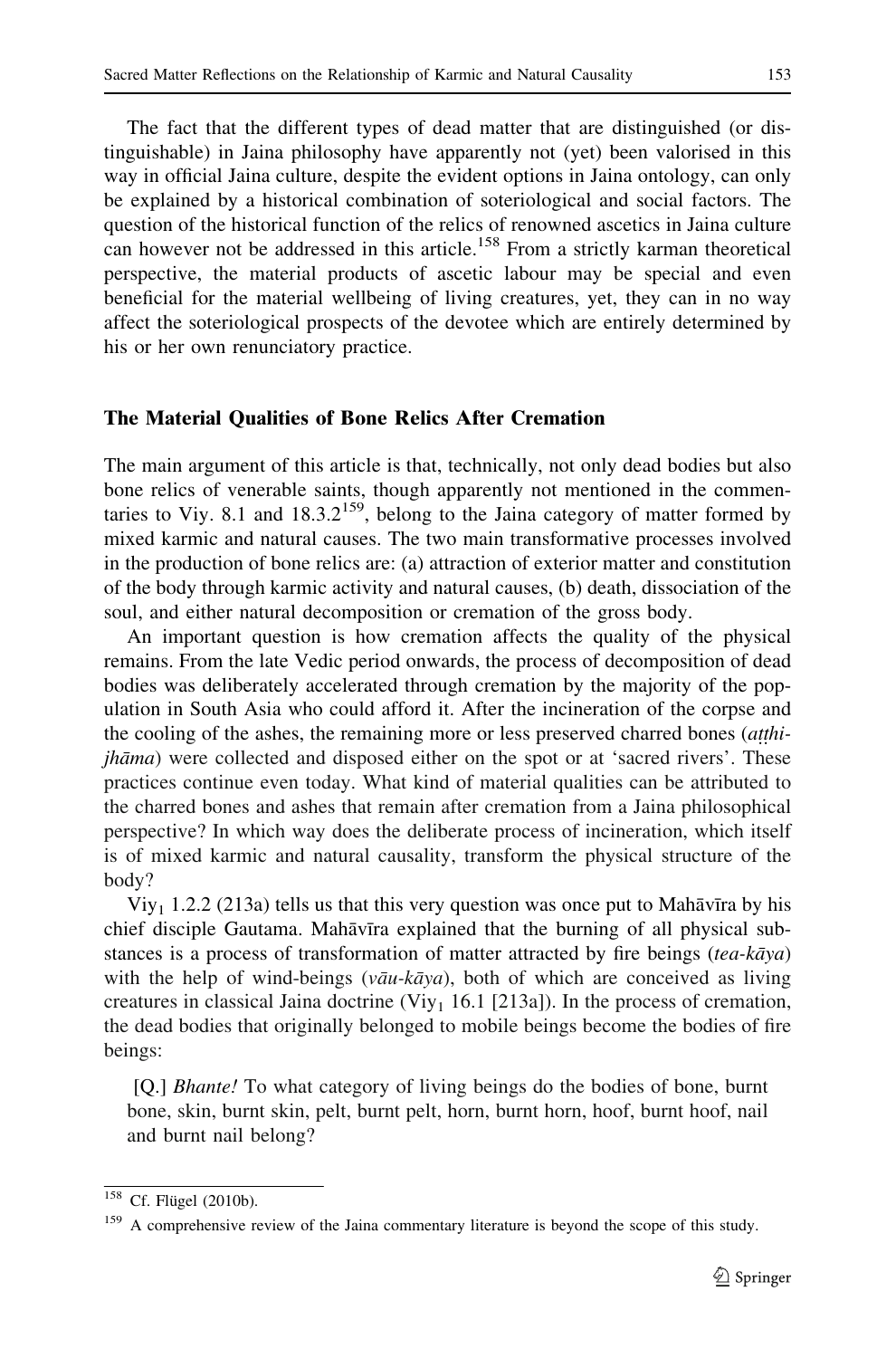[Ans.] Gautam! Bone, skin, pelt, horn, hoof, nail these are all bodies of mobile beings (trasa jiva). Burnt bone, burnt skin, burnt pelt, burnt horn, burnt hoof, burnt nail are the bodies of mobile beings in terms of their earlier or original state. After that when they are processed with implements and so on up to  $[i\bar{a}va]$  fire and undergo transformation they may be called bodies of firebodied beings (Viy<sub>5</sub> 5.2.15, translated from Hind<sub>I</sub> by Surendra Bothara, cf. Viy<sub>8</sub> 5.2.53).<sup>160</sup>

The same answer is given in Viy<sub>5</sub> 5.2.16 in reply to the question as to the nature of ashes  $(ch\bar{a}riya)$  and other materials fuelling fire, such as cowdung, etc. Similarly, DVS 5.1.7 stresses that a monk should not step on warm ash and other forms of matter recently touched by fire to avoid killing life in the form of fire beings.<sup>161</sup> Cold ash, by contrast, is considered to be dead<sup>162</sup>, and is commonly used by to prevent bleeding in the ritualised periodic plucking of hair and beard (kesa-loya) that is obligatory for Jaina mendicants.<sup>163</sup> For Jaina philosophers there was no doubt that the remains left by the cremation fire were aggregates of dead matter; at least for a short period after the flames have died down and before new souls start repopulating the material remains. Within a period of one *muhutta*, that is, less than forty-eight minutes $164$ , it is said, dead matter, such as ash, may be repopulated by living souls. In their process of decomposition, bone relics, too, should be able to function as hosts for reincarnating souls and become one-sensed beings (like fire, even stones can be living entities), though no text known to the present writer seems to have dealt with this question. If this is not the case, then a further explanation of the exceptional status of bone and tooth relics, which decompose only slowly, would have been found.<sup>165</sup>

The reliable production of relics is predicated on the practice of cremation, and the aim to produce relics may have been one of the reasons for the introduction of the practice of cremation for prominent saints at least in the case of Buddhism as

<sup>&</sup>lt;sup>160</sup> The Jaina theory of transformation of ever changing modes of eternal atomic particles in the act of incineration differs from those of the Vaisesika and Naiyāyika philosophies, as Sikdar (1987, pp. 300– 309) and Mahāprajña (ViyBh 5.2.51–54) have pointed out. The Vaisesika philosophers assume that in the process of baking for instance all individual atoms  $(p\bar{u}u-p\bar{a}ka)$  are destroyed and recreated in a new form. Naiyāyika thinkers, by contrast, posit that the changes affect the whole body (*pithara-pāka*). The individual atoms remain the same in the process of baking, but are mixed with fire particles which accounts for the transformed appearance.

<sup>&</sup>lt;sup>161</sup> For Vedic views on the fire hidden in the ashes, see Krick (1982, p. 122).

 $162$  For Manu<sub>1</sub> 3.97, etc., "dead ash" has negative connotations, since it implies the extinction of the lifegiving fire. One should not step on it: ''A person who wants to live a long life will avoid stepping on hair, ashes, bones, skulls, cotton seeds, and chaff" (Manu<sub>1</sub> 4.78). Hair represents fertility and vitality crossculturally. This is also the case in the Vedas. See Krick (1982, p. 88f.).

<sup>&</sup>lt;sup>163</sup> Water mixed with cold ash is considered to be dead and therefore acceptable for mendicants because of the chemical reaction, not because ash is associated with fire. Because water is killed by ash (fire), some Jains believe it to be wrong to immerse the bones and ashes that remain after cremation into rivers.

<sup>&</sup>lt;sup>164</sup> Ratnacandra (1923/1988 IV, p. 193) explains that a muhūrta equals two ghadīs or 3,773 breaths.

<sup>&</sup>lt;sup>165</sup> K. Wiley (personal communication 1.11.2010) remains sceptical: "This would relate to the operation of nirmāņa nāma karma in association with jāti nāma karma. In other words, a soul taking birth as an earth-bodied being would form various sorts of bodies, but not one that has the qualities or shape of a 'bone'''. See also Friedrich's (1943, p. 201f.) discussion of the unique physiology of bones.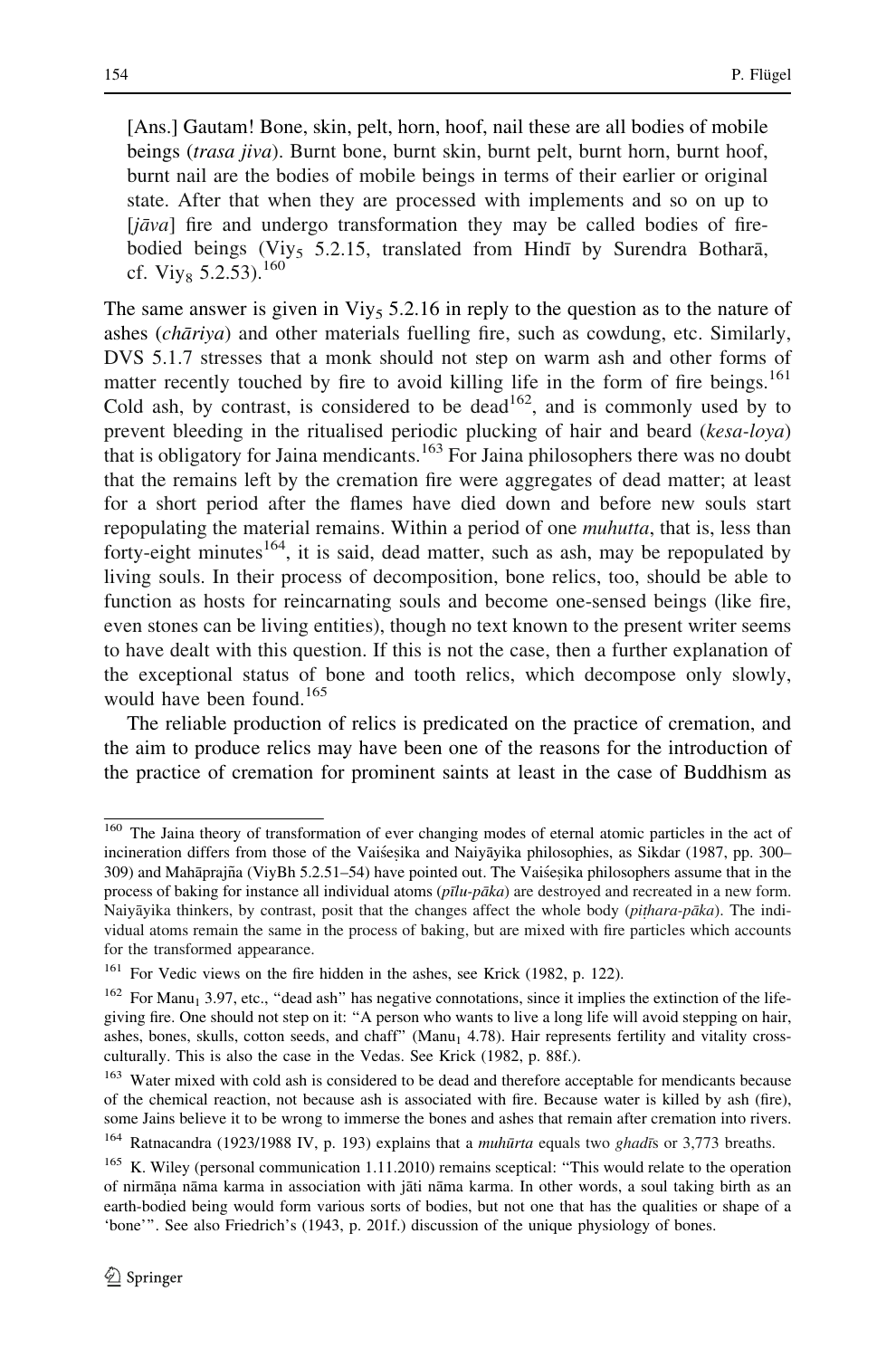suggested by the famous account of the funeral of the Buddha in the Mahaparinivva -nasutta. However, cremation was not always practiced, certainly not amongst the Nigganthas. Canonised scriptures such as the Syetambara Kappasutta and its commentaries and the Digambara Bhagavatī  $\bar{A}$ rādhanā describe the ways in which corpses of dead ascetics should be discarded in the wilderness and left to the wolves and vultures, which disperse the remaining fragents of bones in all directions. The comparatively slower process of physical decomposition is also described as staged. The matter produced by five-sensed living beings is re-transformed by karmic activity of one-sensed beings and hence loses many of its previous qualities. As a result of this process of transformation, after a while, a different type of dead matter remains.

The power of one-sensed living beings  $(egimdiv a)$  is, of course, limited and cannot explain the extraordinary energy attributed to relics.<sup>166</sup> Nevertheless, even in their decomposed or cremated form, as physical matter, certain fragments of the body parts created by the actions of the ascetics retain some of their original material properties and hence are said to have healing qualities, like a pill produced by Ayurvedic medicine or the pharmaceutical industry.<sup>167</sup>

## Enduring Power of Body-Parts Outside the Body and Transfer of Power

Another question is how these properties, if indeed they exist, can be transferred to or appropriated by another living being? No satisfying answer, it seems, can be found in the Jaina texts. Evidently, dissociated karmic particles automatically loose their quality as karmic matter once severed from the embodied soul: ''Karmic particles thus purged are mere matter particles (pudgala) devoid of karmic efficacy'' (Ohira 1994, p. 196). The question whether karmically transformed matter also immediately loses its powers after being disconnected from the body is disputed within the (Svetambara) Jaina tradition. The concept of the special power of disembodied body parts of ascetics would otherwise play no role. Contrary to this view, it is stated in Viy<sub>1</sub> 14.4 (638a–641a) = Viy<sub>3</sub> 14.4.44–53 that because atoms are eternal  $(s\bar{a}sqya)$  only from the point of view of substance but not eternal from the point of view of mode (colour, etc.), they revert back to their original state once a particular transformation (*parināma*) has been accomplished. Once the atom is reset to its original state a new transformation can start. The same applies to molecules (khamdha), that is, aggregates of material atoms (in this context called paramāņu-poggala), which (can) combine to form individual objects (davva). After the completion of a particular transformation they, too, revert back to their original state. The fact that aggregates will, at some stage, decompose into their elements is

<sup>166</sup> See Wiley (2000, p. 125).

 $167$  Uv<sub>1</sub> 159, however, mentions imperfect Jaina monks (samana) who hand out ashes which miraculously cause wellbeing (bhūi-kammiyā). Cf. Strong (2004, pp. 10–12) on the distinction between "bones and beads" prevalent in contemporary Buddhism in South East- and East Asia (but not in the Pāli canon). He argued that these beads could be interpreted as ''the result of a process of metamorphosis brought on not only by the fire of cremation but also by the perfections of the saint (in this case the Buddha) whose body they re-present". On the process of transformation of 'bones' into 'beads' brought about by the cremation fire see also Granoff (2008, p. 60).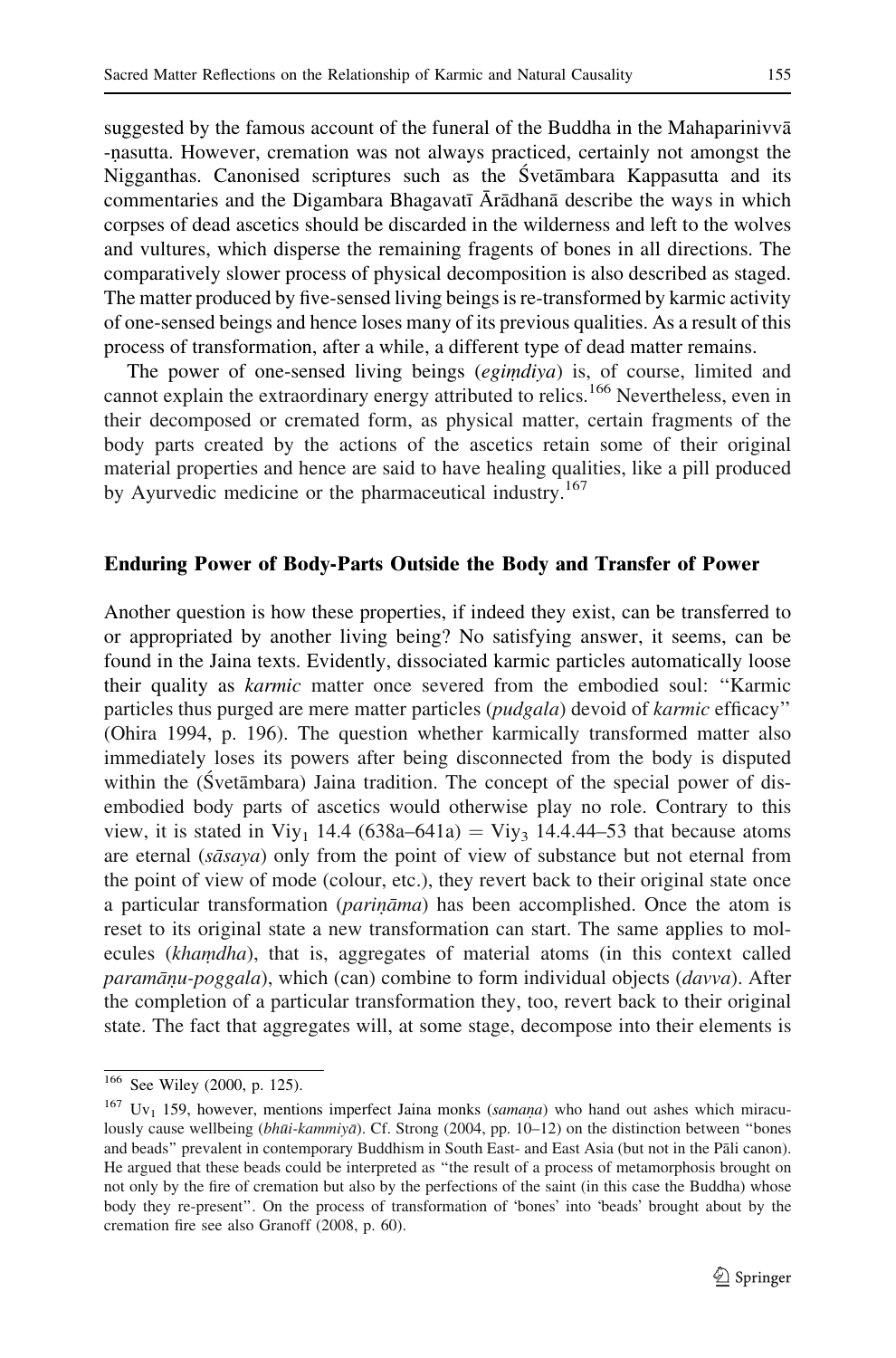discussed separately in the texts.<sup>168</sup> The notion of an original unmodified state of an eternal elementary atom with specific qualities (colour, smell, etc.) is, of course, a theoretical limiting case.

## Perception and Reappropriation of Karmically Transformed Particles

It is an open and from the now dominant doctrinal Jaina point of view undoubtedly heretical question whether disembodied ascetically refined particles (poggala) can be perceived and re-appropriated by another living being.<sup>169</sup> This interpretation seems however to inform Viy<sub>1</sub> 18.3.2 (740b) = Viy<sub>2</sub> II.18.3.8–9, a passage summarised by Deleu (1970, p. 237), which tells us that ''when a monk who has cultivated his spiritual faculties dies … the subtile ultimate particles of his karman (je carimā nijjarā-poggalā suhumā) spread over the whole world (savvam logam pi nam ogāhittānam citthanti)" through the process of ejection (samugghāya) of the remaining karmic particles. Human beings who are conscious *(sanni)* and attentive (*uvautta*) and Vemāṇiya<sup>170</sup> gods that are attentive and fully developed (*pajjatta*)<sup>171</sup> "can discern and attract (jānanti pāsanti āhāranti) these particles", but not "imperfect" human beings (*chaumattha-manussa*).<sup>172</sup> The second part of this statement specifies that highly developed Jaina mendicants can and apparently wish to ''attract'' the final highly purified particles ejected by the soul of an advanced dying Jaina monk. By contrast, particles which are attracted by a living being but not bound and immediately ejected (nijjarā-poggala) are said to be without form (*rūva*) and hence intangible (Viy<sub>1</sub> 18.3.5 [743b]).<sup>173</sup>

A detailed discussion of the question of the perceptibility of dead karmic particles which are ejected during the process of *samugghaya* (which not every living and omniscient being undergoes) is offered in  $Uv_1$  169–180. Schubring (1935/2000, § 89, p. 184) refers in this context also to P 590a and 496a f. (his manuscript), which considers with regard to an imperfect individual ''whether and to what degree the ejecting individual has committed actions to other beings to whom they [the particles] cause an injury''. He argued that ''[t]he whole conception doubtlessly comes from the impression which pain, anger, curse and blessings cause within the onlooker" (ib., p. 185).<sup>174</sup>

See ViyBh 14.4.44–47. Ohira (1994, p. 56) points out that in the summary of the theory in Viy. 14.4 it is stated that when the process of transformation (*parinama*) of matter from one state to another as such comes to an end, a *pudgala* or *skandha* "returns to the state of an atom of one colour, etc." (ib.).

 $169$  As the above cited English translation of Amar Muni's comments on ViyVr, 8.1 suggests.

 $170$  Like humans, Vemāṇiya gods are either untruthful and/or heretical or not, as explained in the text.

<sup>&</sup>lt;sup>171</sup> The term *pajjatti* (Sk. *paryāpti*) refers to the six powers of the *nāma-karman* of the embodied soul  $(\bar{a}tm\bar{a}-\hat{a}akti)$  to attract and transform different material atoms constituting basic functions of the physical body: āhāra, śarīra, indriya, śvāsocchvāsa, bhāsā, manah. See SAS 8.11.

<sup>&</sup>lt;sup>172</sup> Deleu (1970, p. 237) refers in this context to P 590b, 596a ff. (Āgamodaya-Samiti Edition) for further details on ejected particles.

<sup>&</sup>lt;sup>173</sup> Deleu (1970, p. 238) points to Viy<sub>1</sub> 7.10.1 (323b) in this context, where Mahāvīra explains to  $\bar{A}$  jīvika heretics that "bad deeds get their karmic retribution ... only in the living incorporated soul, not in matter''. Cf. P 590b, 596a ff., Deleu (1970, p. 212), Schubring (1935/2000, § 60, p. 134).

 $174$  Compare the debate on the concept of *vaira* in early Jinism (Jainism).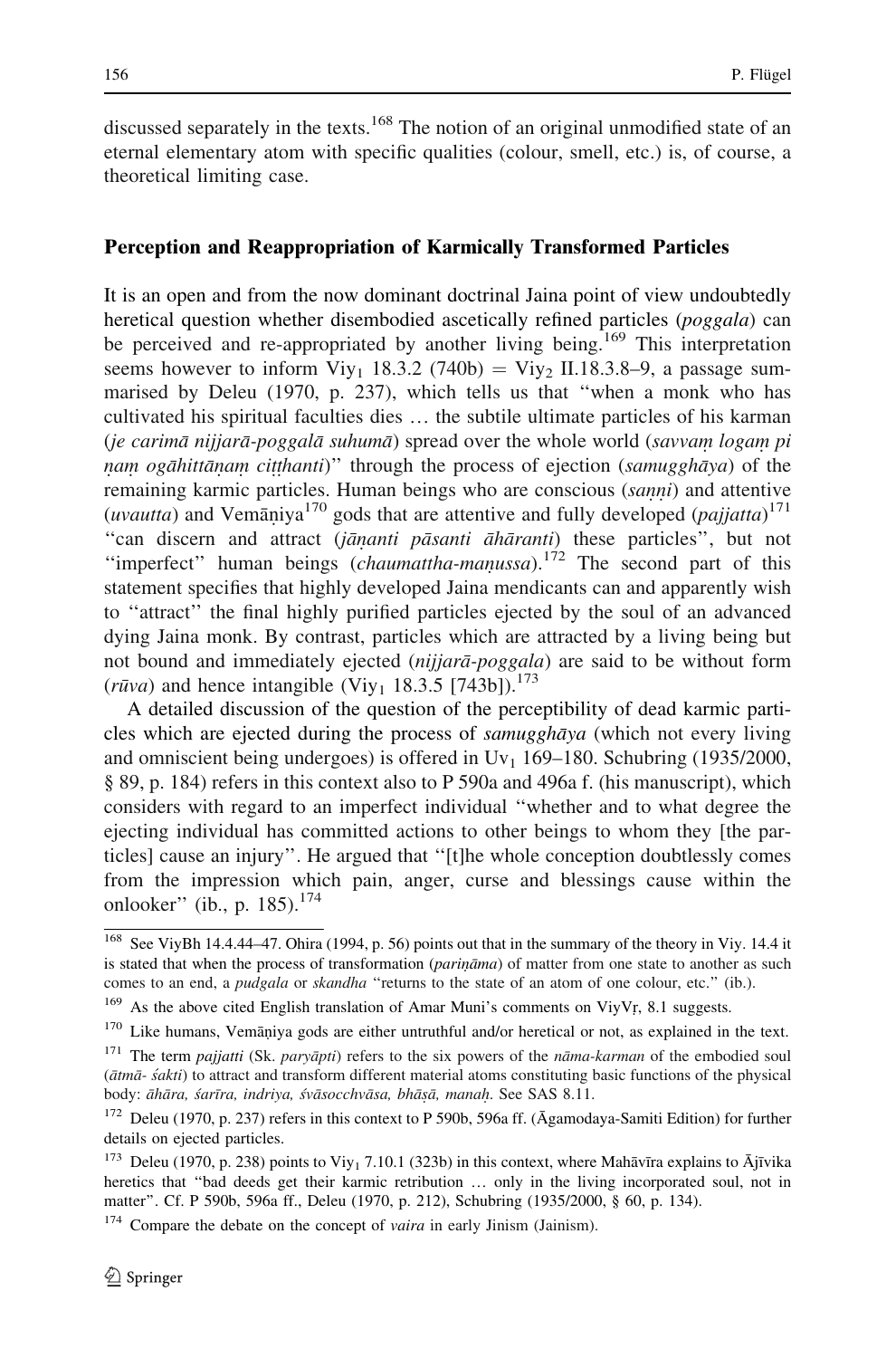The commentaries show that the question of the quality and fate of ejected karmic particles preoccupied Jain scholastics for centuries. In Viy<sub>1.2</sub> 14.9.2 (655b) a series of asymmetrical oppositions is used to describe qualities of physical matter from the point of view of their utility for living beings, as being favourable/unfavourable (atta/anatta), pleasant/unpleasant (piya/apiya and manunna/amanunna), desirable/undesirable (*ittha/anittha*), etc.

Notable is the parallelism to the question of perceptibility of *les*<sup>y</sup> $a$ . It is emphasised in  $V$ iy<sub>1</sub> 14.9.1 (655a) that even an advanced mendicant cannot perceive his own kamma-lessa<sup>n</sup> nor can he perceive his soul other than in its embodied state. Viy 6.9, by contrast, discusses whether a god with an impure *les*<sup>y</sup> $\bar{a}$  can see the *les*<sup> $\bar{y}$ </sup> $\bar{a}$ of other gods or goddesses. The answer is no: only a god with a pure *leso i*. In JAA 103 the same point is echoed with reference to ascetics rather than gods.

The question how subtle lifeless matter can be absorbed and further transformed deserves a separate study. P. Dundas (1998, p. 44) and K. Wiley (2012, p. 185) both pointed to the lack of ''any explanation of the karmic processes associated with the powers of healing" in Jaina literature. Wiley (ib.) suspects that "ācāryas were selective regarding the teaching of this material and were hesitant to commit details regarding these powers to writing.'' Jaina mendicants, however, invariably point to the commentaries on TS 5.20, which describe the positive or negative contribution of matter (*pudgala*) acting as an instrumental cause (*nimitta-kārana*) on the body and mind of living beings, if not prevented to do so by the will-power (*purus* $\bar{a}$ rtha) of the individual concerned.

#### Final Karman, Final Body

Interestingly enough, classical Jaina cosmology seems to envisage not only a soteriological path for souls but also a soteriological path for matter from a transformable to a non-transformable pristine existence. We have mentioned already the theory that after a transformation an atom automatically reverts to is original state unless it is transformed again. The conceptual status of the idea of an orginal state of an atom seems to be the functional equivalent of the idea of the pure soul in the realm of matter. But the issue is not entirely clear. In P 10 and Viy<sub>1</sub> 8.3.3 (365b) the question is treated in terms of the relative location of any object, insentient or sentient, either at the border (*carama* or *carima*) of the material world ( $log a$ ) to the infinite space of the non-world (aloga) or within (acarama or acarima) the world. A liberated being, or siddha, is an example of such a carama existence of an eternal substance. Abhayadeva's commentary on Viy<sub>1</sub> 7.7.3 (311a) describes the omniscient (kevali) as a final body (carima-sarīra).<sup>175</sup> The context determines the meaning of the word 'final'. Viy<sub>1</sub> 14.4 (638a–641a)<sup>176</sup> explains that from the point of view of substance  $(dravya)$  an elementary material atom  $(paramānu-poggala)$  is eternal (*acarima*), but from the point of view of place (*khetta*), time (*kala*), and condition (bh $\bar{a}v$ a) it is not eternal, but either not-final (*acarima*), that is, in the

<sup>&</sup>lt;sup>175</sup> See Deleu (1970, p. 139).

 $176$  Especially Viy<sub>1</sub> 14.4.3b (640a).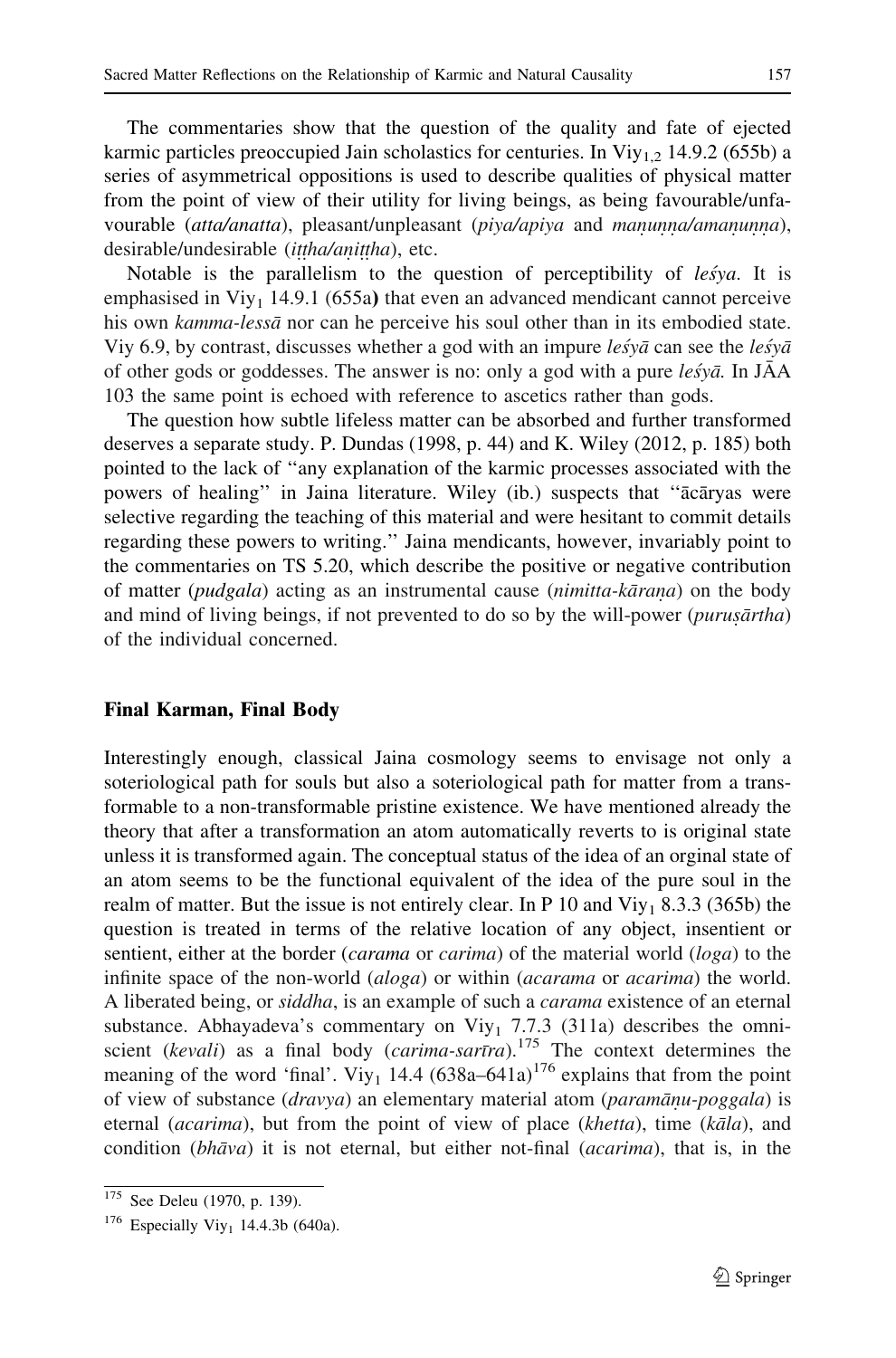process of being transformed, or final *(carima)*, that is, not ever returning to the form of existence it was part of. $177$ 

What is final or non-final is relative. According to Abhayadeva, commenting on the general rule exposed in Viy<sub>1</sub> 14.4 (640a), in the special case of a kevalin there are also final atoms which ''will never again enter that form of existence after having left it" (Deleu 1970, p. 207). By definition, since at the moment of death, the kevalin leaves samsāra as a whole, the eternal physical atoms he leaves behind are final with regard to the modes of time, place and condition, and thus can never be transformed again. At the point of final samugghaya all remaining karmic particles are dissipated throughout the world (Viy<sub>1</sub> 18.3.2 [740b]). The question is whether they are final only for the *kevali* or for other beings as well.<sup>178</sup> The texts and commentaries are ambiguous.<sup>179</sup> Viy<sub>1</sub> 14.4 (640a) and Viy<sub>1</sub> 18.3.2 (740b) discount the possibility of further transformation only in the case of liberated beings whose karman produced particles cannot be appropriated again and are hence called final or carima sarīra-poggala.<sup>180</sup>

If indeed this feature applies only to the *kevalin*, then by implication karmically transformed molecules that are ejected or left over by an unliberated soul can be attracted and integrated again by the same soul in another incarnation, and of course by other souls.<sup>181</sup> This lends indirect support to our hypothesis that Jaina scholasticism, in some passages at least, considers the idea that certain karmically acquired properties can be objectified in disembodied material structures and transmitted and re-appropriated in this form, unless they always revert back to their original form and can only be incorporated in this form. The formulation of the ''reset rule'' in Viy<sub>1</sub> 14.4 (638a–641a) must have been motivated by questions such as this.

The question, which desirable physical qualities distinguish karmically transformed ejected particles from plain matter and how they can be advantageous to the one who is able to discern and attract such purified matter would require a separate

 $177$  Viy<sub>1</sub> 18.3.3 (740b) distinguishes between the binding of objects (*davva*) and of the binding of conditions ( $bh\bar{a}va$ ). The first occurrs either spontaneous (visasa-bandha), with or without a beginning, or is brought about by an external impulse (paoga-bandha), resulting in either loosely (sidhila) or tighly  $(dhaniva)$  bound karman, The second relates to the binding of primary karman  $(m\bar{u}la-pagadi)$  and secondary karman (*uttara-pagadi*) as the two principal modes (cf. P 5.465b ff.).

<sup>178</sup> See supra.

 $179$  See Schubring (1935/2000, § 89), Deleu (1970, p. 207), referring to Abhayadeva.

See Schubring (1935/2000, § 89; 184, n. 1). See also Abhayadeva's comment in ViyVr 14.4.51, summarised by Deleu 1970: 207, that atoms that were ejected (samudghāta) by an omniscient being at the point of death are an exception, since they will never return to their original condition as far as place, time and condition is concerned. They are therefore "final" (carima) in these respects, but not final as far as their substance (dravya) is concerned. See also ViyBh 14.4.51.

 $181$  Viy<sub>1</sub> 6.104 [286a] says that only particles that are within range are attracted by embodied souls. In this context, the distinction in Viy<sub>1</sub> 14.6.1b (644a) between complete- ( $a\overline{v}$ <sup>†</sup>) and defective material substances ( $v\bar{u}$ -davva) is also relevant.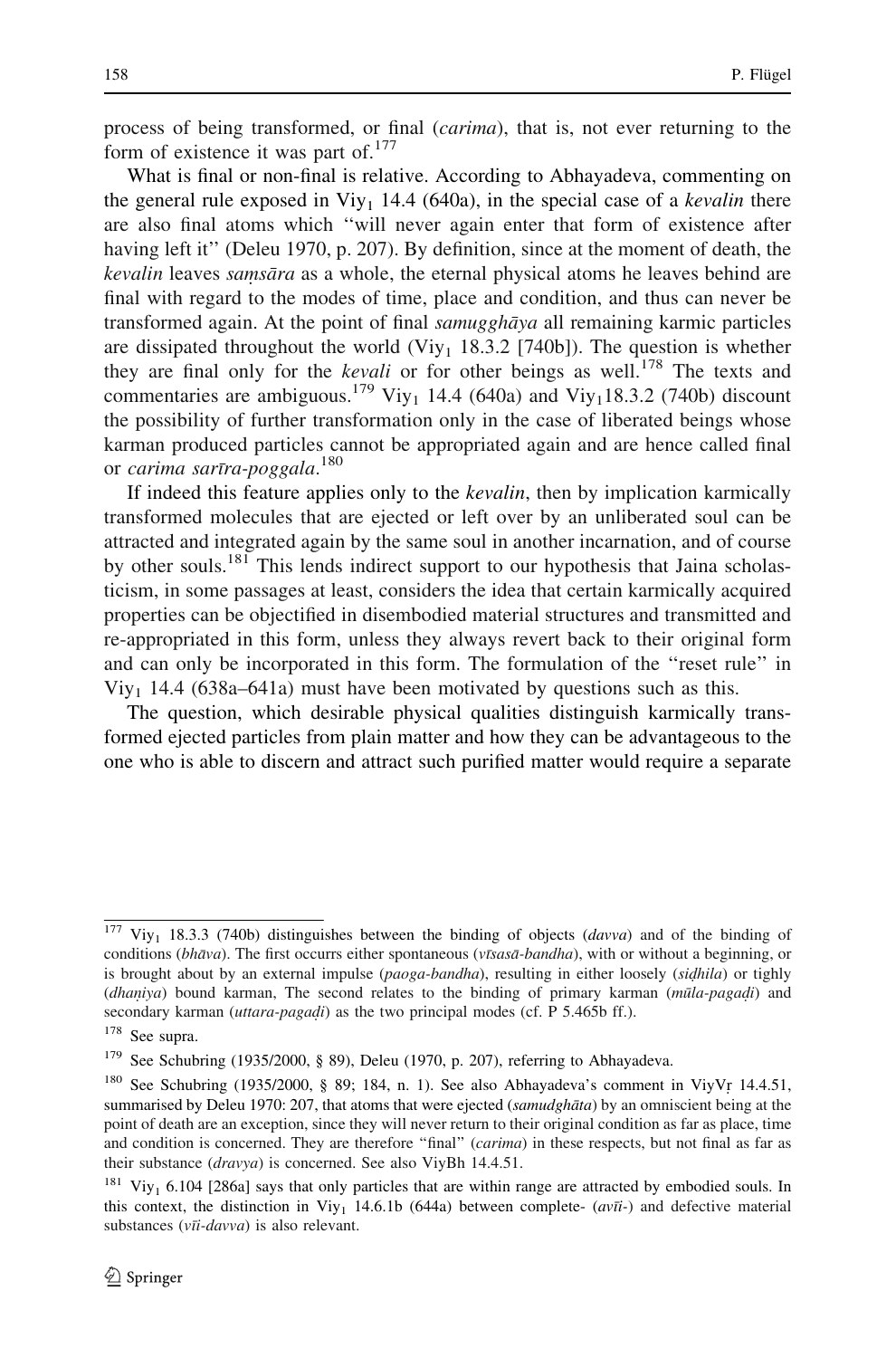study and cannot be answered here.<sup>182</sup> To this category of ejected particles belongs the so-called final karman (*carima kamma*) (Viy<sub>1</sub> 5.4.9 [221b]); mentioned also in  $V$ iy<sub>1</sub> 18.3.2 (740b) as discussed above. Suffice it to say that the process of intentional selection and attraction of particles refined by others, if indeed it ever played a role in lived religion, cannot be compared with Buddhist style merit transfers, whether conceived in terms of *anumodana*, empathy, or as a type of exchange where merit functions as a kind of spiritual currency that is transferred by way of offerings to Buddhist monks accompanied by recitations (see Gombrich 1991, pp. 165–181). In the context of Jaina philosophy, the transmission of energy through attraction of particles or continguity is primarily a physical process.

## The Excluded Third in Classical Jaina Ontology

The view that matter itself is the result of karman has been put forward by a variety of philosophical schools in classical India, such as the Buddhist Andhakas (KV 8.9) or the Brāhmanical Advaita Vedāntins, who entirely spiritualised the principle of karman.<sup>183</sup> A debate, related in Viy<sub>1</sub> 7.101 (323b f.), between Mahāvīra's first disciple Goyama (Gautama) and the householder Ka $\overline{a}$ loda $\overline{a}$  (Ka $\overline{a}$ loda $\overline{a}$ yin), who according to Deleu (1970, p. 38) represented a  $\overline{A}$  jīvika perspective, also concerned the question whether the karmic retribution of bad deeds ( $p\bar{a}va-kamma$ ) manifests itself in matter or in the embodied soul. Goyama's answer was that only the soul can generate karmic matter.<sup>184</sup>

Classical Jainism is dualistic, at least on the level of the substances, the elementary building blocks of the universe. Hence, not everything is determined by karman.<sup>185</sup> This conclusion, reached by the doctrinal debates in the late first millennium C.E., strongly influenced by Vaisesika philosophy, is still widely shared in Jaina scholastic circles. The fate of the living entity<sup>186</sup> is influenced as much by the

<sup>&</sup>lt;sup>182</sup> That the karmic particles are very subtle and intangible to the eye (Viy<sub>1</sub> 18.3.5 [743b]), so that, according to Abhayadeva, only a kevalin, or omniscient being, can discern them, does not affect the basic idea.

<sup>183</sup> See McDermott (1975, p. 429) and Halbfass (1991/1992, p. 327).

<sup>&</sup>lt;sup>184</sup> The remark in Viy<sub>1</sub> 15.C.8 (680a ff.) that Gosala asked to be buried (not cremated or simply discharged) is most certainly a polemical pun on his interpretation of karman theory. On Kalodayi see also Schubring (1935/2000, § 57).

 $185$  This view contrast, for instance, with the stance of the Advaita Vedanta philosophy of Śankara for whom "[t]h whole world ... is itself nothing but a karmic lay" (Halbfass 1991/1992, p. 327). Controversies on karmic determinism are also evident in Buddhist scriptures, such as KV XXI.7 and XVII.1, which records the position of the Andhakas that the results of karman are fixed. See McDermott (1975, p. 431f.).

<sup>186</sup> Cf. Werner's (1996, p. 185) observations on the difference between European and Indic notions of spiritual entities.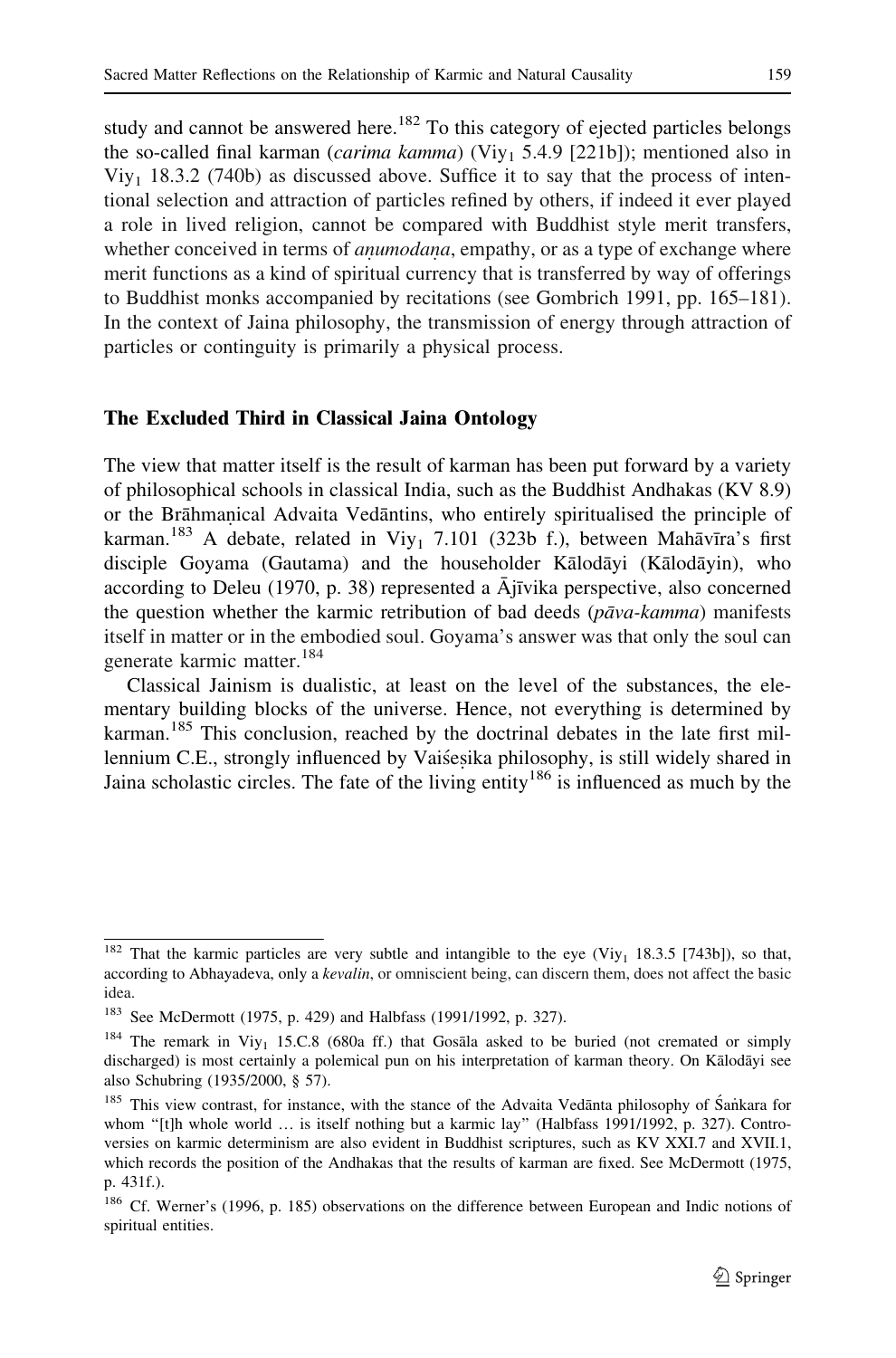given conditions of nature as by its own actions and their consequences.<sup>187</sup> Even if the parameters of rebirth and death are broadly determined by karman, the precise circumstances are not fixed.<sup>188</sup> The concept of *karma-les*<sup>y</sup> $\bar{a}$  may have been invented precisely for bridging this gap. Halbfass (1991/1992: 317) in his pioneering article on the subject of competing causalities in Indian philosophy saw Jainism, one of the few Indian traditions contributing to the philosophy of nature, as a ''special case'' because it ''includes even minerals in its horizon of the living''. Yet, apart from the fact that on the whole animistic theories are more widespread than naturalistic theories, Jaina philosophy always maintained the independence of the realm of material causality,  $^{189}$  cemented by the classical *astikava* theory, however much the trend towards the superimposition of ''religious and soteriological schemes and perspectives upon biological, zoological, cosmological observations'' (ib., p. 320) pulled it away from recognising the existence of inanimate matter for which recognisable empirical examples are hard to find. No doubt, all  $5 + 1$  substances are either sentient or non-sentient, material or non-material. Yet, for all practical purposes the conceptual distinction between inanimate and animate matter is too abstract if not altogether contradictory and the criteria too imprecise to identify tangible objects composed of dead matter. In late canonical texts, the metaphysical distinction between sentient (sacitta) and insentient (acitta) bodies  $(k\bar{a}ya)^{190}$  contrasts with a universal animism that is not yet evident in the early Jaina texts, as B. Bhatt (1989, p. 135ff.) has shown. The general attribution of sentience to the material elements of earth, water, fire and wind makes it virtually impossible for mendicants to find a lifeless path or spot, as required by monastic discipline, except by inference based on observed ''acts'' of ''killing'', and hence usually only for

 $\frac{187}{187}$  Glasenapp (1925, p. 404f.). notes (in the Chapter "Magic and Mysticism") that Jaina scholastics, like other Indians, do not see a contradiction between karman and a certain influence of the planets, assuming a deeper inner harmony which can be studied through astrology. An example is the following summary statement by Tatia (1951, p. 220, n. 1):

The doctrine of karman seems to have developed against a number of other doctrines about creation. Some regarded time (kala) as the determinant factor of creation. Every event occurs in time and hence is determined by time. Others believe in nature (svabhava) as the determining factor of creation. Things are determined by their own inherent nature. There is nothing, inside or outside, over and above nature, that determines the course of events. This leads to the doctrine of determinism (niyati-vāda). There were others who believed who believed in the fortuitous and accidental nature of the occurrences of events. There were other doctrines as well. (*Vide SvUp*, I.2.  $\acute{S}VS$ , II.52–64). The believers in karman or the unseen potency (adrsta), the after-effect of a good or bad action, regarded these theories as inspired by materialistic tendencies and therefore rejected them as untenable. The Jaina philosophers accord proper place to these doctrines as testified by our experience, while installing karman in the supreme position. Karman is the ultimate determinant of the course of events. Even time, nature and niyati are determined by karman and there is no such thing as fortuitism. These factors, in so far as they are given to experience, are only the expressions of the working of the supreme law of karman. (Cf. STP, II, 53; SVS, II.79–81).

<sup>&</sup>lt;sup>188</sup> Jaini (1979, pp. 115–117) records known problems of Jaina karman theories. For instance that, "[ $\bar{a}$ ]yu [longevity karman] does not precisely determine ... but it establishes a framework or set of limitations within which these can operate (ib., p. 126).

In TS 5.23–24 states that interactions between forms of matter cause both changes in natural phenomena, such as clouds, rainbows etc., and the formation and changes of physical bodies as well as their death (TS 5.19–20). Cf. Jaini (1979, pp. 100–102).

 $190$  See for instance Viy<sub>1</sub> 7.7.2 (309b).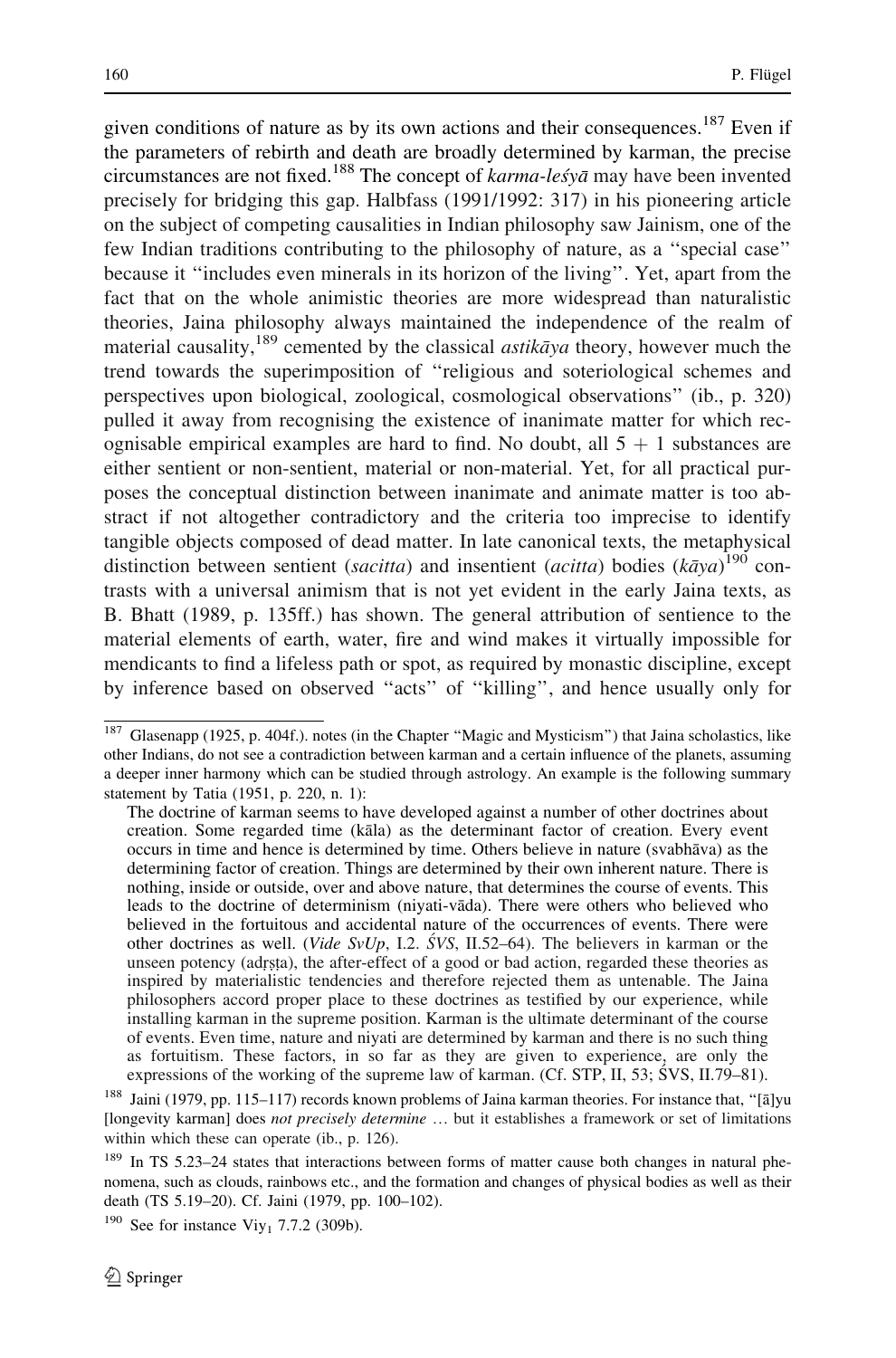short periods after death.<sup>191</sup> In practice, conduct is therefore determined by convention, codified by monastic law, not by actual acts of discrimination between sentient and insentient forms of elementary matter.<sup>192</sup> This particular contradiction has been highlighted by opponents such as the  $\overline{A}$  jīvikas.<sup>193</sup> The canonisation of the doctrine of dual karmic and natural causalities in classical Jaina treatises such as the Pannavanā and the later sections of the Viyāhapannatti, which according to S. Ohira (1994, p. 239) ''distinguishes the Jaina school from the other philosophical schools", rather presented logical dilemmas functioning as *distinctions directri*- $\cos^{194}$  which generated disagreements and schisms within the tradition and hence were constitutive for Jaina discourse.

In the Jaina tradition, discussions of the relative influence of karmic and natural causality invariably culuminated in the question of the causes of involuntary premature death, $195$  if not explicitly of "sacred matter". In the developed forms of Jaina philosophy these dilemmas were explained away through variants of the twotruth theory. Prior to this sophisticated epistemological solution (or rather: circumvention of the problem), $196$  Jaina philosophers generally posited a third, mixed or neutral structure, mediating between the opposites of the asymmetrical religious code of  $j\bar{v}va-\tilde{a}j\bar{v}a$  in one way of another. Multiple ambiguities resulted from the interpolation of mediating categories. An example is the double meaning of the fundamental ontological category of  $j\bar{v}va$ , which designates both the "soul" as such and in its embodied, polluted or mixed state as a "living being".<sup>197</sup>

Despite concerted attempts to suppress explicit *dvikriya*- and trira $\tilde{s}$ <sub> $\tilde{t}$ </sub>-va $\tilde{t}$ das, etc., implicitly ''the excluded third'' lived on in Jaina ontology. It was merely delegated

<sup>&</sup>lt;sup>191</sup> Bruhn (2007, p. 51) stressed that for practical ethics therefore almost only visible living beings are relevant.

<sup>&</sup>lt;sup>192</sup> For similar distinctions between "'Living', natural soil and of soil that is 'dead' ... because it has been worked by digging [etc.]'' in Buddhist souces, see Schmithausen (1991, p. 50). The view of universal animism is absent in the oldest surving text (Āyāra I), as Bhatt 1989: 135ff. pointed out (Schmithausen 1991, p. 3, n. 19). On the problem of elementary or small living beings (and its ''solution'' through the kasāya theory), see also Bruhn (2007, pp. 15f., 19, 24-26 ff., 51ff., 60).

<sup>&</sup>lt;sup>193</sup> "When a monk who has cultivated his spiritual faculties ... walks in the prescribed way ... and a chicken ... or a young quail ... or an antlike insect ... is trodden down ..., he has committed an action in agreement with his religious duties ( $\overline{triv\bar{a}}v\bar{a}hiv\bar{a}$ , not a profane and sinful action)" (Viy<sub>1</sub> 18.8.1–2 [754a], cf. Viy<sub>1</sub> 7.7.1 [309b]). On the problem of elementary beings and its "solution" through the kasaya theory, see also Bruhn (2007, p. 15f.).

<sup>&</sup>lt;sup>194</sup> See Luhmann (1987) and Flügel (1995–1996, p. 164f.).

<sup>&</sup>lt;sup>195</sup> According to the Buddhist KV VII.7–8 and XVII.2, the Rājagirikas and Siddhatthikas of the Andhaka School held that an arhat cannot have an untimely death (and hence be liberated) before all accumulated karman has come to fruition. For the Theravadins, by contrast, "old age and death ... are partly due to the physical order" and not "properly ... kamma-vipāka". The commentator (KVU VII.8) tries to solve the dilemma by distinguishing clearly between physical and mental results (kamma-vipāka) of action (kamma) (McDermott 1975, p. 426, cf. p. 432).

<sup>196</sup> Albert (1968/1991, p. 126).

<sup>&</sup>lt;sup>197</sup> "The early Jainas ... maintained that a  $j\bar{v}v\bar{a}$  is somewhat indistinguishable from its body, but no further thought was given to the nature of  $j\bar{v}a$ " (Ohira 1994, p. 113).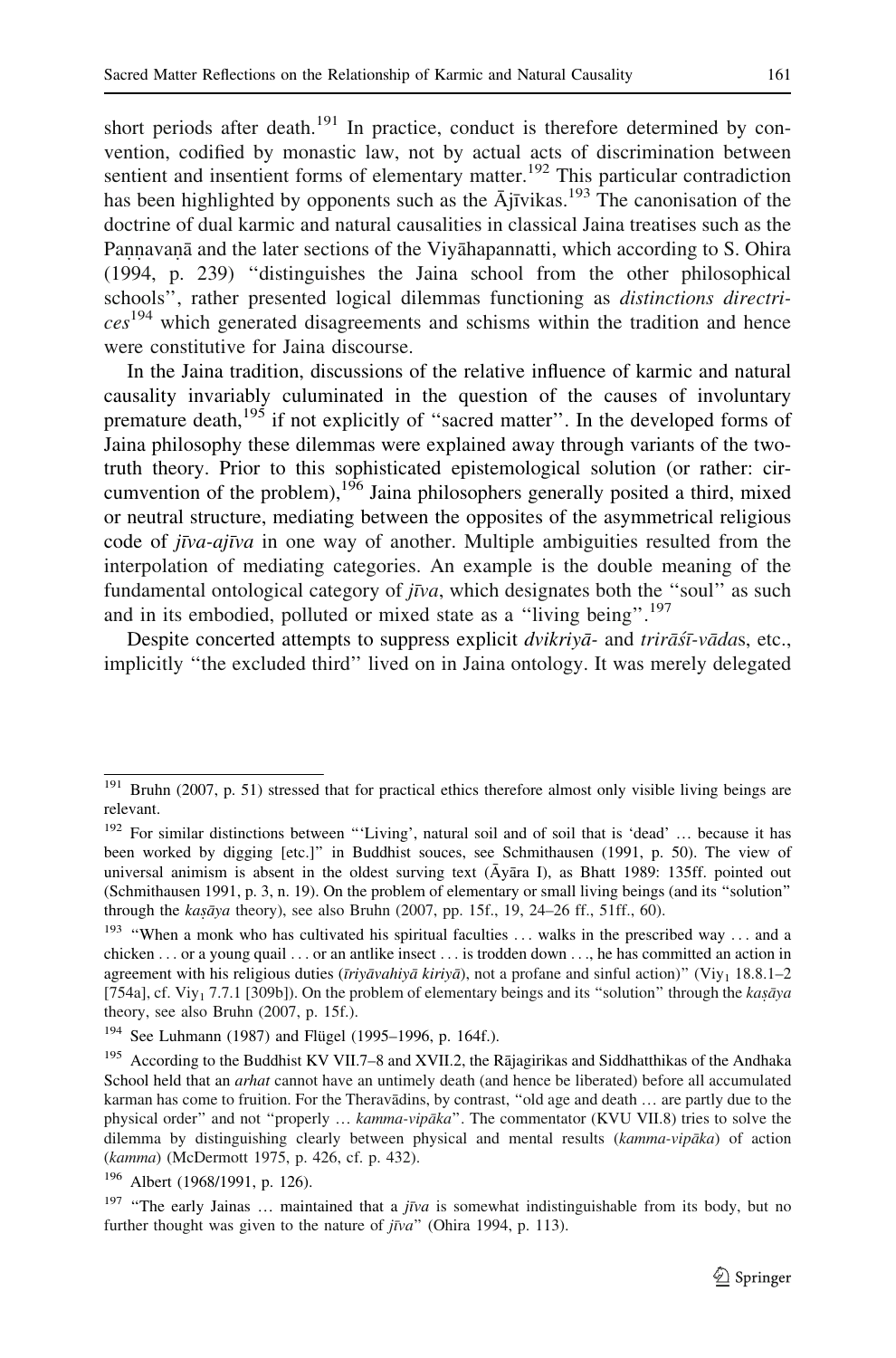to a secondary ontological level, $198$  and interpreted as the product of the interaction of the two fundamental ontological substances. The question how *jtva* and  $a\overline{j}va$ , spirit and matter, can interact in the first place has never been convincingly answered by Jaina philosophy, as Jaini (1979, p. 114) pointed out. K. Bruhn (2007, p. 52) remarked that the notion of a "mixed" (mistra) state is (also) frequently found in later Jaina dogmatics.<sup>199</sup> The conception of mixed transformation put forward in Viy. 8.1, for instance, shares certain similarities with the  $ter\bar{a}siya$  heresy of Rohagutta who posited the existence of a third principle,  $no\bar{v}a$ , mediating between life and non-life. However, it is characterised as a ''combination'' of two sequentially distinct processes, not as an independent third type of process. ''Mixed'' is here a descriptive and not an ontological category. In his Nanditika, the thirteenth century  $\bar{A}$  ca $\bar{A}$  valayagiri details different aspects of the *triras* $\bar{i}$  theory of the " $\overline{A}$ jīvikas", including its application to the theory of standpoints (*naya*), that is, the postulate that an entity may be "of the nature of substance, of mode, or of both".<sup>200</sup> Without considering the question of the dates of the texts, Basham (1954, p. 275) suspected that the  $\overline{A}$  jīvikas (like the "Trairā́sika Jainas") "seem to have accepted the basic principle of Jaina epistemology, without going to the over-refined extreme of saptabhangi".

Arguably, the most significant ''included third'' category in classical Jaina ontology is the concept of *pradesa*, an elementary individual space unit that mirrors the material atom and the individual soul. It is imagined to be a two-dimensional insentient and non-material square shaped template, which together with other such units forms quantifiable grids that can be occupied by atoms or by entities  $(dravya)$ formed by aggregates of material and/or spiritual substances  $(dxavya)$ .<sup>201</sup>

According to classical Jaina doctrine, even the liberated souls possess an individual "body" shaped by the differential numbers of space units they occupy.<sup>202</sup> At the end of Viyāhapannatti (Bhagavaī) 8.10 (423b), Gauyama (Gautamā) asks Mahāvīra the question whether a living being  $(j\bar{v}va)$  is the possessor of matter

saccitte accitte, mīsa vaogaya parihāra desakahā | sammamnāuttamte, ahigaranamo samuppajje || BKB 2693||

<sup>&</sup>lt;sup>198</sup> The principle of the excluded third is also "violated" by the fourth of the *sapta-bhangis* of Jaina logic. However, the strategy of hierarchisation secured the non-violation of the law of noncontradiction for each level or perspective. A paraconsistent form of logic as proposed by Priest and Routley (1989, p. 17) is not implied. See Flügel (2010a, p. 168).

<sup>&</sup>lt;sup>199</sup> In his commentary on Viy. 8.1, Mahāprajña (ViyBh 8.1) pointed to the distinction between living (sacitta), non-living (acitta) and mixed (mistra) objects in BKB 2693-2697 to distinguish six causes for quarrel:

The commentary gives as an example for each of the three: a disciple, his equipment (clothes, begging bowl), and a disciple with his equipment. The commentary explains that the equipment of a monk, though lifeless itself, should never be given away (to laity in particular) because they can become objects for quarrel.

<sup>200</sup> NSBh in Weber (1888 II.1, p. 685, n. 4), translated by Basham (1951, p. 274).

<sup>&</sup>lt;sup>201</sup> Technically, it belongs to the substance space. Cf. footnote 17.

 $202$  On the quasi-material concept of the soul in canonical Jainism (can it be conceived otherwise), see Jaini (1979, p. 113f.). (''Just how a nonmaterial thing can in any way interact with a material one is not well clarified. … Jainas themselves are in fact not absolutely rigid in maintaining the immateriality of the soul'') and Johnson (1995, pp. 128f., 262, 304).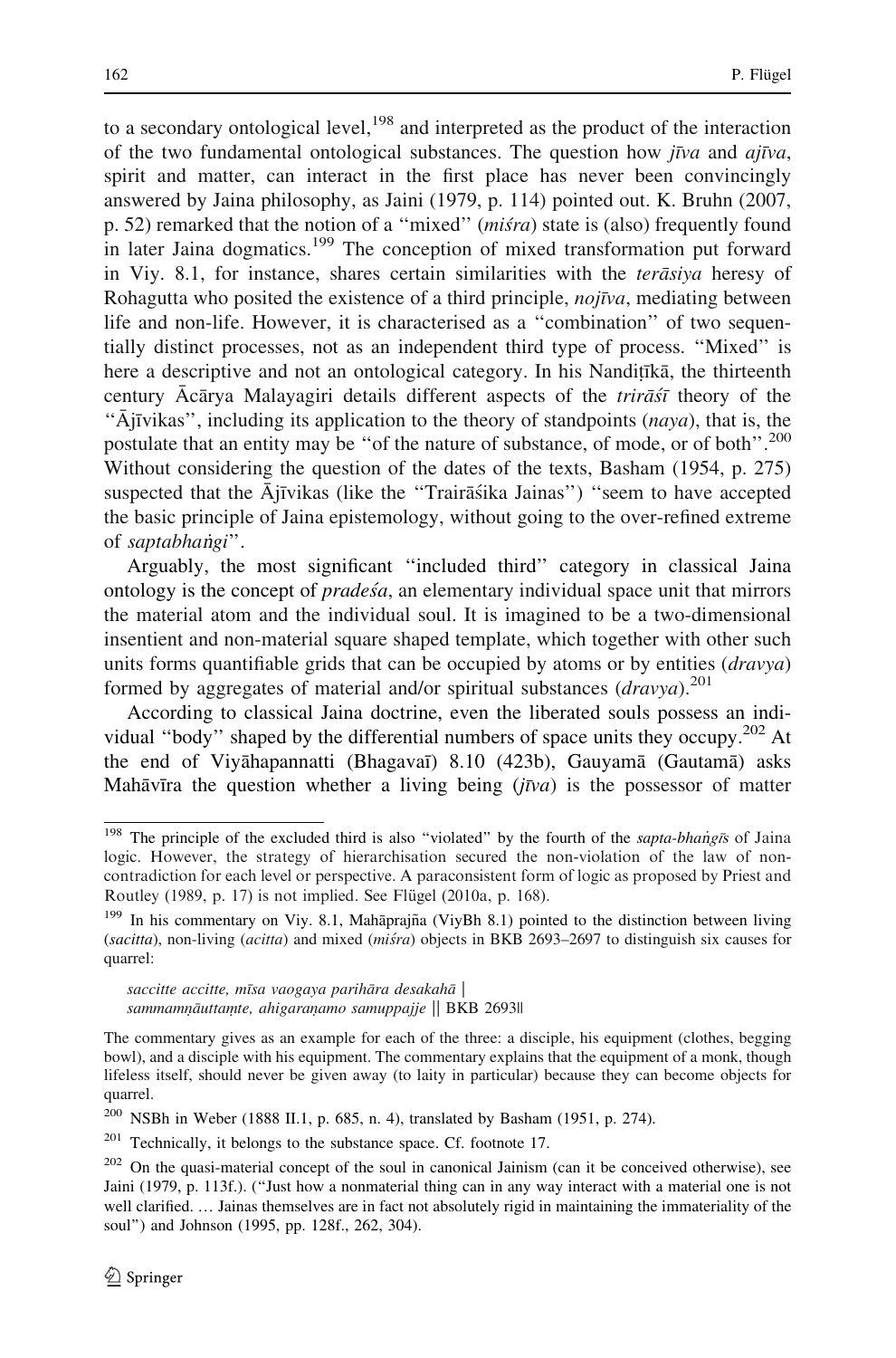$(poggali)$  or itself matter ( $poggala$ ). The answer is that it is both. Finally, Gauyama asks the same question concerning the status of the liberated soul (siddha): $^{203}$ 

Question: Bhante! Are the perfected beings pudgali or pudgala? Answer: Not pudgali but pudgala. Question: Bhante! Why do you say so … ? Answer: Gautama! Relative to another living being, a perfected being is a pudgala. Hence so (Translated by Lalwani 1980, p. 298).

Schubring (1935/2000, § 59, p. 132), Deleu (1970, p. 158) and Ohira (1994, p. 113) explained that here two meanings of the word *pudgala* come into play: "matter" and "individual" entity (material or immaterial).<sup>204</sup> With regard to the *siddha*, the word is used "in the sense of an individual soul which is a well known Buddhist term".<sup>205</sup>

Ohira (1994, p. 99) suggested that the Jaina concept of the *prades*<sup> $\alpha$ </sup> must have been proposed as a solution of the theoretical problem how different substances ''can interpenetrate in the minutest space". In her view, without the concept of  $prades'$  "the doctrine of *astikavas* could not have been formulated'' (ib., p. 106f.). The *prades<sup>a</sup>* theory in turn led to the differentiation of "the standpoint of *ksetra* or space from the standpoint of *dravya* or substance" (ib., p. 100) and to the elevation of  $\bar{a}k\bar{a}s\bar{a}$  to an independent substance, as in other systems (ib., p. 106f.). ''Heretics'' questioned the astikaya theory (ib., p. 103f.).<sup>206</sup> But it is precisely this theory which must have contributed to the subsequent avoidance of a karman reductionism in the manner of the Andhakas and the Advaitins and hence to subsequent discussions of problems of multiple causalities in the Jaina tradition, echoing similar debates in Brāhmanical and Buddhist circles at the time, analysed by Halbfass (1991/1992).

The most influential and essentially unsurpassed solution of the problem of multiple causalities in Jaina philosophy was formulated by  $\bar{A}$  ca $\bar{A}$  siddhasenadiva¯kara, the famous Jaina logician who lived in the fifth and sixth century C.E. He was claimed by both Digambaras and Svetambaras as one of theirs, but linked to

 $^{203}$  siddhe nam bhamte ! kim poggalī? poggale? goyamā ! no poggalī, poggale ||502|| se kenatthenam bhamte ! evam vuccai –siddhe no poggalī, poggale ? goyamā ! jīvam paducca | se tenatthenam goyamā ! evam vuccai – siddhe no poggalī, poggale ||503|| (Viy<sub>3</sub> 8.10.502f.).

<sup>&</sup>lt;sup>204</sup> On this passage see Schubring (1935/2000, § 67, p. 147) (poggal $\bar{u}$  = bearer of senses), and Deleu (1970, p. 158) ("The soul ( $j\bar{v}v$ a) is poggalī scil. Possesses atoms of matter, namely in the senses, as well as poggala, i.e. individual. This is also true for every being in the samsatra, but not for the Siddha who is only poggala''). See also Schubring (1935/2000, § 59, p. 132) (''poggala, the word for atom, is applied in its basic meaning as a 'concrete body' in Viy. 176a, whereas in 240a it means the part of an individual''), and Deleu (1970, p. 116) ("atom", "object").

<sup>&</sup>lt;sup>205</sup> Sikdar (1964, p. 561) notes that "'[p]oggala' sometimes stands as synonym for soul"; as in Viy<sub>1</sub> 20.2.2 (775b) = Viy<sub>3</sub> 20.2.17, where *poggala* is listed as one of twenty synonyms (including  $\bar{a}y\bar{a}$ ) for the word jīva, but "in the sense of body" according to Deleu (1970, p. 253). On the Buddhist Puggalavādins conception of personal entity (*puggala*), see also KV I.1.198 and McDermott (1975, p. 424f.).

<sup>&</sup>lt;sup>206</sup> See Ohira 1994: 104f. on the Kaloday<sub>1</sub> episodes in Viy. 7.10, 13.4, 18.7.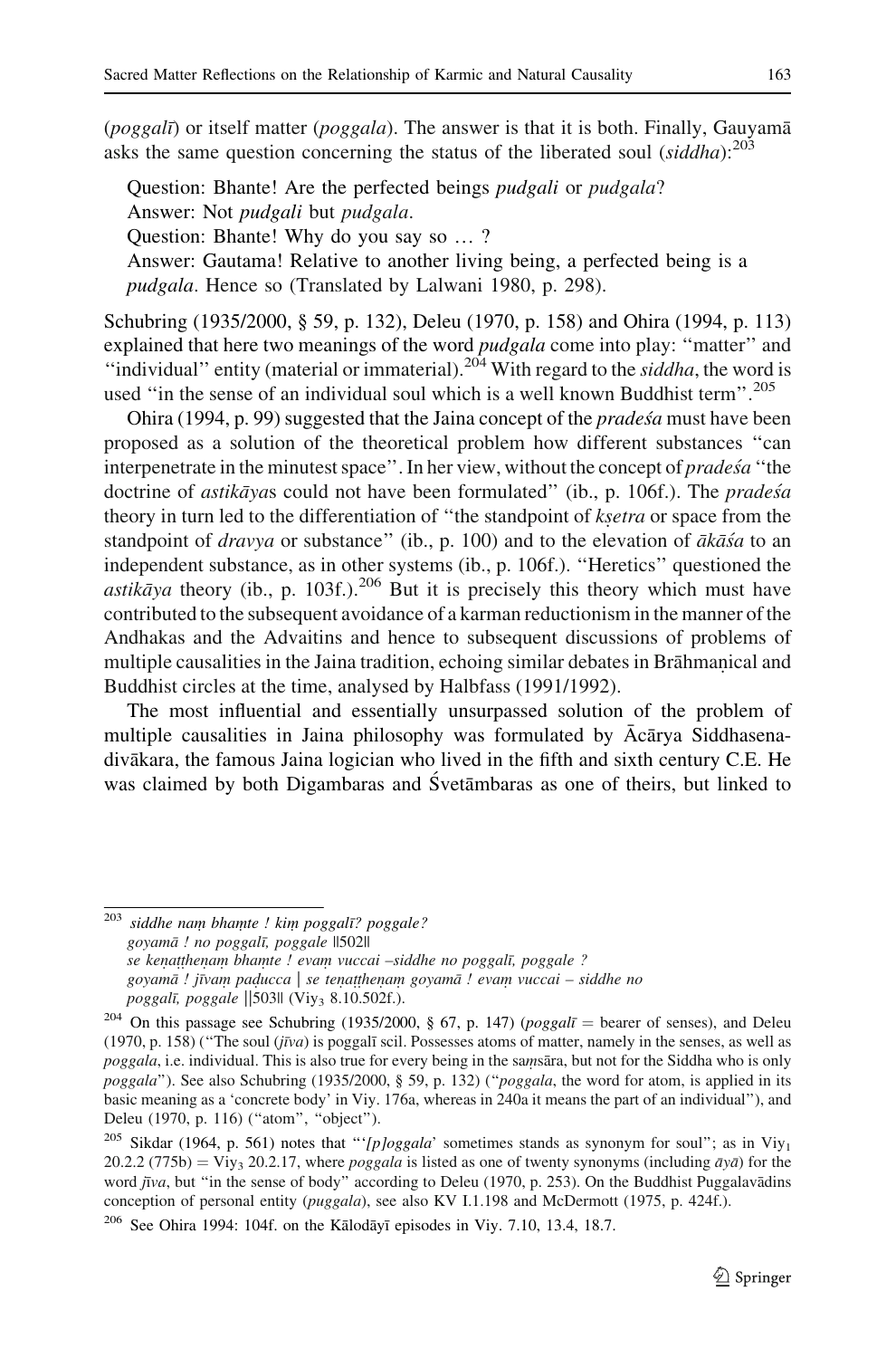the Yāpanīya tradition by Upadhye  $(1974/1983, p. 200)$  because of his "differences with the known doctrines of the Digambaras and Svetambaras''. In his Prakrit Sammatitarkaprakarana (STP) III.53, Siddhasenadivākara distinguished five theories of causation ( $k\bar{a}$ rana) in Indian philosophy: time ( $k\bar{a}la$ ), nature (sah $\bar{a}va$ ), destiny  $(niva\bar{\imath})$ , (unknown) actions of the past (puvva-kaya), and human effort (*purisa*).<sup>207</sup> He argued that individually, taken in isolation (*egamta*), they are all one-sided and hence false, but if considered together *(samāsa)*, from a perspective of synthesis, they are all true.<sup>208</sup> According to this interpretation, not the content of a proposition, but the orienting point of view is decisive for its relative ''truth-value''. This is one of the first explicit versions of the philosophy of *anekānta-vāda*, or nonone-sidedness, which is nowadays seen as a trademark of Jaina philosophy. According to Siddhasenadivākara (STP III.46–49),<sup>209</sup> there are as many heresies (para-samaya) as there are standpoints (naya), because all one-sided standpoints necessarily emphasise contradiction (pari-virodhana). The Jaina perspective, by contrast, emphasises synthesis *(samanyaya)*. By transcending differences and disputes based on one-sided perspectives through its concept of *anekānta-vāda* Jainism (jina-vacana) encompasses all heresies:

 $207$  These are well-known and mostly pre- or non-Jaina theories, starting with  $SvUp$  1.1.2, have been formally incorporated in Jaina philosophy in form of the so-called ''363 account''. See Schrader (1902, pp. 2–4, 17–57), Barua (1921/1970, p. 198), Folkert (1993, p. 233f., 274f., 327–329) (Translation of Haribhadra's Nandīvrtti).

<sup>&</sup>lt;sup>208</sup> kālo sahāva niyaī puvvakayam purisa kāranegamtā | micchattam te cevā (va) samāsao homti sammattam || 53||  $(STP<sub>3</sub> III.53)$ 

In his commentary, Abhayadeva gave the following Sanskrit gloss: kāla-svabhāva-niyati-pūrvakrta-purusakāranarūpā ekāntāh sarve 'pi ekakā mithyātvam ta eva samuditāh parasparā'jahaddhattayaḥ samyaktva-rūpatāṃ. pratipadyante iti tātparyārthah | (TBV III.53)

Following the Sanskrit commentary, the Gujarati editors and commentators Sanghavi and Dosi 1932/ 1952: 171 inserted the word "adrsta" after "pūrvak.ta" in their Gujarātī translation of Abhayadevasūr's Sanskrit rendition and give the following equivalent terms for the five causes in their Gujarati commentary: kāla, svabhāva, nivrtti, karma, purusa. A. S. Gopani 1939/2000: 127 offered the following English rendition of the  $g\bar{a}th\bar{a}$ :

Kāla (Time), Svabhāva (Nature), Niyati (Destiny), Pūrvakrta Adrsta (Unknown actions of the past) and Purus $\bar{a}$ rtha (effort) – all these five taken singly are false because they touch only one point. They all are true if they are made use of with reference to each other  $(STP_3)$ 

The role of personal effort (*purusārtha*) is decisive from the Jaina point of view. See footnote 41. Sanghavī's and Dosī's 1929: 710, n. 5 note to their edition of the original text with the commentary TBV III.53 point to several other texts that address the problem of different causalities, not all of them Jaina texts, amongst them Haribhadra's eighth century Sāstravārtāsamuccaya (SVS) II.164–174 = II.52–62,  $II.191-193 = II.79-81$  and earlier verses.

<sup>&</sup>lt;sup>209</sup> Interpreted by Abhayadevasūri and further by Sanghvī and Dosī (1939/2000, pp. 121–124).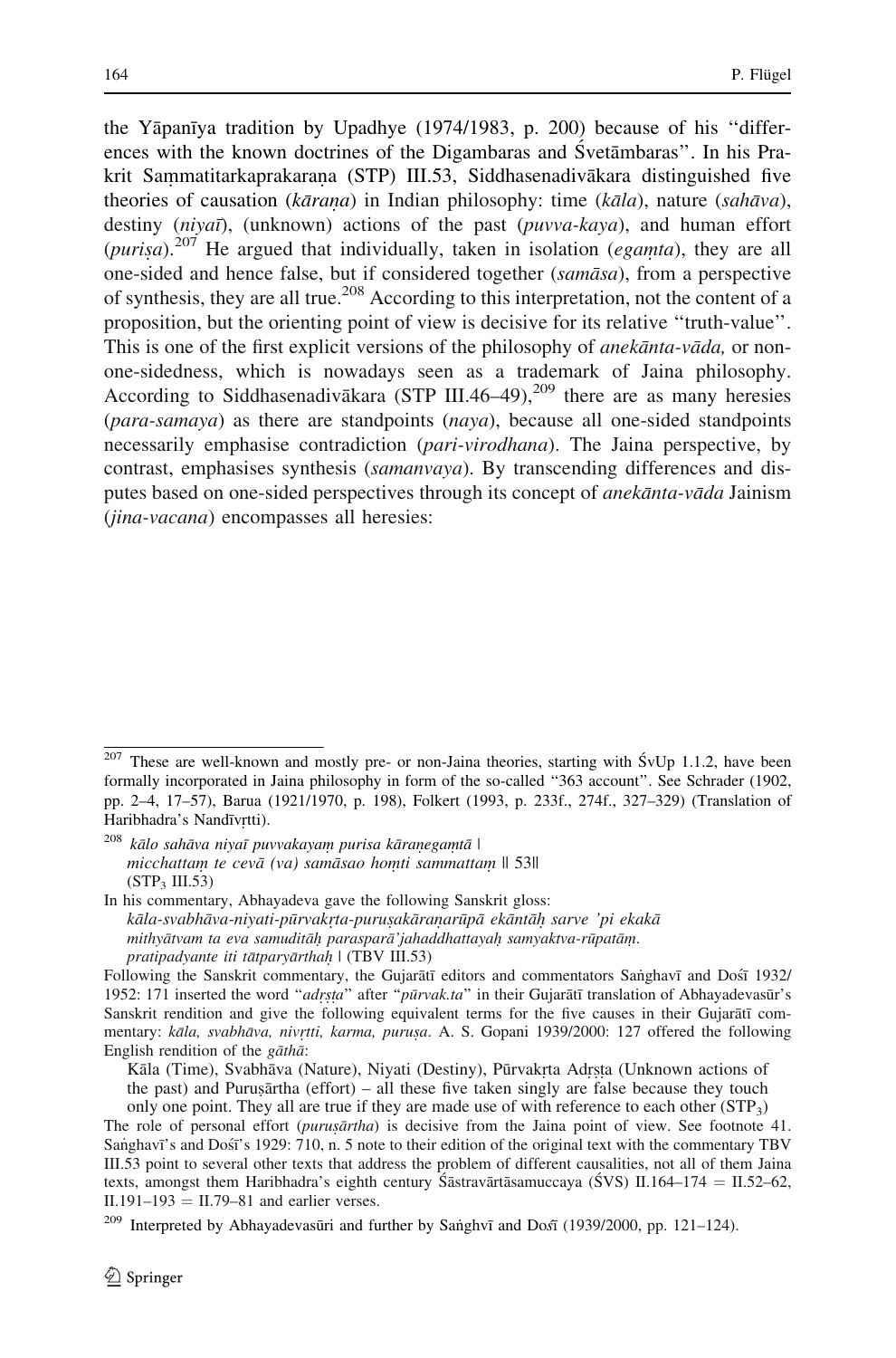[Let there be] prosperity to Jina's words that are made of an amassment of false views, that are conducive to immortality, that are venerable, and lead to the salvific happiness (STP III.69,<sup>210</sup> Translated by Balcerowicz 2003, p. 42).<sup>211</sup>

Elaborating on this perspective, the previously mentioned Svetambara  $\bar{A}$  ca $\bar{A}$ Abhayadevasūri in his twelfth century commentary Tattvabodhavidhāyinī (TBV) pp. 710–717 established "his own Kāraṇa-Samavāya-Vāda".<sup>212</sup> The terms samavāya, "combination", and samavāya-buddhi, "understanding of combination", are used by Abhayadevasuri (TBV<sub>1</sub>, pp. 106–110, 156f., 700–4) in their literal sense, not in the technical Vaisesika sense of "inseparable concomitance", ''inherent-'' or ''material cause'', or ''inherent relationship'' between substance and quality or whole and part, $^{213}$  to which they obviously allude. Sanghavi and Dosi (1932/1952, p. 312, n. 1//1939/2000, p. 126, n. 1) use the synonym samanvaya, "synthesis",  $2^{14}$  and refer in a footnote (TBV<sub>1</sub>, p. 710, n. 5) to the Sanskrit  $\text{Svetās'vatara Upanisad v. 2, a late text of the Yaiureda tradition}^{215}$  addressing the question of the cause of Brahma (brahma-kārana),<sup>216</sup> as the likely model for Siddhasenadivākara's Prakrit verse (gāthā). Here, the term samyoga, "junction, union" (MW 1181) is used in a thematically similar context;<sup>217</sup> but rather than "actions of the past" (pūrva-krta-kārana) listed by Siddhasenadivākara, "chance" (yadrcchā), is given prominence amongst the causal factors:  $2^{18}$ 

Should we regard it [the cause of *Brahman*] as time, as inherent nature, as necessity, as chance, as the elements, as the source of birth, or as the Person?

 $^{210}$  baddam micchā-damsana-samūha-maiyassa amayasārassa |  $jina-vayanassa bhagavao samvigga-suhāhi-gammassa$   $||STP III.69||$ 

Be good to Jainism which is the repository of all heresies and which is the nectar or nectars and which is easily understood by those desirous of liberation.

An alternative rendition into English is offered by A.S. Gopani in  $STP_3$ , p. 136:

 $^{211}$  Mahāprajña (ViyBh 8.1.1) concludes his own overview of the theoretical debate with the summary statement that the two doctrines of karmic causality (purus $\bar{a}$ rtha-v $\bar{a}d\bar{a}$ ) and natural causality (svabhava $v\bar{a}da$ ) are not opposites in Jaina philosophy but integrated through the standpoint of non-one-sidedness (anekānta-vāda). This doctrine, one may add, was not yet explicitly formulated in the Prakrit canon, but only in the philosophical treatises of the medieval period.

<sup>&</sup>lt;sup>212</sup> These are the words of the translators and commentators Sanghavī and Dosī (1932/1952, p. 171 // 1939/2000, p. 127). Cf. the Vaisesika concept of samavāya-kārana, inherent cause, as one of the sāmagrī, or totality of causal conditions (Potter 1977/2004, pp. 54f., 60).

<sup>213</sup> See Monier-Williams (1899/1986, p. 1157f.), Oberhammer, et al. (2006, pp. 227–229).

<sup>&</sup>lt;sup>214</sup> From the root sam-anv-  $\sqrt{i}$ , "to go together after, follow, MW.; to infer or ensue as a consequence": ''regular succession or order, connected sequence or consequence, conjunction, mutual or immediate connection" (Monier-Williams 1899/1986, p. 1155). In contrast to samavaya, samanvaya implies the concept of an ordered sequence; which tallies well with the Jaina doctrine of standpoints.

<sup>&</sup>lt;sup>215</sup> "composed probably in the last few centuries BCE" (Olivelle 1996/2008, p. xxxvii).

 $^{216}$  kālah svabhāvo niyatir yadr $c$ chā, bhūtāni yonih purusa iti cintyam | samyoga esām na tv ātmabhāvāt ātmā py anīs´ah sukha-duhkhahetoh ||  $(SvUp_1 1.2)$ 

The term also appears in STP III.60! (TBV<sub>1</sub> III.60, p. 727). On the technical term samyoga, "connection", as an attribute of an object which serves as an argument in a syllogism in the Vaisesikasūtras, see Oberhammer, et al. (2006, p. 202f.).

<sup>&</sup>lt;sup>218</sup> The position of the *jaicchāvāis* is mentioned in the Namdī.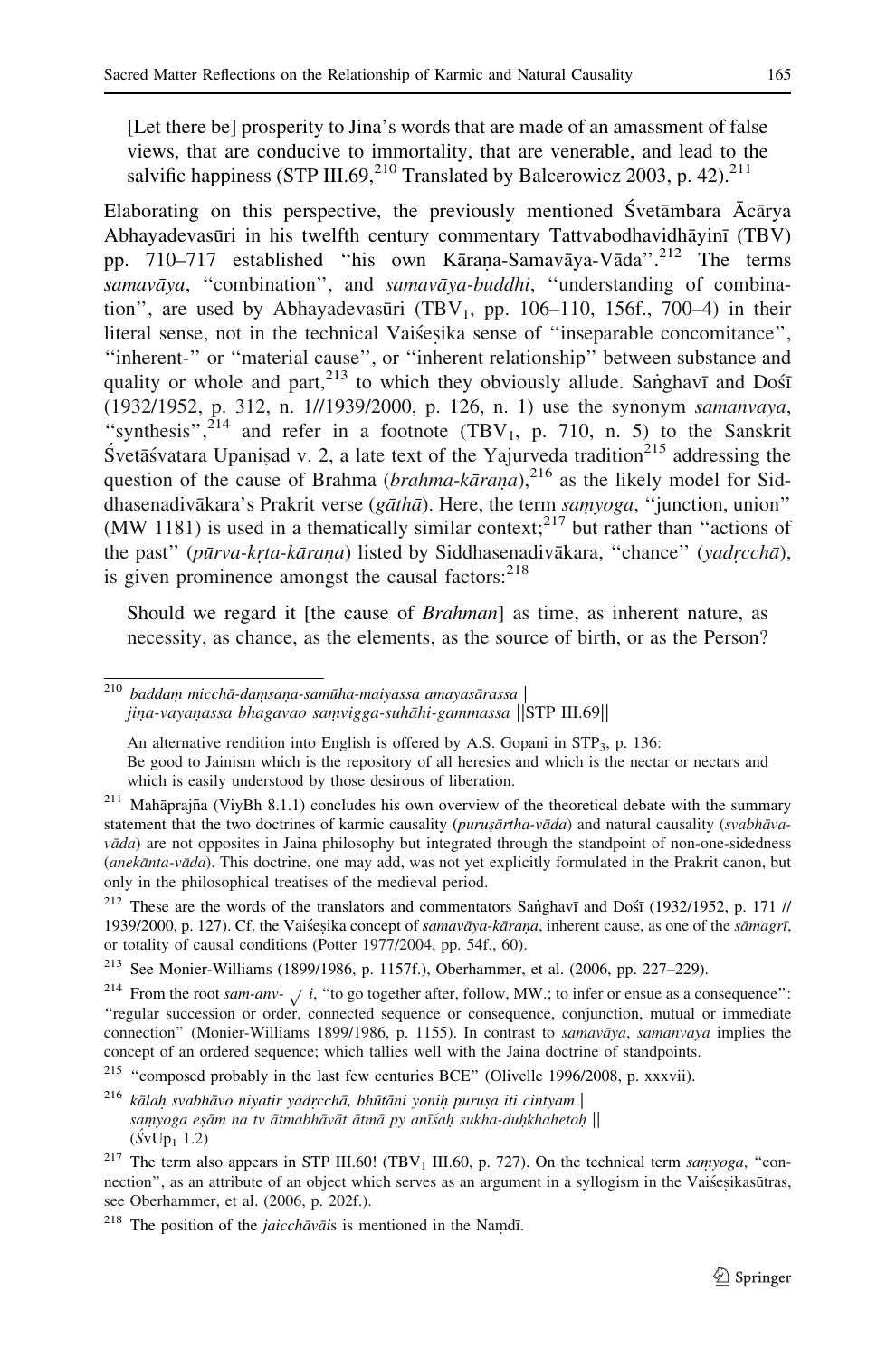Or is it a combination of these? But that can't be, because there is the self  $(\bar{a}t$ man). Even the self is not in control, because it is itself subject to pleasure and pain ( $\text{SvUp}_{2}$  1.2, Translated by Olivelle 1996/2008, p. 253).<sup>219</sup>

## Concluding Observations: The Ascetic Body and its Remains

The idea of the transmission of ascetically acquired energy from one individual to another is well established in all Indic religious traditions.<sup>220</sup> Most Jains feel invigorated when they touch the feet of their gurus while receiving their blessings. The same applies to their physical remains. The question how this transfer of energy works is rarely posed both in the Jain tradition and in the academic literature. The belief in the regenerative powers of relatively durable body parts of animals and humans especially bones is attested across cultures. It is evidently particularly significant in hunting societies (Friedrich 1943: 201f. 216f.) but also in the cattle breading vedic and other societies (Oldenberg 1894/1917: 385f.). In one way or another the manipulation and interpretation of these material objects has therefore played a pivotal role in human history albeit in different degrees. P. Granoff (2008: 60) pointed out that not only in Buddhist contexts but already in the Atharvaveda 4.10.7 ''the bones of certain dead individuals had unusual properties and could naturally transform themselves into something else''. The idea that bones and other body parts of extraordinary human and divine beings who died a special death either through sacrifice or self-mortification ''transform themselves'' into other objects of considerable purity and power that appear worthy of veneration (ib. p. 61, 66), for instance pearls, precious metal, conch shells, etc., is also evident in a wide variety of Hindu narrative texts which seem intent on testifying ''the continued presence of the god'' in his relics (ib. p. 69). The underlying conception seems to be that not human remains as such, which are considered impure, are powerful and hence worthy or worship, but secondary objects that were created by these remains themselves in unexplained ways. Hence there would be two types of relics, in the Buddhist distinction between "dirty" charred bones (asthi) and "jewel-like" relics (dhātu or  $s$ arī $r\bar{a}$ ni) remaining after cremation.

Jaina literature generally does not distinguish between two types of relics and speaks generally only about *asthis* in the few texts which deal with relic worship.<sup>221</sup> This article has shown that the Jaina theory of transformation offers also conceptual tools for understanding the distinct power of the bodies and body parts of extraordinary ascetics compared to those of ordinary human beings or of divine beings who according to Jaina metaphysics do not possess gross physical bodies.

<sup>&</sup>lt;sup>219</sup> I am grateful to P. S. Jaini, who was the first to point me to this passage.

<sup>&</sup>lt;sup>220</sup> One textual example for this method of transmission of power from a Hindu context will suffice: "the person who touches his limbs with the garland that was taken off by Krsna is free from all disease and all sin" (Haribhaktivilāsa 219 cited by Granoff 2008: 69).

<sup>&</sup>lt;sup>221</sup> The word sakahā "thigh" (thigh bone) used for the mythical relics of the Jinas (there are no relics of the Jinas and hence no corresponding relic cult only a relic cult of subsequent monks and nuns) is worth while investigating further from a comparative perspective. Cf. Friedrich (1943 ).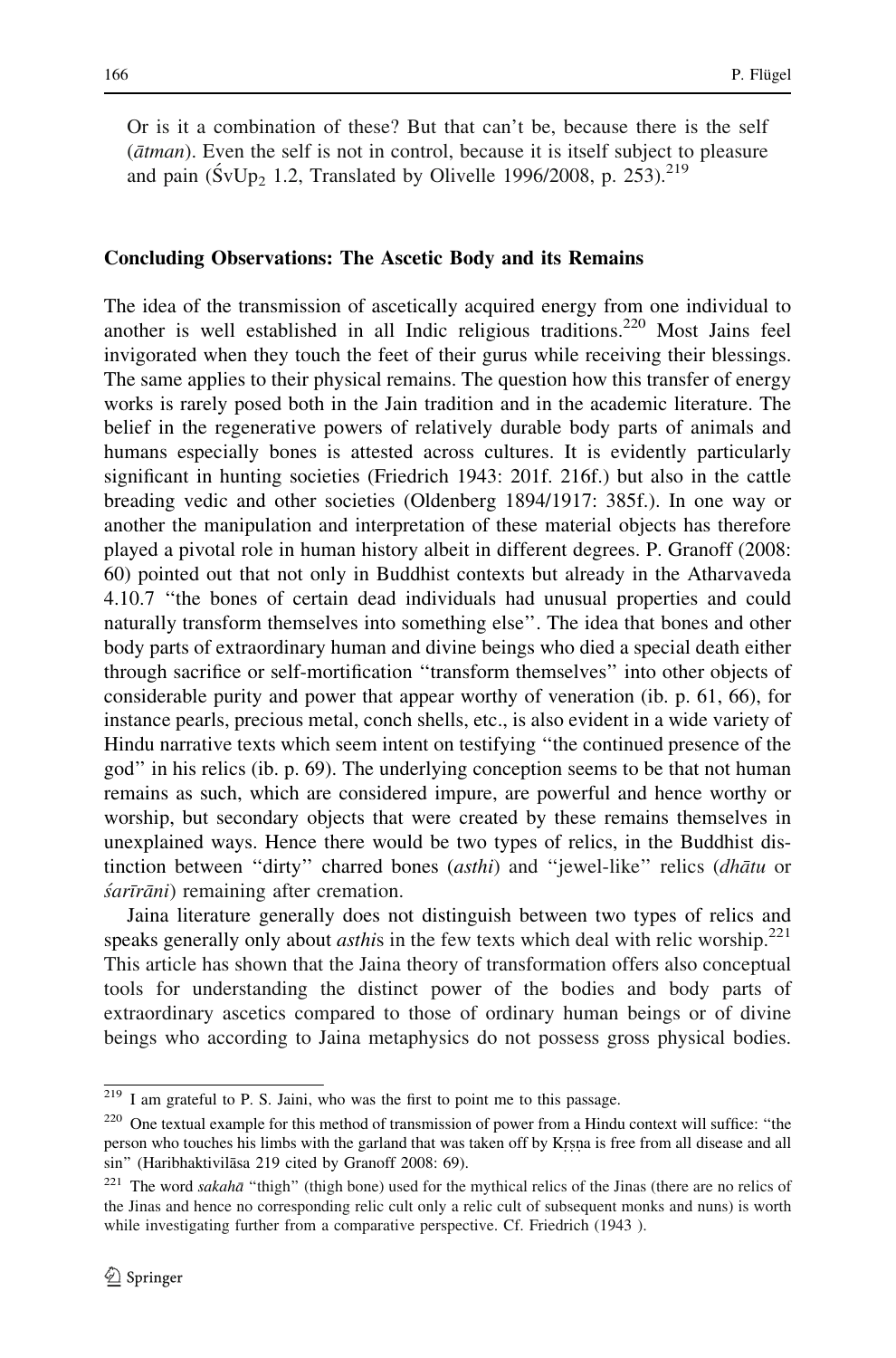Explanations offered by Jaina mendicants for the transmission and absorption of such powers vary between the indistinct allusion to the miraculous''powers of belief"<sup>222</sup> and claims of "physical transformations" being effected through contact ''between pudgalas''.<sup>223</sup> For the majority of Jainas, the theology of sacred matter is however not an issue of great concern, despite the fact that the fetishism of sacred objects plays a role in Jaina religious life as well, albeit merely a subordinate one. The prime aim of ascetic practice, they maintain, is the purification of the soul, not the empowerment of the body; an aim which is explicitly associated with Hindu asceticism rather than with Jainism.<sup>224</sup> It is conceded, however, that the acquisition of superhuman mental and physical power is an inevitable side-effect of the practice of asceticism. The use of these powers needs to be renounced.<sup>225</sup>

tato'nimādiprādurbhāvahkayasampattaddharmānabhighātaśca ||46|| rūpa-lāvanya-bala-vajrasamhananatvāni kāyasampat ||47||

<sup>&</sup>lt;sup>222</sup> The Digambara munis Amodhakīrti and Amarakīrti after going through most of the options of interpretation including the niksepa of dravyamangala finally invoked interpretations why relics of ascetics have no effect on the living: because (1) "it is nowhere written", (2) the "bones of monks and householders are the same", (3) the "relics of monks are only touched not eaten (unlike pills)", (4) "there may or may not be a relic under a *nisidhi*", (5) "the body can be looked at from two perspectives like a steel vessel containing ghee which can with equal right be labelled 'steel vessel' or 'ghee vessel'" (personal communication Mumbaî 1.1.2012).

<sup>&</sup>lt;sup>223</sup> While not touching on the question of relics and reiterating the standard academic narrative of the suspected presence of metaphysical entities in sacred objects J. Laidlaw (1995: 271) argued that the body of the Jaina ascetic is perceived as an icon of perfection in a similar way as Jina statues in the templeand equally worthy of worship:

Reverence for Jain renouncers thus uses the same modes as worship of Jina idols: similar gestures and texts the same emphasis on visual interaction the same concern with bodily contact. Like the Jina idol the renouncer then is a presence though attenuated and partial of the perfect soul. But if idols and renouncers are both in their ways icons of the living Jina the relations between these two icons are curiously complex (ib.).

<sup>&</sup>lt;sup>224</sup> A classical early Hindu text on the acquisition of superhuman power through ascetic restraint is Patañjali'sYogasūtra (YS):

Thereform spring up (three perfections i.e.) minute etc. excellence of the body and nondestruction of the merits of it (46).

The excellence of the body consists of colour loveless strength and adamantine density (YS 3.46f. rendered into English by J. R. Ballantyne and GovindSastry Deva).

On the influence of the YS and of Saivism and Tantrism on Hemacandra's Yogas´āstra  $(Y\acute{S})$  see Ovarnström 2003: 7 n. 4; 97 n. 2. See also White (1996) and Jacobsen (2012)

<sup>&</sup>lt;sup>225</sup> This sentiment seems to be particularly strong in the orthodox Sthānakavāsī traditions. Considering the question addressed in this article  $\bar{A}$  ca $\bar{A}$  variance  $\bar{A}$  cannot a of the Jaymalgacch for instance categorically stated: ''Meditation affects only the soul not the body. The body is not purifiedby meditation only by medicine''; ''There is no end to the desires of the body and there are no specific physical powers produced by religious practice"; "The only power that is relevant is the strength of the self or  $\bar{a}$ tam-bal" (personal communication Jodhpur 2.1.2010). A lay-women assisting Sadhvī Candrakamta of the Jñangacch asserted: "Jainism" is not Yoga!" The sadhvī agreed and while agreeing that outside matter such as food can be helpful on a material level added that Jaina practice is not oriented toward the body but primarily aims at strengthening the soul to create  $\bar{\alpha}$ tma-s'akti, power of the self (personal communication Jodhpur 3.1.2010).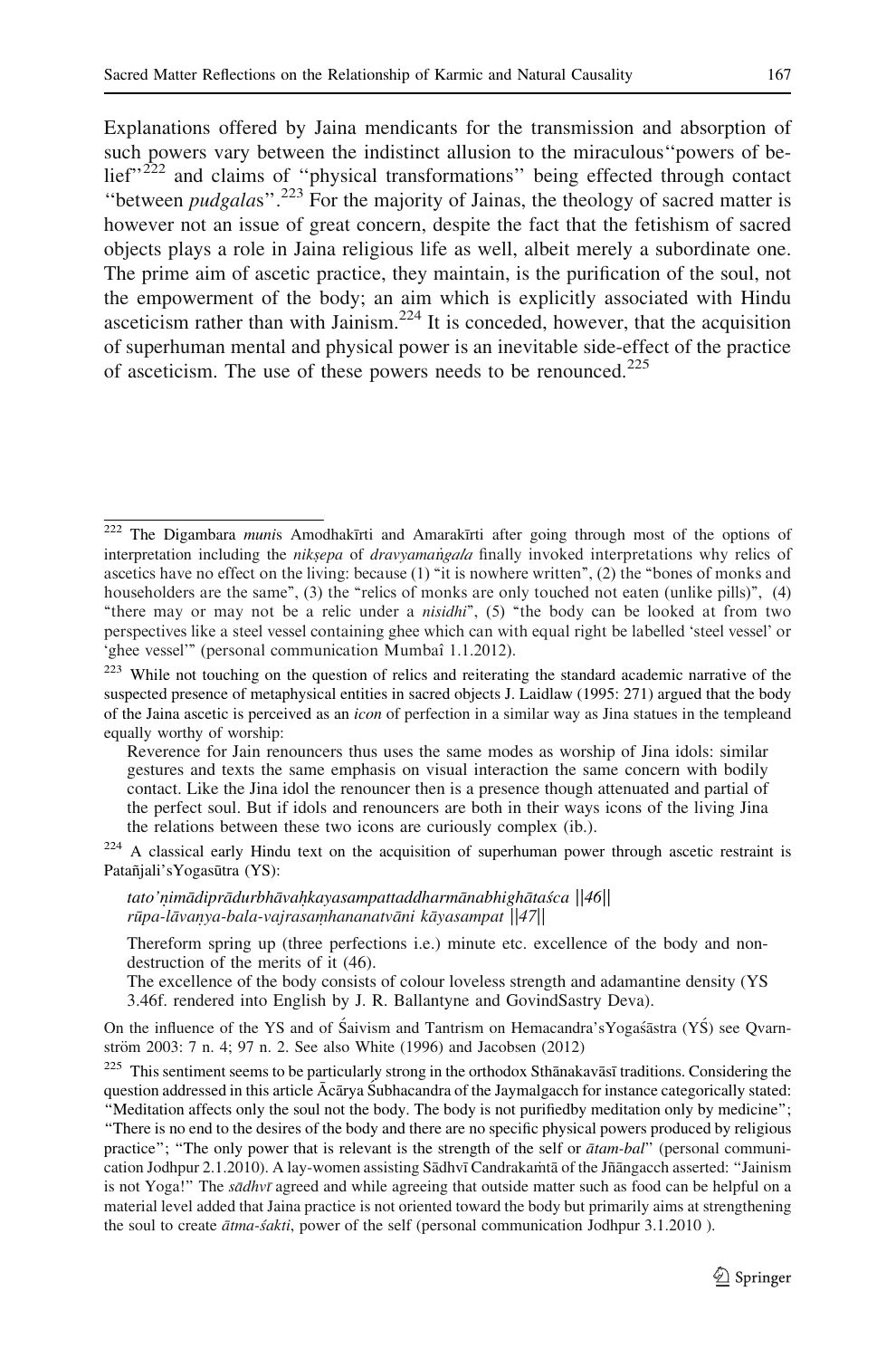# **References**

## Primary Sources

- ĀvB Visesāvassayabhāsa (Visesāvas´yakabhāsya) by Jinabhadra. 6th–7th century. Ed. Dalsukh Mālvaniyā: Jinabhadragani-Ksamāśramanaviracitam Viśesāvaśyakabhāsyam Svopajñavrttisahitam. Amadāvād: Lālbhāī Dalpatbhāī Bhāratīva Samskrti Vidyāmandir, 1966/1993.
- ĀvC *Āvassayacunni (Āvasyakacūrni)* by Jinadāsa Gani Mahattara. 7th century. In: Śrīmadāvas´yakasūtram. 2 Vols. Prakāśikā: Rsabhadeva Keśarīmal. Ratlām: Rsabhadeva Keśarīmala Samsthā, 1928–1929.
- $\bar{A}$ vN<sub>1</sub>  $\bar{A}$ vassayanijjutti ( $\bar{A}$ vas´yakaniryukti) by Bhadrabāhu. In: Śrīmad-Ācāryavarya-Bhadrabāhu-Tata-Niryuktiyutam Pūrvadhar-Ācārya-Vihita-Bhāsya-Bhūsitam Śrīmad-Bhavaviraha-Haribhadrasūri-Sūtrita-Vrtty-Alankrtam Śrīmad-Āvasyakasūtram (Prathamo & Pūrva Vibhāgah). Prakāśakaḥ Javherī Cunīlāla Pannālāla-Datta-Kiñcid-Adhikārgha-Dravya-<br>Sāhāvena Śāha-Venīcanda-Sūracanda Asvaikah Kārvavāhakaḥ.Idam Pustakam Mumbayyam Nirnayasagaramudrana Spade Kolabhatavīthyam: 23 Tame Grhe Ramacandra Yesu Sedagedvara Mudrayitva Prakas̃itam, 1916 (Āgamodayasamitisiddhāntasamgrahe Ankah 1).
- $\bar{A}$ vN<sub>2</sub>  $\bar{A}$ vassayanijjutti ( $\bar{A}$ vas<sup>*vakaniryukti*) by Bhadrabāhu. Ed.</sup> Samanī Kusumaprajñā (Sampādikā): Āvasyaka Niryukti. Khanda 1. Lādnūm: Jaina Visva Bhāratī Samsthāna, 2001.
- ĀvND Āvasyaka Niryukti Dīpikā by Mānikyasekhara. 15th century.<br>ĀvS *Āvassavasutta (Āvasvakasūtra).* In: Dasavevālivasuttam. Utta
- Āvassayasutta (Āvasyakasūtra). In: Dasaveyāliyasuttam, Uttarajjhayanāim, Āvassayasuttam. Ed. Muni Punyavijaya & Amrtalāl Mohanlāl Bhojak (Sampādakau) 331–358. Jaina-Āgama-Granthamālā Granthāṅka 15. Bambaī: Mahāvīra Jaina Vidyālaya, 1977.
- $\bar{A}$ vV  $\bar{A}$ vas´yakavrtti by Haribhadra. In  $\bar{A}$ vN<sub>1</sub>.
- BKB Brhatkalpabhāsya. By Sanghadāsa. In: BKS.
- BKS Brhatkalpasūtram. With Niryukti of Bhadrabāhu, Bhāsya of Sanghadāsa, Tikā of Malayagiri Completed by Ksemakīrti. Ed. Muni Caturvijaya & Muni Punyavijaya. Bhāvnagar: Atmānand Jain Sabhā, 1933–1938/2002 (Ātmānanda-Jaina-Grantharatnamālā-Ratnam 82).
- DVS Dasaveyāliya (Das´avaikālika Sūtra) by Ārya Sayyambhava. In: The Dasaveyaliya Sutta. Ed. Ernst Leumann. And Translated, with Introduction and Notes, by Walther Schubring. Ahmedabad: The Managers of the Sheth Anandji Kalianji, 1932 (Reprinted: Kleine Schriften. Hg. Klaus Bruhn, 109–248. Wiesbaden: Franz Steiner, 1977).
- KG<sub>1</sub> Karmagrantha. Devendrasūriviracita-svopajña-tikāyukta. Vol. I–II. Bhāvnagar: Jaina-dharma-prasāraka-sabhā, VS 1966–1968 [1910–1912].
- KG<sub>2</sub> Śrīmad Devendrasūri Viracita Karmavipāka Nāmaka Karmagrantha. Mūla, Gāthārtha, Visesārtha, Vivecana evam Tippana tathā Parisista Yukta. In: Jaina Karmaśāstra kā Sarvānga Vivecana. Vyākhyākara: Marudhar Kesarī Pravartaka Muni Śrī Miśrīmal. Dvitīya Āvrtti. Jodhpur-Byāvar: Marudharakesarī Sāhitya Prakāśan Samiti, 1974/1980.
- KV<sub>1</sub> Kathāvatthu. Ed. Arnold C. Taylor. Vol. I. London: Pali Text Society, 1894.
- $KV<sub>2</sub>$  Points of Controversy, or, Subjects of Discourse. Being a Translation of the Kathā-vatthu from the Abhidhamma-pitaka by Shwe Zan Aung and Caroline Augusta Foley Rhys Davids. London: Pali Text Society, 1915.
- KVA The Debates Commentary (Kathāvatthuppakaranā-Atthakathā). Translated into English by Bimala Churn Law. London: Pali Text Society, 1940.
- LTS Amrtacandrasūrikrtah Laghutattvasphota. Edited and Translated by Padmanabh S. Jaini. L.D. Series 62. Ahmedabad: L. D. Institute, 1978.
- NS<sub>1</sub> Namdisuttam & Anuogaddārāim. Sampādakāḥ: Muni Punyavijaya, Pandit Dalsukh Mālvaniyā & Pandit Amrtalāl Mohanalāl Bhojak, 1–55. Jaina-Āgama-Granthamālā Granthānka 1. Bambaī: Mahāvīra Jaina Vidyālaya, 1968.
- NS<sub>2</sub> Namdī (Nandīsūtra). In: Navasuttāni. Ditīya Samskarana. Vācanā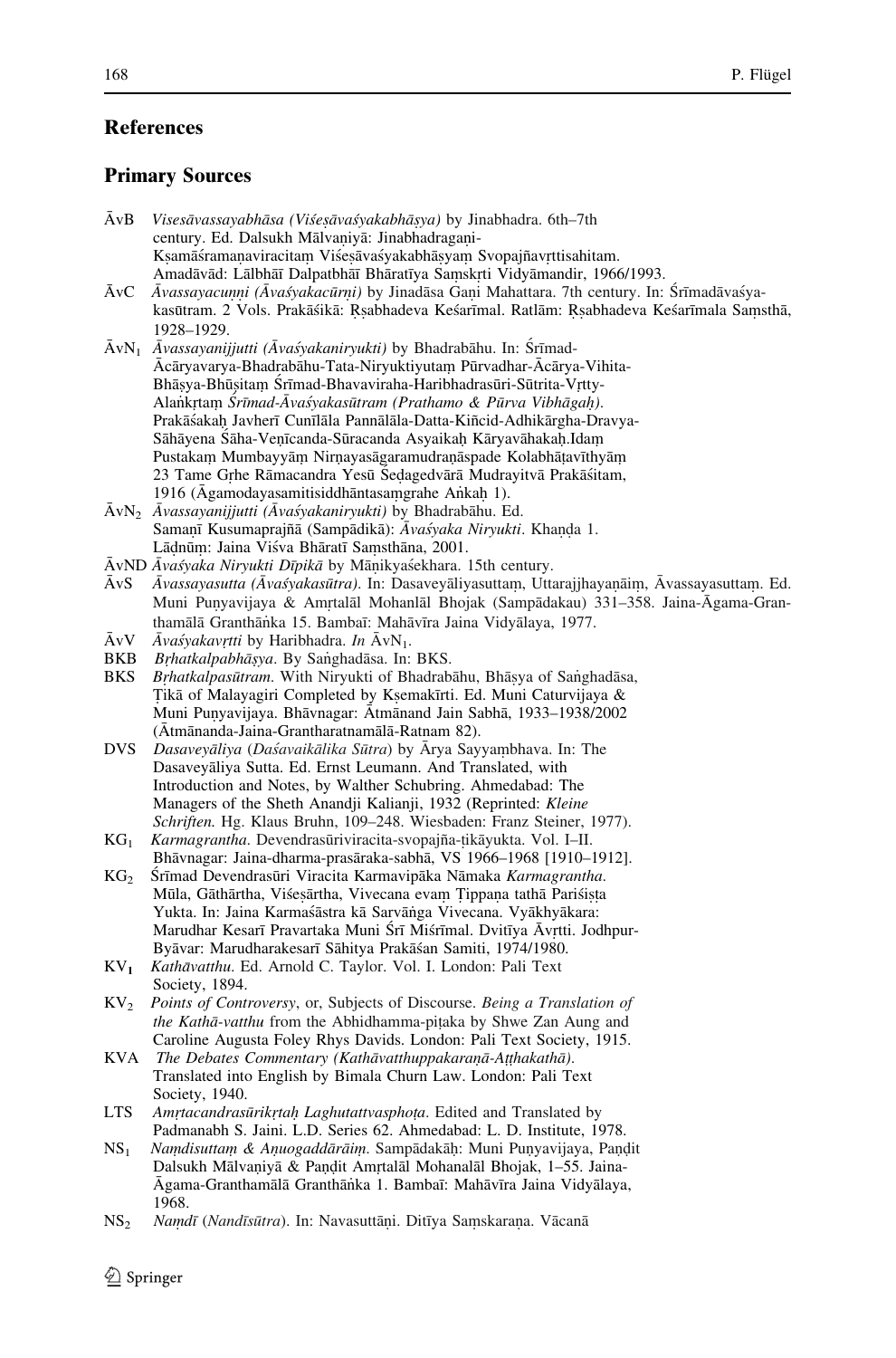Pramukha: Ācārya Tulsī. Sampādaka: Ācārya Mahāprajña, 245–288. Lādnūm: Jaina Visva Bhāratī, 1985/2000.

- NS<sub>3</sub> Namdī (Nandīsūtra). Sampādit/Vivecit. Vācanā Pramukha: Ganadhipati Tulsī. Sampādaka: Ācārya Mahāprajña. Lādnūm: Jain Viśva Bhāratī Samsthāna, 1997.
- NS<sub>4</sub> Sacitra Śrī Nandīsūtra. Hindī-Angrezī Bhāsānuvāda Sahita. Pradhāna Sampādaka: Upapravartaka Amar Muni. Sampādaka: Śrīcand Surānā "Saras". Dillī: Padma Prakāśana, 1998.
- NSBh *Nandīsūtrabhāsya* [*Tīkā*] by Ācārya Malayagiri. In: Weber 1888 II.1: 672–691.<br>P<sub>1</sub> Pannavanā (Praiñāpanāsūtra) by Ārva Śvāma. In: Pannavanāsuttam.
- Pannavanā (Prajñāpanāsūtra) by Ārya Śyāma. In: Pannavanāsuttam. Jaina-Āgama-Series No. 9, Part 1–2. Ed. Muni Punyavijaya, Dalsukh Mālvaniyā, Amritlāl Mohanlāl Bhojak. Bombay: Mahāvīra Jaina Vidyālaya, 1969, 1971.
- $P_2$  Pannavanā (Prajñāpanāsūtra) by Ārya Śyāma. In: Uvangasuttāni 2. Vācanā Pramukha: Ācārya Tulsī. Sampādaka: Yuvācārya Mahāprajña, 1–356. Lādnūm: Jaina Visva Bhāratī, 2002.
- Panhā<sub>1</sub> Panhāvāgaranāim (Praśnavyākaranānisūtra). In: Angasuttāni 3. Vācanā Pramukha: Āçārya Tulsī, Sampādaka: Yuvāçārya Mahāprajña, 635–713. Dvitīya Samskarana. Lādnūm: Jaina Visva Bhāratī Samsthāna, 1974/1992.
- Panhā<sub>2</sub> Panhāvāgaranāim (Praśnavyākaranānisūtra). In: Sacitra Praśnavyākarana Sūtra. Mūla Pātha: Hindī-Angrezī Bhāvānuvāda, Vivecana tathā Rangīna Citrom Sahita. Prathama Sampādaka: Pravartaka Amar Muni. Saha-Sampādaka: Varun Muni "Amar Śisya" & Sanjay Surānā. Angrezī Anuvāda: Rājkumār Jain. Dillī: Padma Prakāśana, 2008.
- PS *Pravacanasāroddhāra* by Nemicandra (11th century). 110 Dvārom kā Mūla, Gāthārtha evam Āgamajña Śrī Siddhasenasūri Racit Tattvavikāśinī Tīkā kā Hindī Vivecana. Anuvādikā: Sādhvī Hemaprabhā. Sampādaka: Mahopādhyāya Vinaysāgar. Jaypur: Prākrt Bhāratī Akādamī, 1999.
- SaSi<sub>1</sub> Sarvārthasiddhi. Srīmad Āçārya Pūjyapāda Viracit. Srīmad Āçārya Grddhapiccha Pranīta Tattvārthasūtravrtti Sahita. Sampādana-Anuvāda: Siddhāntācārya Phūlcand Śāstrī. Twelfth Edition. Naī Dillī: Bharatīya Jñānpīth, 2003.
- SaSi<sub>2</sub> Sarvārthasiddhi by Pūjyapāda. In: S.A. Jain 1960/1992.<br>SaSi<sub>2</sub> Sarvārthasiddhi by Pūjyapāda. In: TS.
- SaSi<sub>3</sub> Sarvārthasiddhi by Pūjyapāda. In: TS.<br>SS Achārva Kundakunda's Samavasāra. F
- Achārya Kundakunda's Samayasāra. Edited and Translated by A. Chakravarti. Third Edition. New Delhi: Bharatiya Jnanpith, 1950/1989.
- $STP_1$  Sammatitarkaprakaranam.  $\bar{A}$ cārya-Śrī-Siddhasena-Divākara-Pranītam. Abhayadevasūri-nirmitayā Tattva-bodha-vidhāvinyā Vyākhyayā Vibhūsitam. I–II. Pāthāntara-Tippanyādibhih Pariskrtya Samsodhitam: Sukhlāl Sanghvī & Becardās Dosī. Amadāvād: Gujarāt Vidyāpīth, Gujarāta-purā-tattva-mandira-granthāvalī, Samvat 1980–1985 [1924–1929] (Reprint: Amadāvād: Āsāpūran Pārs´vanāth Jain Jñānabhandār, 2011).
- STP<sub>2</sub> Sanmati Prakarana. Ācārya Siddhasena Divākara Pranīt. Prastāvanā ane Vivecana sāthe Anuvādaka: Sukhlāl Sanghvī & Becardās Dosī. Amadāvād: Gujarāt Vidvāpīth. Puñjābhāī Jain Granthamālā 6, 1932/1952.
- STP<sub>3</sub> Siddhasena Divākara's Sanmati Tarka. With a Critical Introduction and an Original Commentary by Pandita Sukhlalji Sanghavi and Pandita Bechardasji Doshi. Translated from Gujarati: A.B. Athavle (Introduction) & A. S. Gopani (Text & Commentary). Amadāvād: Gujarāt Vidyāpīth, 1939 (Cited after the Reprint: Ahmedabad: L.D. Institute, Sukhlalji Series 5, 2000).
- STP<sub>4</sub> Sammatitarkaprakaranam. Siddhadenadivākarasūri Viracita. Tarkapañcānana-vādimukhya-Abhayadevasūri Viracitā Tattvabodhavidhāyinī Vrtti. Ācārya Jayasundarasūri Krta Hindī Vivecana. Kalikunda Tīrtha, Gholkā: Divyadarśana Trast, Vikram Samvat 2066 (2010).
- $\hat{S}VS \quad \hat{A}c\bar{a}rya$  Haribhadrasūri's  $\hat{S}$ āstravārtāsamuccaya. With Hindi Translation, Notes and Introduction. Translated by K.K. Dixit. Second Edition. Ahmedabad: L.D. Institute, L.D. Series 128 (22), 1969/2002.
- $\text{SvUp}_1$  Śvetāśvatara Upanisad. TITUS. On the Basis of the Edition by Thomas Oberlies. "Die Svetās´vatara Upanisad. Einleitung, Edition und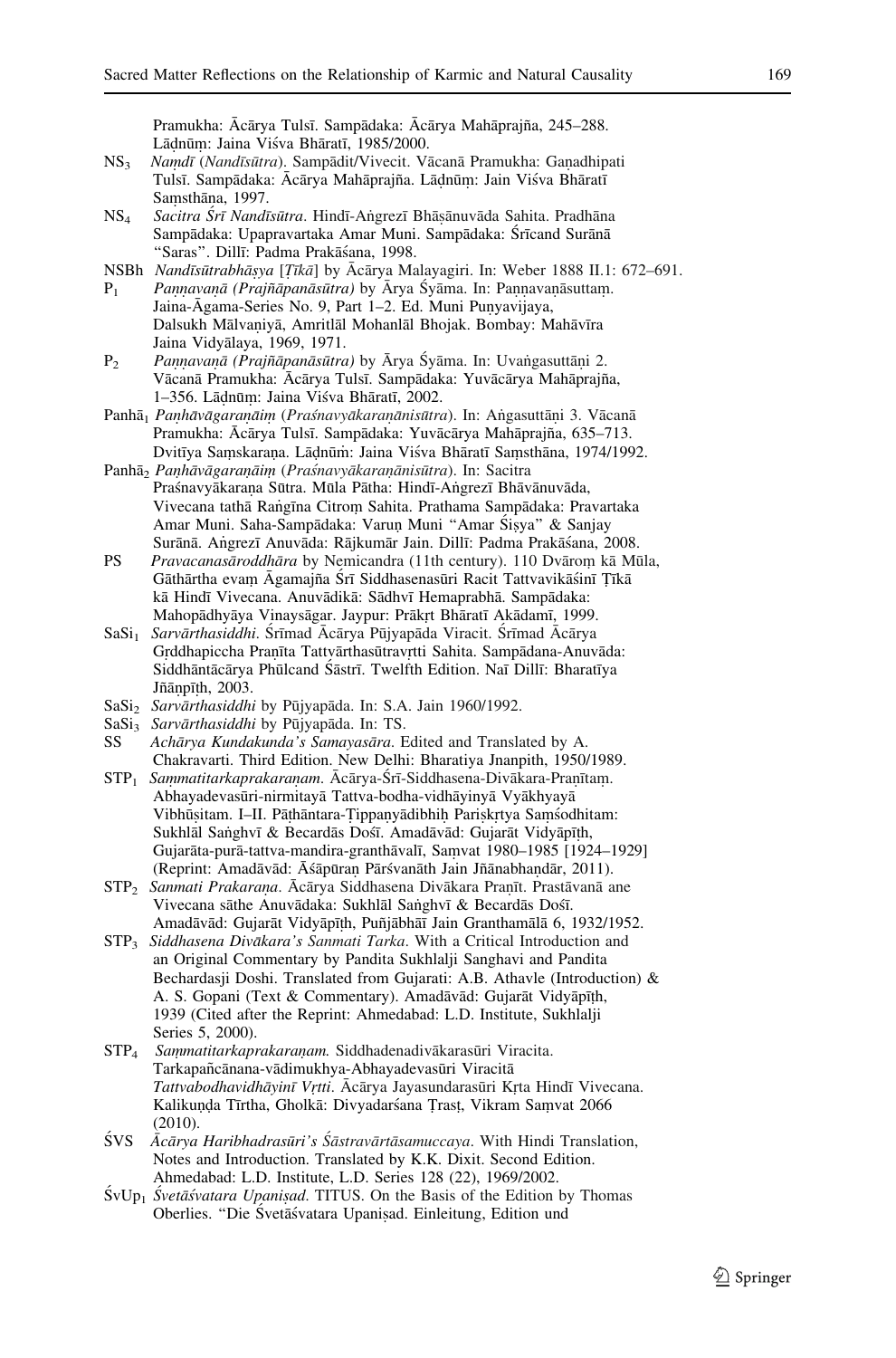U¨ bersetzung.'' Wiener Zeitschrift für die Kunde Südasiens 32 (1988) 35–62, 39 (1995) 61–102, 40 (1996) 123–160, 42 (1998) 77–138.

http://titus.uni-frankfurt.de/texte/etcs/ind/aind/ved/yvs/upanisad/svetup/svetu.htm and http://fiindolo.sub.uni-goettingen.de/gretil/1\_sanskr/1\_veda/4\_upa/svetu\_pu.htm

- ŚvUp<sub>2</sub> Śvetāśvatara Upanisad. In: Upanisads. A New Translation by Patrick Olivelle, 252–265. Oxford: Oxford University Press, 1996.
- Sūy Sūyagada (Sūtrakrtāngasūtra). In: Jaina Sūtras II. Translated by Hermann Jacobi. Sacred Books of the East Vol. 45. Ed. Max Müller, 233–435. Oxford: Clarendon Press, 1895.
- TBV<sub>1</sub> Tattvabodhavidhāyinī by Abhayadevasūri. In:  $STP_1$
- TBV<sub>2</sub> Tattvabodhavidhāyinī by Abhayadevasūri. In: STP<sub>4</sub>
- Thāṇa<sub>1</sub> Thāṇa (Sthānāngasūtra). Mūla-Pāṭha, Saṃskṛta Chāyā, Hindī Anuvāda tathā Tippana. Vācanā Pramukha: Ācārya Tulsī. Sampādaka Vivecaka: Muni Nathmal. Lādnūm: Jaina Visva Bhāratī, 1976.
- Thāna<sub>2</sub> Sacitra Śrī Sthānānga Sūtra. Mūla-Pātha, Hindī-Angrezī Anuvāda, Vivecana tathā Rangīna Citrom Sahita. Pradhāna Sampādaka: Pravartaka Amar Muni. Saha-Sampādaka: Tarun Muni & Śrīcand Surānā 'Saras'. Angrezī Anuvādaka: Surendra Botharā. Dillī: Padma Prakāśana, 2004.
- TJV Tattvajñānavikāšinī by Siddhasenasūri (1185 C.E.). In: PS.<br>TP<sub>1</sub> Tiloyapannattī by Ācārya Yativrsabha. 5th-7th century. Kl
- Tiloyapannattī by Ācārya Yativrsabha. 5th–7th century. Khanda I–III. Purovāk: Pannālāla Jaina. Anuvādikā: Āryikā Visuddhamati. Trtīya Samskarana. Deharā-Tijārā: Candraprabha Digambara Jaina Atisáya Ksetra, 1984/1997.
- $TP_2$  Tiloyapannattī by Ācārya Yativrsabha. 5th–7th century Translated by Laxmi Chandra Jain. With the Collaboration of Prabha Jain. In: The Exact Sciences in the Karma Antiquity. Volume 1. Mathematical Sciences of the Tiloyapannattī (Information of the Three Universes). Jabalpur: Brāhmī Sundarī Prasthāśram Samiti, 2003.
- TRV Tattvārtharājavārtika by Akalanka. In: ViyBh.<br>TS<sub>1</sub> Tattvārthasūtra by Umāsvāti. In: That Which i
- Tattvārthasūtra by Umāsvāti. In: That Which is. Tattvārthasūtra of Umāsvāti / Umāsvāmī with the Combined Commentaries of Umāsvāti/ Umāsvāmī, Pūjyapāda and Siddhasenagani, Translated with an Introduction by Nathmal Tatia. San Francisco: Harper Collins, 1994.
- $TS<sub>2</sub>$  Tattvārthasūtra by Umāsvāmī. In: Sa $Si<sub>12</sub>$ <br>TSB Tattvārthasūtrādhigamabhāsvavrtti by Sic
- Tattvārthasūtrādhigamabhāsyavrtti by Siddhasenaganin (c. 9th century).
- TŚPC<sub>1</sub> Trisastiśalākāpurusacaritramahākāvyam. Kalikālasarvajña
- Hemacandrācāryaviracitam. 1 Parvānī, Sampādaka: Muni Caranavijaya. 2–3–4 Parvānī, Sampādaka: Muni Punyavijaya. 5–6–7 Parvānī & 8–9 Parvānī, Sampādakauh Ramanīkavijaya Gani & Vijayas´īlacandrasūri. Ahmadābād: Kalikālasarvajña Śrī Hemacandrācārya Navama Janmas´atābdī Smrti Śiksāna Samskāranidhi, 1990, 2001, 2006.
- TŚPC<sub>2</sub> Trisastiśalākāpurusacaritramahākāvyam. Śrīmad Hemacandrasūrišvaraviracitam. Dašam Parva. Samsodhaka-Sampādaka: Subodhacandra Nānālāla Śāh. Mumbaī: Śrīmatī Gangābhāī Jain Ceritabal Trast, 1977.
- $TSPC<sub>3</sub> Trisastis a lākā purusa caritra by Hemacandra. Translated by Helen M.$ Johnson as The Lives of Sixty-three Illustrious Persons (6 Vols.). Baroda: Oriental Institute, 1931–1962.
- TV Tattvārthavārtika by Akalanka (8th century). 2 Vols. Hindīsārasahitam. Sampādana-Anuvāda: Mahendrakumār Jain. Cathā Samskarana. Mūrtidevī Jaina Granthamālā, Samskrt Granthāmkara 20. Nayī Dillī: Bhāratīya Jñānapītha, 2001.
- Utt<sub>1</sub> Uttarajjhayaņa (Uttarādhyayanasūtra). In: Jaina Sūtras II. Translated by Hermann Jacobi. Sacred Books of the East Vol. 45. Ed. Max Müller, 1–232. Oxford: Clarendon Press, 1895.
- Utt<sub>2</sub> Uttarajjhayanāni (Mūlapātha, Samksipta Chāyā, Hindī Anuvāda, Tulanātmaka Tippana). Vācanā-Pramukha: Acārya Tulsī. Sampādaka & Vivecaka: Acārya Mahāprajña. Trtīya Samskaran. Lādnūm: Jaina Visva Bhāratī, 1967/2000.
- UttN Uttarajjhāyananijjjutti. In: Bollée, W. B. (1995). The Nijjuttis on the Seniors of the Śvetâmbara Siddhânta. Āvāranga, Dasaveyāliya, Uttarajjhāyā and Sūyagada. Text and Selective Glossary (pp. 75–117). Beiträge zur Südasienforschung Südasien-Institut Heidelberg 169. Stuttgart: Franz Steiner Verlag.
- Uv<sub>1</sub> Ovāiyam (Aupapātikasūtra). In: Uvamgasuttāni. 4.1. Vācanā Pramukha: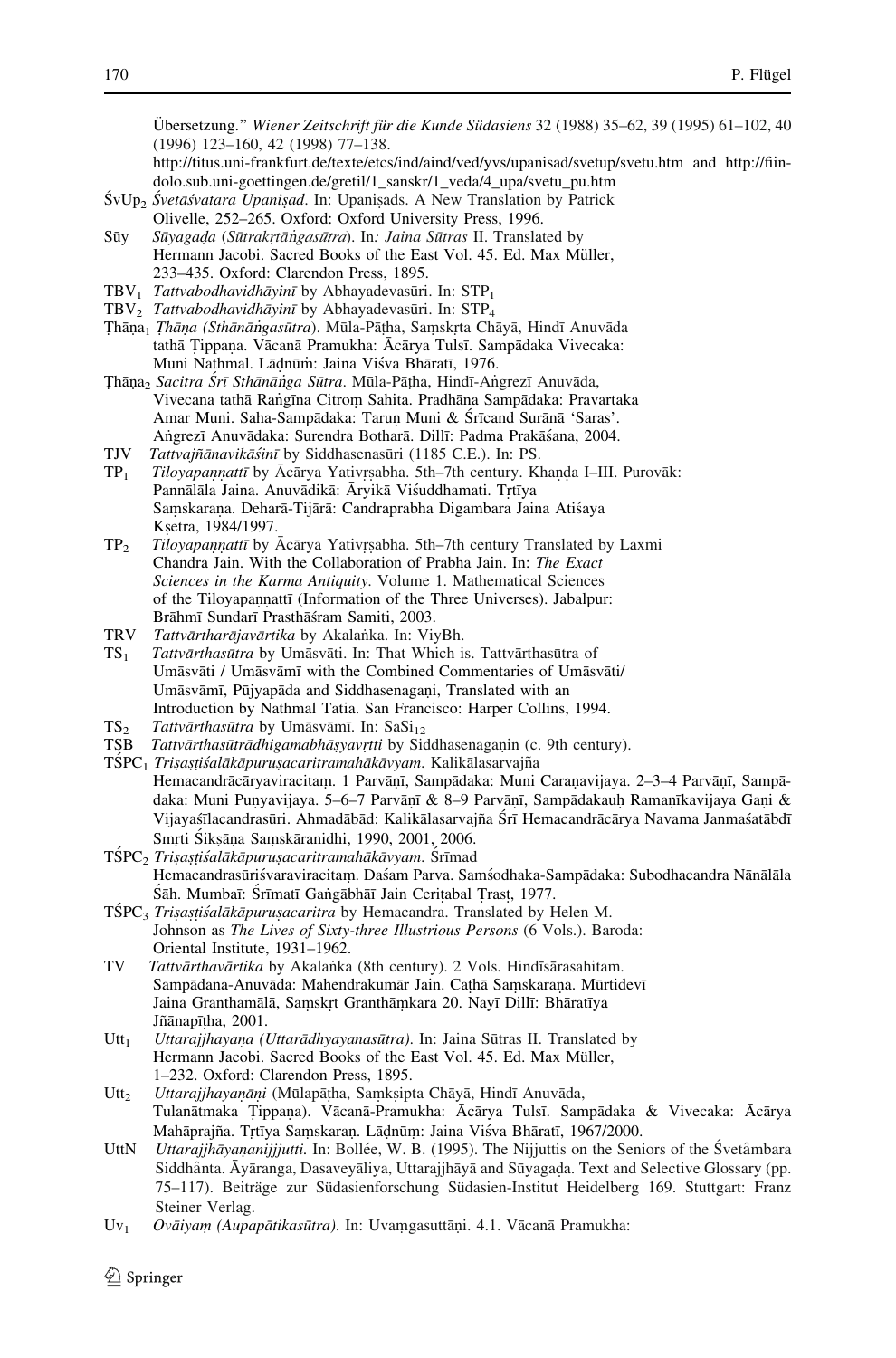Ganādhipati Tulsī. Sampādaka: Ācārya Mahāprajña, 1–77. Lādnūm: Jaina Viśva Bharatī, 2002.

- Uv<sub>2</sub> Uvavāiya (Aupapātikasūtra). In: Sacitra Aupapātika Sūtra (Caturdaśa Pūrvadhara Sthavira Pranīta Prathama Upānga). Mūla-Pātha, Hindī-Angrezī Anuvāda, Vivecana Tathā Rangīna Citrom Sahita. Prathama Sampādaka: Uttara Bhāratīya Pravartaka Bhandārī Padmacadra Suśisya Upapravartaka Amar Muni. Saha-Sampādaka: Šrīcand Surānā 'Saras'. Angrezī Anuvādaka: Surendra Botharā. Dillī: Padma Prakāśana, 2003.
- ViĀvB Visesāvassayabhāsa (Visesāvasvakabhāsya) by Jinabhadra. 6th–7th century. Ed. Dalsukh Mālvaniyā: Śrī-Jinabhadragani-Ksamāśramana-Viracitam Visesāvasvakabhāsyam Svopajñavrttisahitam. Amadāvād: Lālbhāī Dalpatbhāī Bhāratīya Smskrti Vidyāmandir, 1966/1993.
- Viy<sub>1</sub> Viyahapannatti (Bhagavai). The Fifth Anga of the Jaina Canon. Introduction, Critical Analysis, Commentary & Indexes by Jozef Deleu. Brugge: Rijksuniversiteit de Gent, 1970.
- Viy<sub>2</sub> Viyahapannattisuttam. Bhāga 1–2. Sampādaka: Becardās Jīvarāj Dośī. Sahāyaka: Amrtalāl Mohanlāl Bhojak. Jaina-Āgama-Granthamālā 4, 1–2. Bambaī: Śrī Mahāvīra Jaina Vidvālava, 1978.
- Viy<sub>3</sub> Bhagavaī. Viāhapannattī. In: Angasuttāni 2. Vācanā Pramukha: Ācārya Tulsī. Sampādaka: Yuvācārya Mahāprajña. Lādnūm: Jaina Viśva Bhāratī Samsthāna, 1992.
- Viy<sub>4</sub> Bhagavaī. Viāhapannattī. Khanda 1–4 (Śataka 1–16). Mūla-Pātha, Samskrta Chāyā, Hindī Anuvāda, Bhāsya Tathā Abhayadevasūri-Krta Vrtti Evam Pariśista-Śabdānukrama Ādi Sahit. Vācanā-Pramukha: Ācārya Tulsī. Sampādaka/Bhāsyakāra: Ācārya Mahāprajña. Lādnūm: Jaina Viśva Bhāratī, 1994, 2000, 2005, 2007.
- Viy<sub>5</sub> Sacitra Bhagavatī Sūtra (Vyākhyāprajñapti). Mūla-Pātha, Hindī-Angrezī Bhāvānuvāda, Vivecana Tathā Citrom Sahita. Prathama Sampādaka: Uttara Bhāratīya Pravartaka Amar Muni. Saha-Sampādaka: Śrīcand Surānā 'Saras'. Khanda 1–2 (Śataka 1–8). Angrezī Anuvādaka: Surendra Botharā. Dillī: Padma Prakās´ana, 2005–2006.
- Viy<sub>6</sub> Sudharma Svāmī's Bhagavatī-Sūtra. Šataka 1–11. See Lalwani 1973–1985.<br>Viy<sub>7</sub> Šrī Bhagavatīsūtram. Trtīyom Bhāgah. Jainācārya-Jainadharmadivākara-
- Śrī Bhagavatīsūtram. Trtīyom Bhāgah. Jainācārya-Jainadharmadivākara-Pūjyaśrī-Ghāsīlālajī-Mahārāja Viracitaya Prameyacandrikākhyayā Yyākhyayā Samalankr tam Hindīgurjarabhāsā'nuvadasahitam. Niyojakah: Samskrta-Prākrtajña-Jaināgamanisnāta-Priyavyākhyāni-Panditamuni-Kanhaiyālālajī-Mahārājah. Prakāśaka: Rāmajībhāī Velajībhāī Vīrīnī & Kadavibāī Vīrānī Trast Pradatta-Dravyasāhāyyena Akhil Bhāratāya Śvetāmbara Sthānakavāsī Jainas´āstroddhārasamitipramukhah Śresthī-ŚrīŚāntilāla-Mangaladāsabhāī-Mahodaya. Rājkot: Akhil Bhāratīva Śvetāmbara Sthānakavāsī Jainaśāstroddhārasamiti, 1963.
- Viy<sub>8</sub> Bhagavaī Viāhapannattī. Prakrit Text in Roman Script, English Translation of the Text and Āçārya Mahāprajña's Bhāsya. Vols. 1–4: Śataka I–II, Vol. 2: Śataka III-VII. Synod Chief (Vācanā Pramukha): Ganādhipati Tulsī. Editor & Annotator (Bhāsyakāra): Ācārya Mahāprajña. English Translator & Editor: Muni Mahendra Kumār. Ladnun: Jain Vishva Bharati, 2005, 2009.
- ViyBh Bhagavaī Viāhapannattī Bhāsya by Ācārya Mahāprajña. In: Viy<sub>4</sub>
- ViyVr: Bhagavatīvrtti (Šataka 1–16) by Abhayadevasūri (Pāṭaṇ 1072). In Viy<sub>4</sub><br>YŚ The Yogaśāstra of Hemacandra. A Twelfth Century Handbook on Śvetām
- The Yogas´astra of Hemacandra. A Twelfth Century Handbook on Śvetāmbara Jainism. Translated with an introduction by O. Qvarnström. Cambridge, Massachusetts: Harvard Oriental Series Vol. 61 2002.
- YS Yoga-Sūtras of Patañjali. With Bhojavrtti called Rājamārtana (In English translation of J. R. Ballantyne ind Satry Deva). Edited with introduction by A. C. Shastri. Delhi: Parimal Publications 1990.

# Secondary Sources

Acharya, D. (2007). The original *Panhavāvarana/Praśnavyākarana* discovered. International Journal of Jaina Studies (Online), 3(6), 1–10. http://www.soas.ac.uk/research/publications/journals/ijjs/file40439.pdf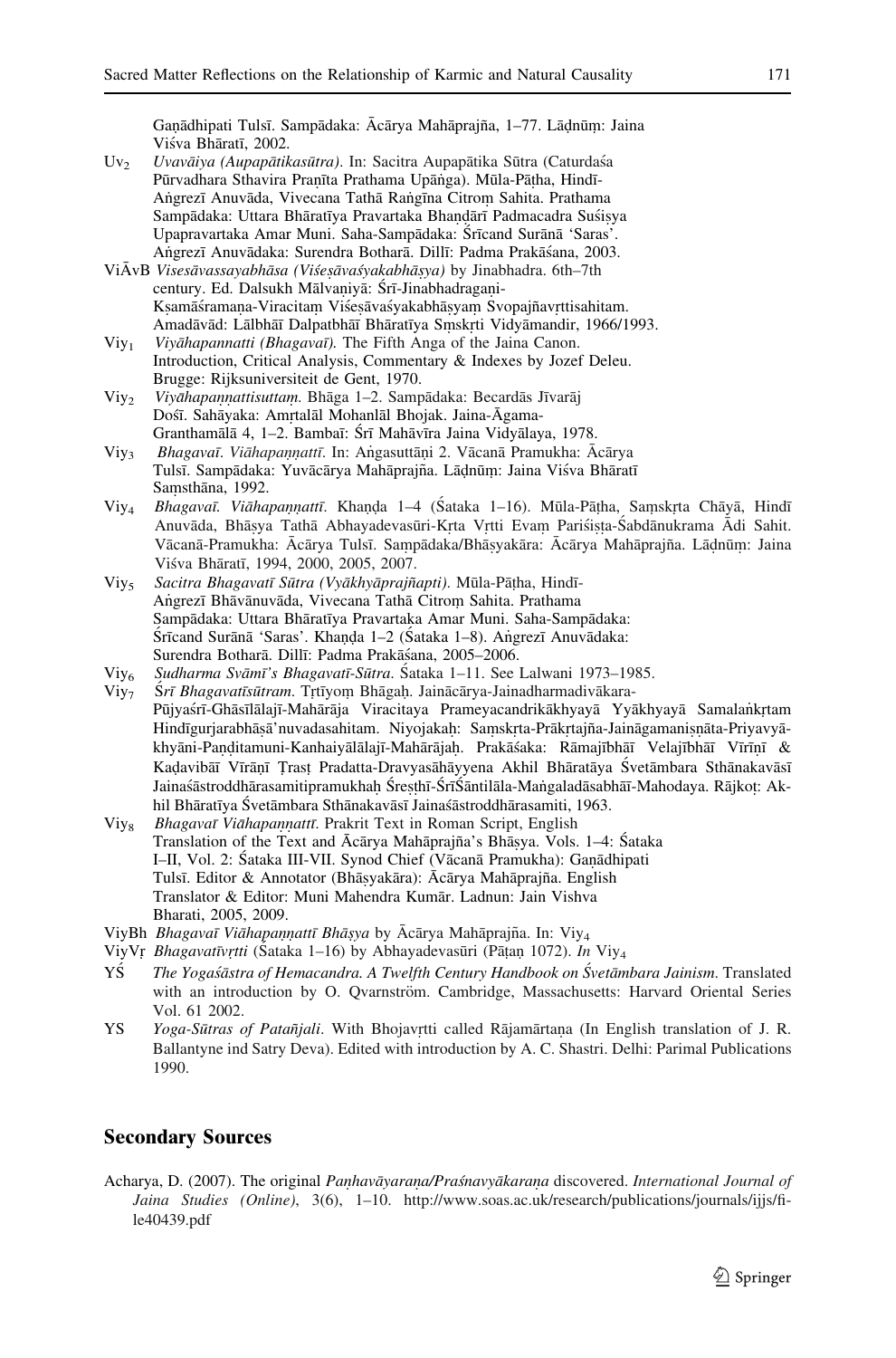55

- Albert, H. (1968/1991). Traktat über kritische Vernunft. Fünfte erweiterte und verbesserte Auflage. Tübingen: J. C. B. Mohr (Paul Siebeck). (English translation *Treatise on critical reason*, M. V. Rorty, Ed., 1985, Princeton: Princeton University Press.)
- Balbir, N. (1990a). Anadhyāya as a Jaina Topic. Wiener Zeitschrift für die Kunde Südasiens und Archiv für indische Philosophie, 34, 49–77.
- Balbir, N. (1990b). Scènes d'alchimie dans la littérature jaina. Journal of the European Ayurvedic Society, 1, 149–164.
- Balbir, N. (1992). La fascination jaina pour d'alchimie. Journal of the European Ayurvedic Society, 2, 134–150.
- Balbir, N. (1993). Āvasyaka-Studien. Introduction Générale et Traductions. Alt- und Neuindische Studien 45, 1. Stuttgart: Franz Steiner Verlag.
- Balcerowicz, P. (2003). Some remarks on the Naya method. In P. Balcerowicz (Ed.), Essays in Jaina philosophy and religion (pp. 37–70). Delhi: Motilal Banarsidas.
- Basham, A. L. (1951). History and doctrine of the Ājīvikas. London: Luzac.
- Bhatt, B. (1983). Stratification in *Śatakas* 1-20 of the Viyahapannatti. Indologica Taurinensia, 11, 109–118.
- Bhatt, B. (1989). The concept of the self. In *Self and consciousness. Indian interpretation* (pp. 132–172). Rome: Centre for Indian and Interreligious Studies.
- Bollée, W. B. (1999). Adda or the oldest extant dispute between Jains and Heretics (Sūyagada 2, 6) Part Two. Journal of Indian Philosophy, 27, 411–437.
- Bollée, W. B. (2006). Adda or the oldest extant dispute between Jains and Heretics (Sūyagada 2, 6) Part One. In P. Flügel (Ed.), Studies in Jaina history and culture: Doctrines and dialogues (pp. 3–32). London: Routledge.
- Bourdieu, P. (1980). Le sens pratique. Paris: Éditions de Minuit (Translated from The logic of practice, by R. Nice, Ed., 1980, Cambridge: Polity Press.)
- Bronkhorst, J. (2000). Karma and teleology: A problem and its solutions in Indian Philosophy. Studica Philologica Buddhica Monograph Series XV. Tokyo: The International Institute for Buddhist Studies.
- Bronkhorst, J. (2003). Jainism's first heretic and the origin of Anekânta-vāda. In O. Qvarnström (Ed.), Jainism and early Buddhism. Essays in honor of Padmanabh S. Jaini (pp. 95–112). Fremont: Asian Humanities Press.
- Brown, R. L. (1998). Expected miracles: The unsurprisingly miraculous nature of Buddhist images and relics. In R. H. Davis (Ed.), Images, miracles, and authority in Asian religious traditions. (pp. 23– 35). Boulder: Westview.
- Bruhn, K. (2007). Die Ahimsā in der Ethik des Jaina-Autors Amrtacandra. Berliner Indologische Studien, 18, 1–78.
- Chakravarti, A. (1950/1989). Introduction. In A. Chakravarti (Ed., Trans.), Achārya Kundakunda's Samayasāra (3rd ed., pp. 1–100). New Delhi: Bharatiya Jnanpith.
- Cort J. E. (1991). Two Ideals of the Svetambar Murtipu ak Jain Layman. Journal of Indian Philosophy 19 (1991) 391–420.
- Cort, J. E. (2003). Doing for others: Merit transfer and Karma mobility in Jainism. In O. Qvarnström (Ed.), Jainism and early Buddhism. Essays in honor of Padmanabh S. Jaini (pp. 129–150). Fremont: Asian Humanities Press.
- Daniel, E. V. (1987). Fluid signs: Being a person the Tamil way (First Paperback Printing). Berkeley: University of California Press.
- Deleu, J. (1970). Viyāhapannatti (Bhagavaī). The fifth Anga of the Jaina Canon. Introduction, critical analysis, commentary & indexes. Brugge: Rijksuniversiteit de Gent.
- Deleu, J. (1987–1988). A further inquiry into the nucleus of the Viyāhapannatti. Indologica Taurinensia, 14, 168–179.
- Douglas, M. (1966/1970). Purity and danger: An analysis of concepts of pollution and taboo. Harmondsworth: Penguin.
- Dumont, L. (1966/1980). Homo Hierarchicus: The caste system and its implications (Complete revised English edition). Chicago: The University of Chicago Press.
- Dundas, P. (1998). Becoming Gautama: Mantra and History in Śvetāmbara Jainism. In J. E. Cort (Ed.), Open boundaries: Jain communities and culture in Indian History (pp. 31–52). Albany: SUNY.
- Dundas, P. (2006). The later fortunes of Jamāli. In P. Flügel (Ed.), Studies in Jaina history and culture: Disputes and dialogues (pp. 33–60). London: Routledge.
- Flügel, P. (2008). Prologue. Gommatasāra (Jīva-Kānda). The summary of the revelation (bio-section). Mathematical sciences in the Karma antiquity (Vol. 1, pp. 1–15). (L. C. Jain with the collaboration of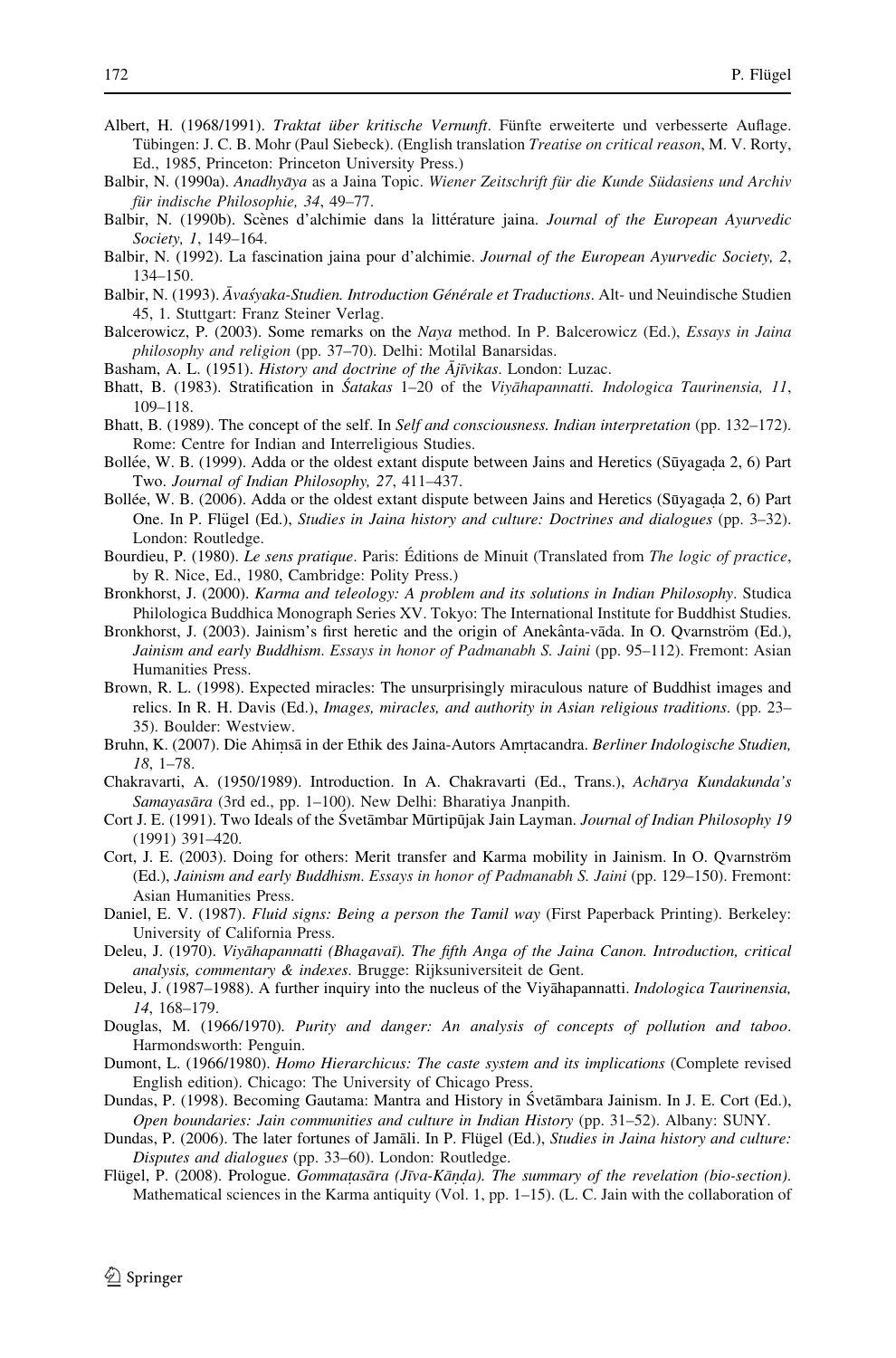P. Jain). Jabalpur: Gulab Rani Karma Science Museum & Shri Brahmi Sundari Prasthashram. https:// eprints.soas.ac.uk/7437/.

- Flügel, P. (2010a). Power and insight in Jaina discourse. In P. Balcerowicz (Ed.), Logic and belief in Indian philosophy (pp. 85–217). Warsaw: Oriental Institute (Warsaw Indological studies, Vol. 3)/ Delhi: Motilal Banarsidas (Complete revised version: http://eprints.soas.ac.uk/8209/).
- Flügel, P. (2010b). The Jaina cult of relic stupas. Numen, 57, 3–4 (Special issue on Relic Worship, Ed. K. Trainor), 389–504.
- Flügel, P. (Forthcoming a). Concepts of power in the Jaina tradition. In F. Sin, N. Balbir, & P. Flügel (Eds.), Kyoto papers in Jaina studies. Papers of the Jaina Panel at the 14th World Sanskrit Conference in Kyoto 2009. Kyoto: Society for Jaina Studies.
- Flügel, P. (Forthcoming b). Reflections of the origins of the Jaina doctrine of Karman. In P. Flügel & O. Ovarnström (Eds.), Jaina Scriptures and Philosophy.
- Folkert, K. W. (1993). Scripture and community: Collected essays on the Jains. (J. E. Cort Ed.), Atlanta: Scholars Press.
- Frauwallner, E. (1953/1997). History of Indian Philosophy. Vol. I–II. (Translated from the original German by V. M. Bedekar). Delhi: Motilal Banarsidas.
- Friedrich, A. (1943). Knochen und Skelett in der Vorstellungswelt Nordasiens. Wiener Beiträge zur Kulturgeschichte und Linguistik 5, 189–247.
- Glasenapp, H. v. (1915). Die Lehre vom Karma in der Philosophie der Jainas. Leipzig: Otto Harrassowitz.
- Glasenapp, H. v. (1925). Der Jainismus: Eine indische Erlösungsreligion. Berlin: Alf Häger Verlag.
- Glasenapp, H. v. (1942). The doctrine of Karman in Jain philosophy. (Translated from the original German by B. Gifford and revised by the author. H. r. Kapadia Ed.) Bombay: Bai Vijibai Jivanlal Panalal Charity Fund.
- Glasenapp, H. v. (1999). Jainism: An Indian religion of salvation (S. B. Shroti, Trans.). Delhi: Motilal Banarsidas.
- Gonda, J. (1956). Ancient Indian Kingship from the religious point of view. Numen,  $3(1)$ ,  $36-71$ .
- Granoff, P. (1998). Divine delicacies: Monks, images, and miracles in the contest between Jainism and Buddhism. In R. H. Davis (Ed.), Images, miracles, and authority in Asian religious traditions (pp. 55–95). Boulder: Westview Press.
- Granoff, P. (2008). Relics, rubies and ritual: Some comments on the distinctiveness of the Buddhist relic cult. Rivista Degli Studi Orientali 81(1–4), 59–72.
- Halbfass, W. (1991/1992). Competing causalities: Karma, Vedic rituals, and the natural world. In Tradition and reflection: Explorations in Indian thought (pp. 291–245). Delhi: Sri Satguru Publications.
- Halbfass, W. (1992). On being and what there is: Classical Vaisesika and the history of Indian Ontology. Albany: State University of New York Press.
- Heidegger, M. (1995). *Phänomenologie des religiösen Lebens*. Gesamtausgabe Band 60. Frankfurt am Main: Vittorio Klostermann. (English translation The phenomenology of religious life, by M. Fritsch & J. A. Gosetti-Ferencei, Ed., 2004, Bloomington: Indiana University Press.)
- Hoernle, A. F. R. (1908).  $\overline{A}$  jīvikas. *Encyclopaedia of Religion and Ethics*, 1, 259–268.
- Jacobi, H. (1895). Introduction. In M. Müller (Ed.), Jaina Sūtras II. Sacred books of the east (Vol. 45, pp. i–xlii). Oxford: Oxford University Press.
- Jacobi, H. (1906). Eine Jaina Dogmatik. Umāsvāti's Tattvārthādhigama Sūtra. Übersetzt und erläutert. Zeitschrift der Deutschen Morgenländischen Gesellschaft, 60, 287–325, 512–551.
- Jacobsen, K. A. (Ed.) (2012). *Yoga powers: Extraordinary Capacities attained through meditation and* concentration. Leiden: Brill.
- Jain, J. C. (1947). Life in ancient India as depicted in the Jain Canons. Bombay: New Book Company.
- Jain, S. A. (1960/1992). Reality. English translation of Srimat Pujyapadacharya's Sarvarthasiddhi by S.A. Jain. Madras: Jwalamalini Trust.
- Jain, P. S. (1999). Jain Literature and Philosophy: A Critical Approach. Varanasi: Pārśvanātha Vidyāpītha.
- Jaini, P. S. (1978/2000). Amrtacandra Sūri's exposition on reality (Abridged version of the Introduction to Amrtacandra Sūri's Laghutattvasphota). In Collected papers on Jaina studies (pp. 39–82). Delhi: Motilal Banarsidas.
- Jaini, P. S. (1979). The Jaina path of purification. Berkeley: University of California Press.
- Jaini, P. S. (1985). The pure and the auspicious in the Jaina tradition. In J. B. Carman & F. A. Marglin (Eds.), Purity and auspiciousness in Indian Society (pp. 84–93). Leiden: E. J. Brill.
- Jaini, P. S. (2007). A note on *micchāditthi* in Mahāvamsa 25.110. The Journal of the Pali Text Society, 29, 153–168.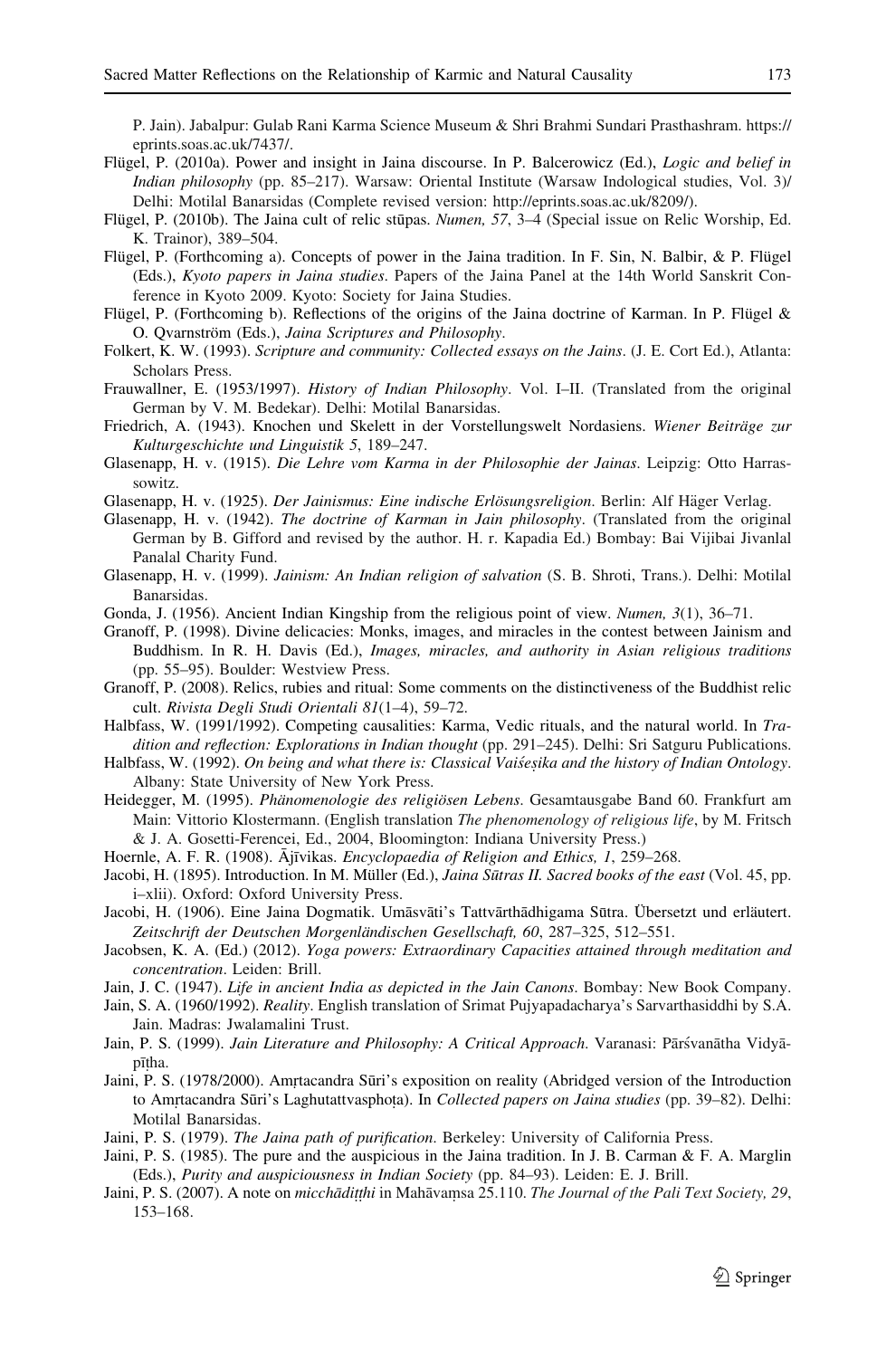Jhaveri, I. H. (1990). The Sankhya-Yoga and the Jain Theories of Parinama. Ahmedabad: Gujarat University.

Johnson, H. M. (1931–1962). See TSPC.

- Johnson, W. J. (1995). Harmless souls. Karmic bondage and religious change in Early Jainism with special reference to Umāsvāti and Kundakunda. Delhi: Motilal Banarsidas.
- Kapferer, B. (1997). The feast of the sorcerer: Practices of consciousness and power. Chicago: Chigaco University Press.
- Krick, H. (1982). Das Ritual der Feuergründung (Agnyādheya). Herausgegeben von Gerhard Oberhammer. Veröffentlichungen der Kommission für Sprachen und Kulturen Südasiens 16. Wien: Verlag der Österreichischen Akademie der Wissenschaften.
- Laidlaw, J. (1995). Riches and renunciation: Religion, economy, and society among the Jains. Oxford: Clarendon Press.
- Lalwani, K. C. (1973–1985). Sudharma Svāmi's Bhagavatī Sūtra, Vols. I–IV [Śataka 1–12]. Prakrit Text with English Translation and notes based on the commentary of Abhayadeva Sūri. Calcutta: Jain Bhawan.
- Laughlin, J. C. (2003).  $\bar{A}$ rādhakamūrti/Adhisthāyakamūrti—Popular piety, politics, and the Medieval Jain Temple Portrait. Bern: Peter Lang.
- Leumann, E. (1833/1966). Das Aupapātika-Sūtra, erstes Upānga der Jaina. I. Theil. Einleitung, Text und Glossar. Abhandlungen für die Kunde des Morgenlandes VIII, 2. Hrsg. von der Deutschen Morgenländischen Gesellschaft. Nachdruck. Nedeln (Lichtenstein).
- Leumann, E. (1885a). Beziehungen der Jaina-Literatur zu anderen Literaturkreisen Indiens. Actes du Sixième Congrès International des Orientalistes, Tenu en 1883 à Leide (pp. 469–564). Troisième Partie, Section 2: Aryenne. Leide: E.J. Brill.
- Leumann, E. (1885b). Die alten Berichte von den Schismen der Jaina. Indische Studien, 17, 91–135.
- Leumann, E. (1934). Übersicht über die Ävasyaka Literatur. Aus dem Nachlass herausgegeben von Walther Schubring. Alt- und Neuindische Studien 4. Hamburg: De Gruyter (English translation An Outline of the  $\bar{A}$ vas´yaka Literature by G. Baumann, Introductory Essay by N. Balbir. Ahmedabad: L.D. Institute, 2010).
- Luhmann, N. (1962). Funktion und Kausalität. Kölner Zeitschrift für Soziologie und Sozialpsychologie, 14, 617–644. (Reprinted from: Soziologische Aufklärung 1, pp. 12–38. Opladen: Westdeutscher Verlag, 1970.)
- Luhmann, N. (1987). Distinctions directrices. Über Codierung von Semantiken. Soziologische Aufklärung 4: Beiträge zur funktionalen Differenzierung der Gesellschaft. Opladen: Westdeutscher Verlag. 1987, pp. 13–31 (English in: Theories of distinction: Redescribing the descriptions of modernity. Edited with an Introduction by W. Rasch. Translations by J. O'Neil, E. Schreiber, K. Behnke, & W. Whobrey, 2002, Stanford: Stanford University Press).
- Magnone, P. (1993). The Development of 'Tejas' from the Vedas to the Puranas. Wiener Zeitschrift für die Kunde Südasiens 36 (Suppl.), 137–147.
- Magnone, P. (2009a). Patterns of Tejas (and Ksamā) in the Epics. In R. Goldman & M. Tokunaga (Eds.), Epic Undertakings, Papers of the 12th World Sanskrit Conference. Vol. 2 (pp. 283–307). Delhi: Motilal Banarsidas.
- Magnone, P. (2009b). Tejas (and Śakti) Mythologemes in the Puraņas. In P. Koskikallio (Ed.), Parallels and Comparisons. Proceedings of the Fourth Dubrovnik International Conference on the Sanskrit Epics and Puranas. September 2005, Zagreb (pp. 235–256). Zagreb: Croatian Academy of Sciences and Arts.
- Mahāprajña, Ā. See ViyBh.
- Malde, S. (2010). The concept of Lesya in Jaina Literature. M.A. dissertation, SOAS, London.
- Mālvaniyā, D. D. (1971). Introduction. In M. Punyavijaya, D. Mālvaniyā, & A. M. Bhojak (Eds.), Pannavanāsuttam. Jaina-Āgama-Series No. 9, Part 2 (pp. 201–487). Bombay: Mahāvīra Jaina Vidyālaya.
- McDermott, J. P. (1975). The Kathāvatthu Kamma Debates. Journal of the American Oriental Society, 95(3), 424–433.
- McDermott, J. P. (1976). Is there group Karma in Theravada Buddhism? Numen, 23, 67–79.
- Mehta, M. L., & Chandra, K. R. (1970–1972). Prakrit Proper Names (Vols. I–II). Ahmedabad: L.D. Institute.
- Mette, A. (2010). Erlösungslehre der Jains: Legenden, Parabeln, Erzählungen. Berlin: Verlag der Weltreligionen im Insel Verlag.
- Monier-Williams, M. (1899/1986). A Sanskrit-English dictionary. Etymologically and Philologically Arranged. With Special Reference to Cognate Indo-European Languages. New Edition, greatly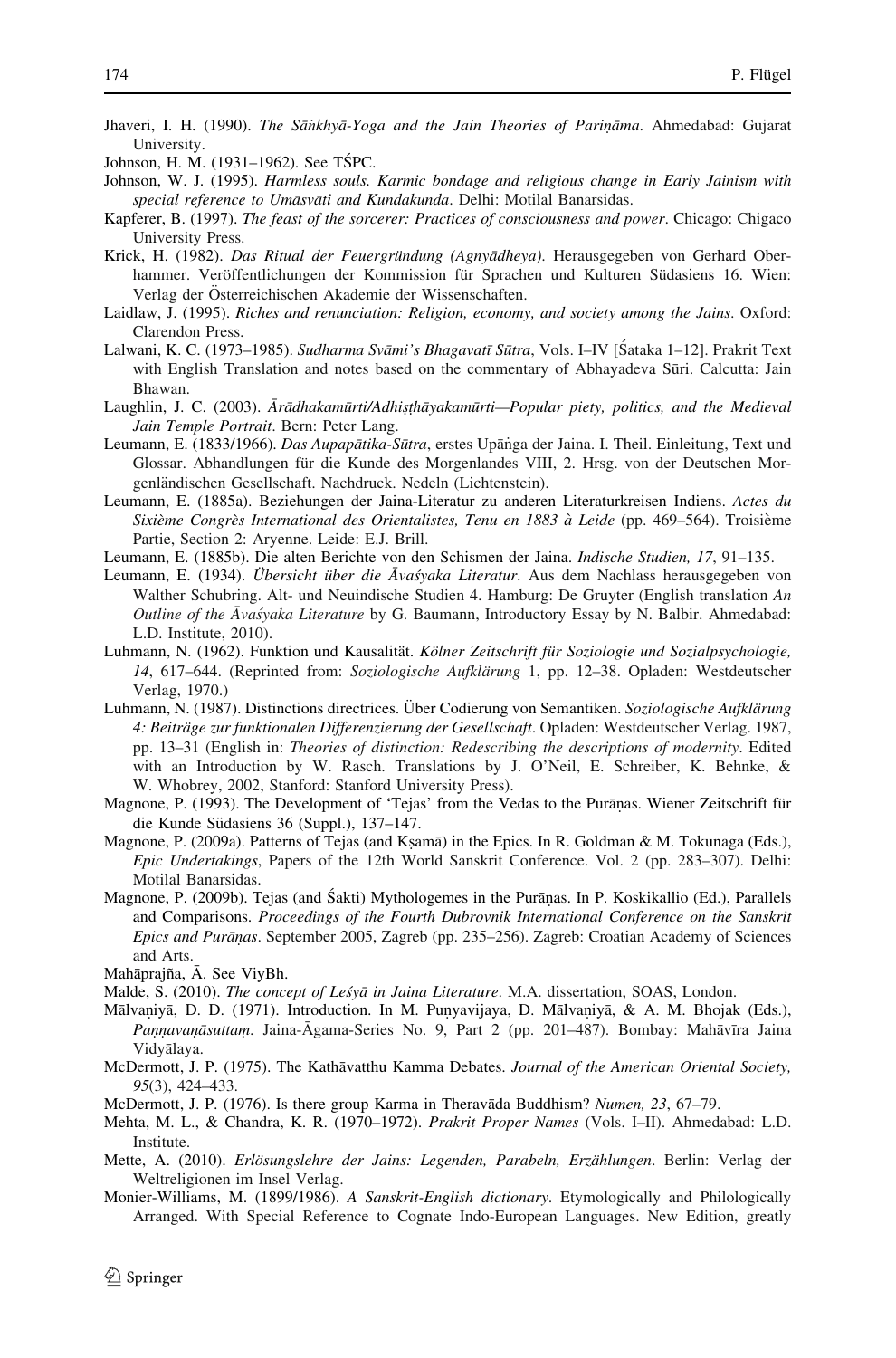enlarged and improved with the collaboration of E. Leumann & C. Cappeller and other scholars. (Reprint, New Delhi: Marwah Publications.)

- Norman, K. R. (1991/1993). Observations on the dates of the Jina and the Buddha. In Collected papers (Vol. IV, pp. 185–201). Oxford: Pali Text Society.
- Oberhammer, G., Prets, E., & Prandstetter, J. (1991, 1996, 2006). Terminologie der frühen philosophischen Scholastik in Indien. Band 1–3. Wien: Verlag der Österreichischen Akademie der Wissenschaften.
- Oberlies, T. (2006). Vom 'Stoff' der Körper der Götter. *Wiener Zeitschrift für die Kunde Südasiens 50*, 177–197.
- Ohira, S. (1978–1980). 978–1980). Evolution of the Jaina theory of Lesya *Jain Journal*, 13–14, 119–126.
- Ohira, S. (1994). A study of the Bhagavatīsūtra: A chronological analysis. Ahmedabad: Prakrit Text Society.
- Oldenberg H. (1894/1917). Die Religion des Veda. Zweite Auflage. Stuttgart lin: J. G.Cottaische Buchhandlung Nachfolge (The religion of the Veda. Translated by S. B. Shrotri: Delhi: Motilal Banarsidas 1988).
- Olivelle, P. (1996/2008). Introduction. *Upanisads*. A new translation by P. Olivelle, pp. i–lx. Oxford: Oxford University Press.
- Parry, J. P. (1982). Sacrificial death and the necrophagous ascetic. In M. Bloch & J. Parry (Eds.), *Death* and the regeneration of life (pp. 74–110). Cambridge: Cambridge University Press.
- Potter, K. H. (1964). The naturalistic principle of Karma. *Philosophy East and West*, 14, 39–50.

Potter, K. H. (2001). How many Karma theories are there? Journal of Indian Philosophy, 29, 231–239.

Priest, G., & Routley, R. (1989). First historical introduction: A preliminary history of paraconsistent and dialethic approaches. In G. Priest, R. Routley, & J. Norman (Eds.), Paraconsistent logic: Essays on the inconsistent (pp. 3–75). München: Philosophia Verlag.

Punyavijaya, M., Mālvaniyā, D., & Bhojak, A. M. (1968). Introduction. In  $NS_1$  Part I, 1–127.

- Qvarnström, O. (2003). See: YS<sup>(Introduction and footnotes).</sup>
- Ratnacandra, M. (comp.). (1923/1988). An illustrated Ardha Magadhi dictionary. With Sanskrit, Gujarati, Hindi and English Equivalents, References to the texts and copious quotations (Vols. I–V). Delhi: Motilal Banarsidas.
- Sanghavī, S., & Dośī, B. (1932/1952). Prastāvan. In STP<sub>2</sub>, 1–192.
- Sanghavī, S., & Dosī, B. (1939/2000). Introduction. In STP<sub>3</sub>, 1–162.
- Schmithausen, L. (1991). The problem of the sentience of plants in earliest Buddhism. Studia Philologica Buddhica Monograph Series VI. Tokyo: The International Institute for Buddhist Studies.
- Schrader, F. O. (1902). Über den Stand der indischen Philosophie zur Zeit Mahāvīras und Buddhas. Leipzig: Harrassowitz.
- Schubring, W. (1935). Eine alte Aufgabe der Jaina-Forschung. Forschungen und Fortschritte, 11, 20–21, 266–268 (Reprint: Kleine Schriften. Hg. K. Bruhn, 1977, pp. 311–313, Wiesbaden: Franz Steiner Verlag).
- Schubring, W. (1954). Review: A. L. Basham, history and doctrines of the  $\overline{A}$  jīvikas. Zeitschrift der Deutschen Morgenländischen Gesellschaft, 104, 256–263 (Reprint: Kleine Schriften. Hg. Klaus Bruhn, 1977, pp. 468–475. Wiesbaden: Franz Steiner Verlag).
- Schubring, W. (1957). Kundakunda echt und unecht. Zeitschrift der Deutschen Morgenländischen Gesellschaft, 107, 537–574.
- Schubring, W. (2004). Worte Mahāvīras: Kritische Übersetzungen aus dem Kanon der Jaina. Göttingen, 1926 (Mahāvīra's Words. Translated from the German with much Added Material by W. Bollée & J. Soni. Ahmedabad: L. D. Institute.
- Seth, H. T. (1928/1986). Pāia-Sadda-Mahannavo. Dillī: Motīlāl Banārsīdās.
- Sikdar, J. C. (1964). Studies in the Bhagawatīsūtra. Vaishali: Research Institute of Prakrit, Jainology & Ahimsa.
- Sikdar, J. C. (1980). Jaina Alchemy. Indian Journal of History of Science, 15(1), 6-17.
- Strong, J. S. (2004). The relics of the Buddha. Princeton: Princeton University Press.
- Tambiah, S. J. (1976/1977). World conqueror and world renouncer: A study of Buddhism and polity in Thailand against a historical background. Cambridge: Cambridge University Press.
- Tambiah, S. J. (1984). The Buddhist Saints of the forest and the Cult of Amulets. Cambridge: Cambridge University Press.
- Tatia, N. (1951). Studies in Jaina Philosophy. Varanasi: Jain Cultural Research Society.
- Tsuchihashi, K. (1983). On the literal meaning of Lesya. Indologica Taurinensia, 11, 195–202.
- Tulsī, Ā. (Vācanā Pramukha), & Mahāprajña, Ā., (Pradhāna Sampādaka). (1996). *Srī Bhiksu Āgama* Visaya Kośa 1. (Pañc Āgamom - Āvasyaka, Dasavaikālika, Uttarādhyayana, Nandī aur Anuyo-